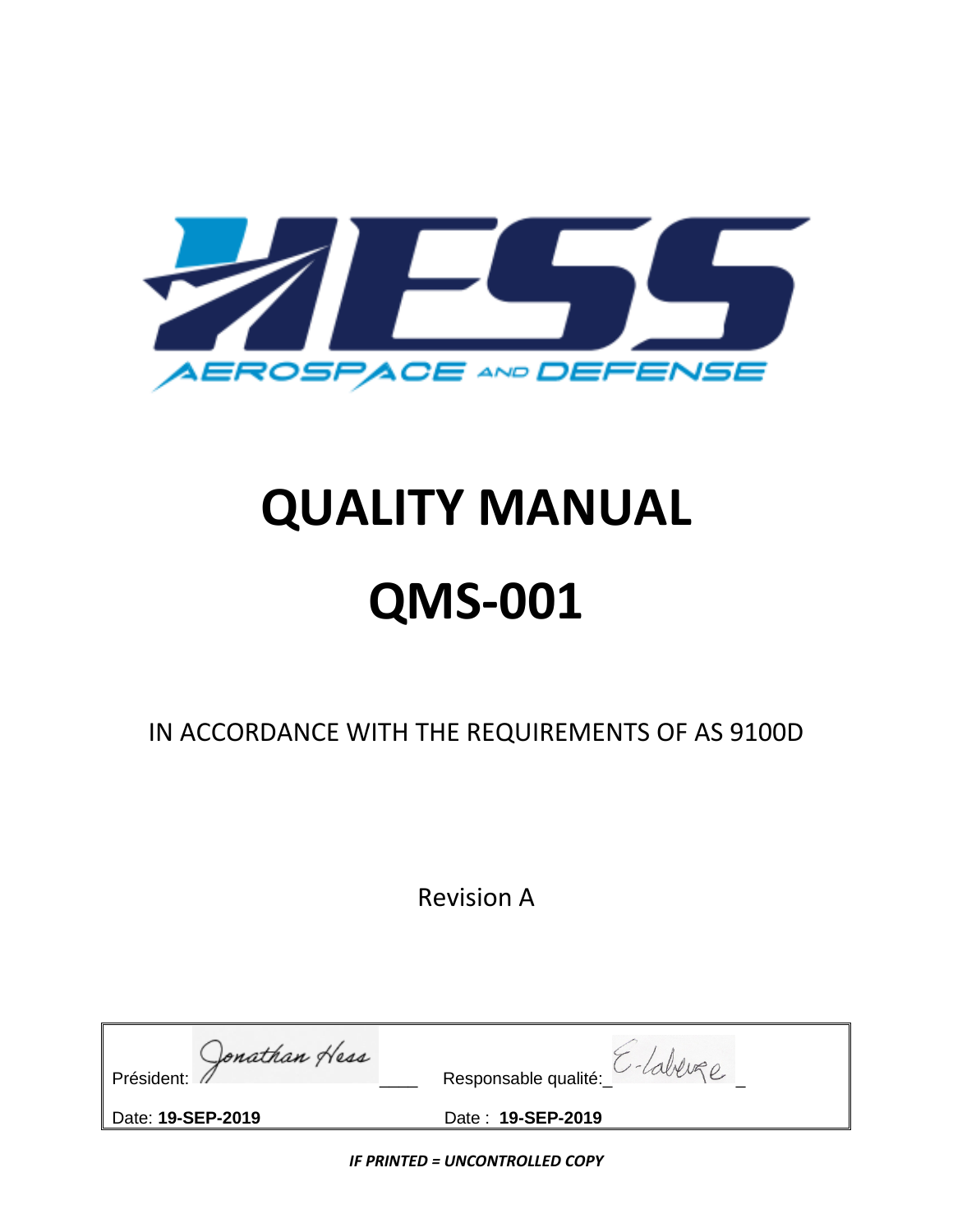

| Revision | <sup>-</sup> change<br>Reason for | Rev. Date    | Approval | Page |
|----------|-----------------------------------|--------------|----------|------|
|          | .<br>Initial issue                | 19-Sept-2019 |          |      |

| Table of Contents                                  |                |
|----------------------------------------------------|----------------|
| Introduction                                       | 6              |
| <b>Quality Manual Distribution Policy</b>          | $\overline{7}$ |
| <b>Section 1: Scope</b>                            | 8              |
| 1.1 General                                        | 8              |
| <b>Section 2: Normative References</b>             | 9              |
| 2.0 Quality Management System References           | 9              |
| <b>Section 3: Terms and Definitions</b>            | 9              |
| 3.0 Quality Management System Definitions          | 9              |
| 3.1 Counterfeit Part                               | 10             |
| 3.2 Critical Items                                 | 11             |
| 3.3 Key Characteristic                             | 11             |
| 3.4 Product Safety                                 | 11             |
| 3.5 Special Requirements                           | 11             |
| 3.6 Risk                                           | 11             |
| <b>Section 4: Context of the Organization</b>      | 12             |
| 4.1 Understanding the Organization and its Context | 12             |
| 4.2 Needs and Expectations of Interested Parties   | 13             |
| 4.3 Scope of the Quality Management System (QMS)   | 14             |
| 4.3.1 Applicability of Standards                   | 14             |
| 4.4 Quality Management System and its Processes    | 15             |
| 4.4.1 Quality Manual                               | 16             |
| Figure 4.4.1 - QMS Process Interactions            | 17             |
| 4.4.2 Control of Documents                         | 18             |
| 4.4.3 Control of Quality Records                   | 18             |
| <b>Section 5: Leadership</b>                       | 19             |
| 5.1 Leadership and Commitment                      | 19             |
| 5.1.1 Management Responsibility                    | 19             |
| 5.1.2 Customer Focus                               | 20             |
| 5.2 Quality Policy                                 | 20             |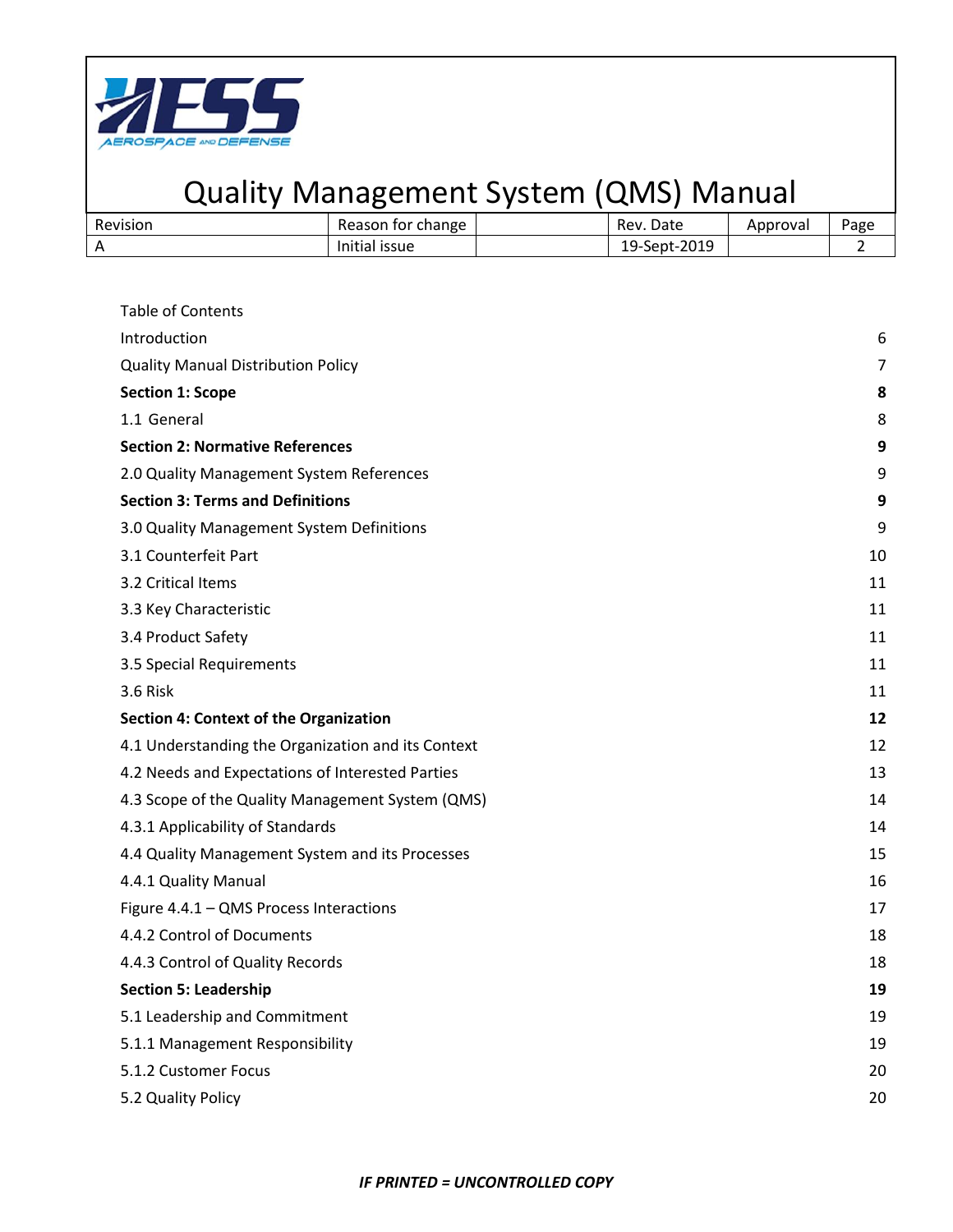

| Revision | Reason for change | Rev. Date    | Approval | <sup>o</sup> age |
|----------|-------------------|--------------|----------|------------------|
|          | Initial issue     | 19-Sept-2019 |          |                  |

| 5.2.1 Establishing the Quality Policy                        | 21 |
|--------------------------------------------------------------|----|
| 5.2.2 Communicating the Quality Policy                       | 21 |
| 5.3 Organizational Roles, Responsibilities and Authorities   | 22 |
| 5.3.1 Responsibility and Authority                           | 22 |
| Figure 5.3.1 - Hess Aerospace and Defense Organization Chart | 22 |
| 5.3.2 Management Representative                              | 22 |
| <b>Section 6: Planning</b>                                   | 24 |
| 6.1 Actions to Address Risks and Opportunities               | 24 |
| 6.1.1 Determine Risks and Opportunities                      | 24 |
| 6.1.2 Taking Action on Risks and Opportunities               | 24 |
| 6.2 Quality Objectives and Planning to Achieve Them          | 25 |
| 6.2.1 Quality Objectives                                     | 25 |
| 6.2.2 Quality Management System Planning                     | 26 |
| 6.3 Planning of Changes                                      | 26 |
| <b>Section 7: Support</b>                                    | 27 |
| 7.1 Resources                                                | 27 |
| 7.1.1 General                                                | 27 |
| 7.1.2 People                                                 | 27 |
| 7.1.3 Infrastructure                                         | 27 |
| 7.1.4 Work Environment                                       | 28 |
| 7.1.5 Monitoring and Measuring Resources                     | 28 |
| 7.1.5.1 Validation of Processes for Products and Services    | 28 |
| 7.1.5.2 Measurement Traceability                             | 29 |
| 7.1.6 Organizational Knowledge                               | 30 |
| 7.2 Competence                                               | 31 |
| 7.3 Awareness                                                | 31 |
| 7.4 Communication                                            | 32 |
| 7.5 Documented Information                                   | 32 |
| 7.5.1 General                                                | 32 |
| 7.5.2 Creating and Updating Documented Information           | 32 |
|                                                              |    |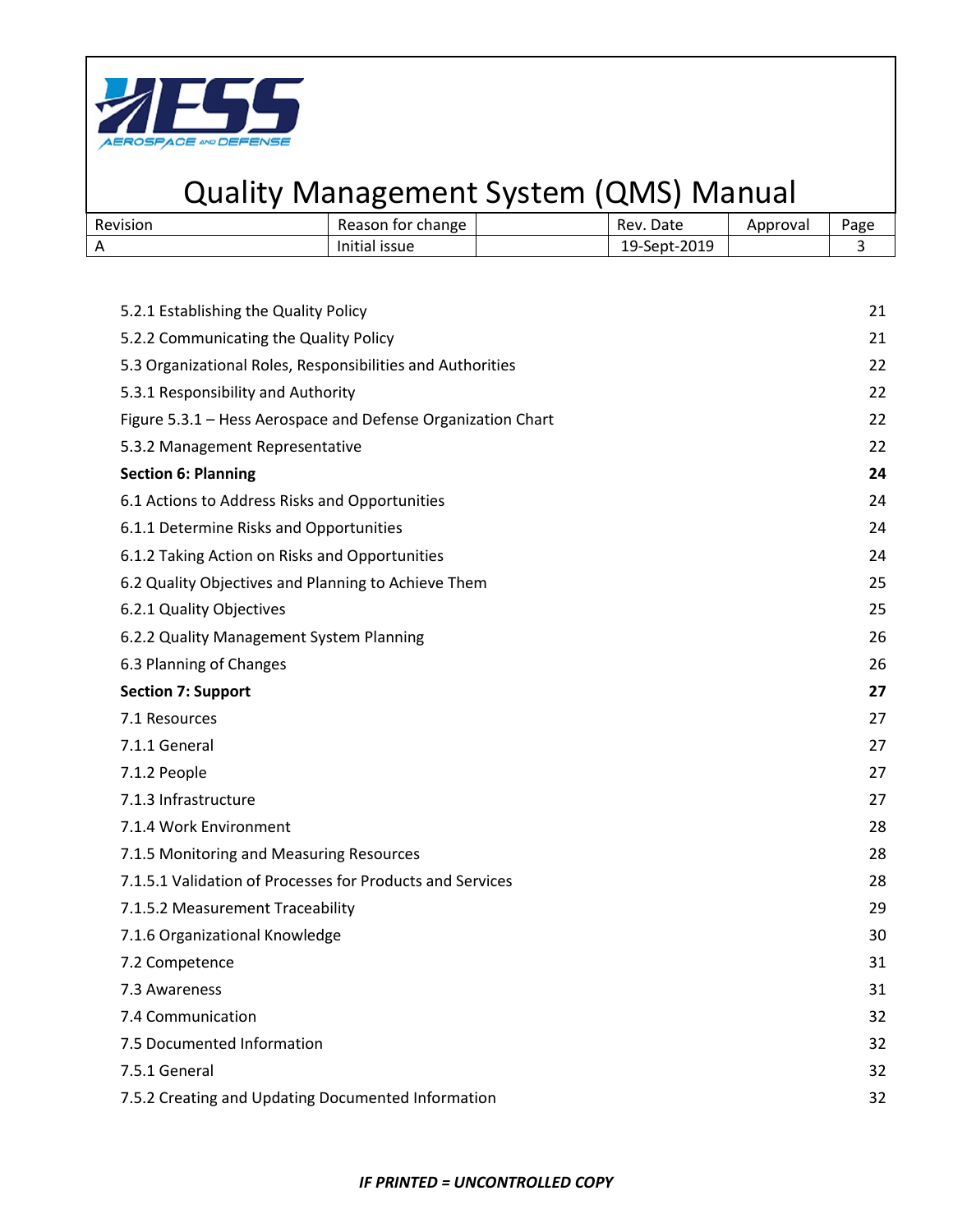

| Revision | Reason for change  | Rev. Date          | Approval | <sup>o</sup> age |
|----------|--------------------|--------------------|----------|------------------|
|          | .<br>Initial issue | -Sept-2019<br>19-: |          |                  |

| 7.5.3 Control of Documented Information                                            | 33 |
|------------------------------------------------------------------------------------|----|
| <b>Section 8: Operation</b>                                                        | 34 |
| 8.1 Operational Planning and Control                                               | 34 |
| 8.1.1 Operational Risk Management                                                  | 35 |
| 8.1.2 Configuration Management                                                     | 36 |
| 8.1.3 Product Safety                                                               | 36 |
| 8.1.4 Prevention of Counterfeit Parts                                              | 37 |
| 8.2 Requirements for Products and Services                                         | 37 |
| 8.2.1 Customer Communication                                                       | 37 |
| 8.2.2 Determining Requirements for Products and Services                           | 37 |
| 8.2.3 Review of Requirements for Products and Services                             | 38 |
| 8.2.4 Changes to Requirements for Products and Services                            | 38 |
| 8.3 Design and Development of Products and Services - NOT APPLICABLE               | 39 |
| 8.4 Control of Vendor Processes, Products and Services                             | 39 |
| 8.4.1 Purchasing Process                                                           | 39 |
| 8.4.2 Type and Extent of Control                                                   | 40 |
| 8.4.3 Information provided to Vendors                                              | 41 |
| 8.5 Production and Service Provision                                               | 42 |
| 8.5.1 Control of Production and Service Provision                                  | 42 |
| 8.5.1.1 Control of Equipment, Tools and Numerical Control (NC) Programs (software) | 43 |
| 8.5.1.2 Validation and Control of Special Processes                                | 44 |
| 8.5.1.3 Production Process Verification                                            | 44 |
| 8.5.2 Identification and Traceability                                              | 44 |
| 8.5.3 Customer or Vendor Property                                                  | 45 |
| 8.5.4 Preservation of Product                                                      | 46 |
| 8.5.5 Post-Delivery Support                                                        | 46 |
| 8.5.6 Control of Changes                                                           | 47 |
| 8.6 Release of Products and Services                                               | 47 |
| 8.7 Control of Nonconforming Outputs                                               | 48 |
| 8.7.1 Identification of Nonconforming Outputs                                      | 48 |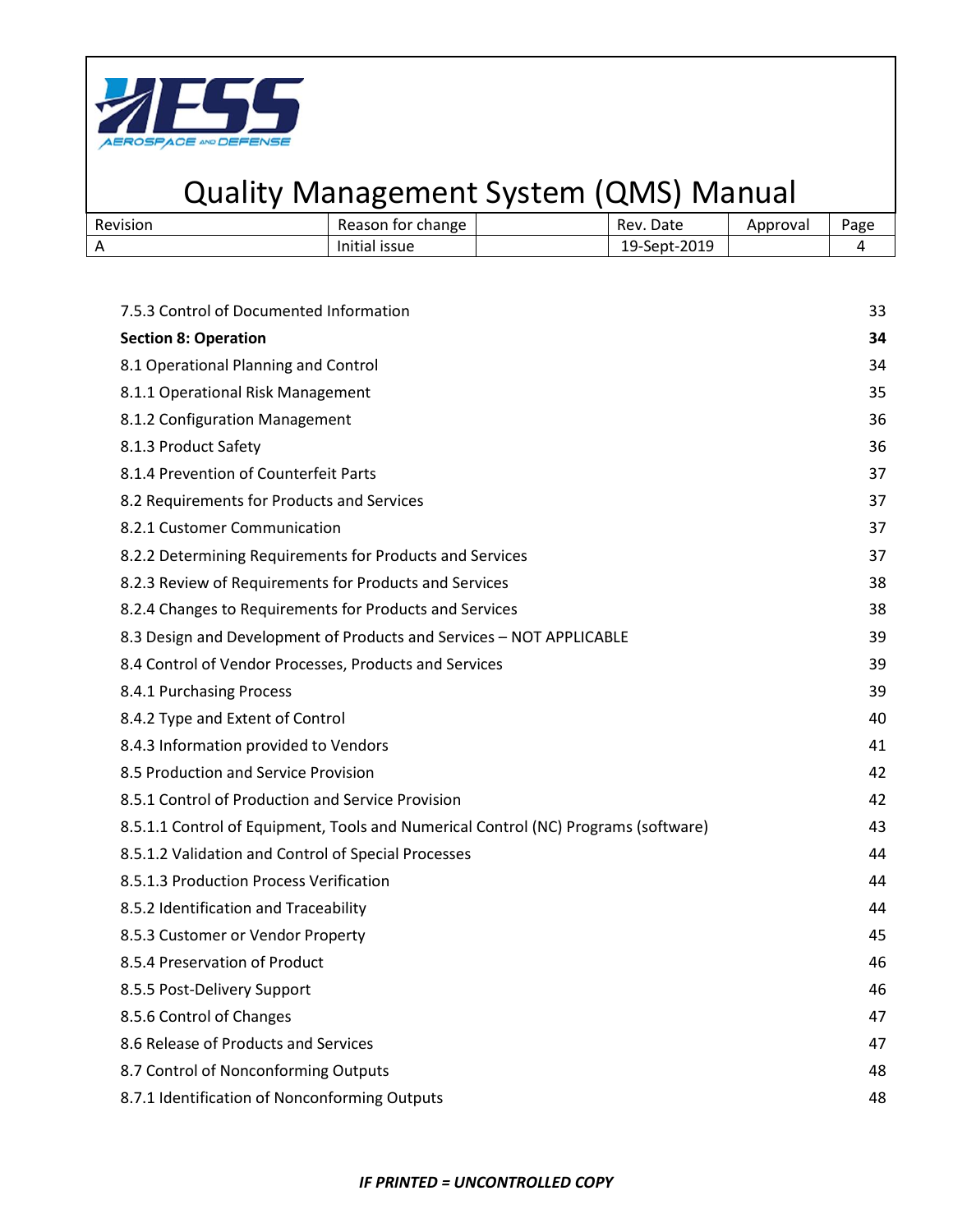

| Revision | change <sup>.</sup><br>Reason for | Rev. Date    | Approval | <sup>o</sup> age |
|----------|-----------------------------------|--------------|----------|------------------|
|          | Initial issue                     | 19-Sept-2019 |          |                  |

| 8.7.2 Documentation of Nonconforming Output          | 49 |
|------------------------------------------------------|----|
| <b>Section 9: Performance Evaluation</b>             | 50 |
| 9.1 Monitoring, Measurement, Analysis and Evaluation | 50 |
| 9.1.1 General                                        | 50 |
| 9.1.2 Customer Satisfaction                          | 50 |
| 9.1.3 Analysis and Evaluation                        | 51 |
| 9.2 Internal Audit                                   | 51 |
| 9.2.1 Audit Intervals                                | 51 |
| 9.2.2 Audit Details                                  | 51 |
| 9.3 Management Review                                | 52 |
| 9.3.1 General                                        | 52 |
| 9.3.2 Management Review Inputs                       | 52 |
| 9.3.3 Management Review Output                       | 53 |
| <b>Section 10: Improvement</b>                       | 53 |
| 10.1 General                                         | 53 |
| 10.2 Nonconformity and Corrective Action             | 54 |
| 10.2.1 Nonconformity Actions Required                | 54 |
| 10.2.2 Documentation Required                        | 55 |
| 10.3 Continual Improvement                           | 55 |
|                                                      |    |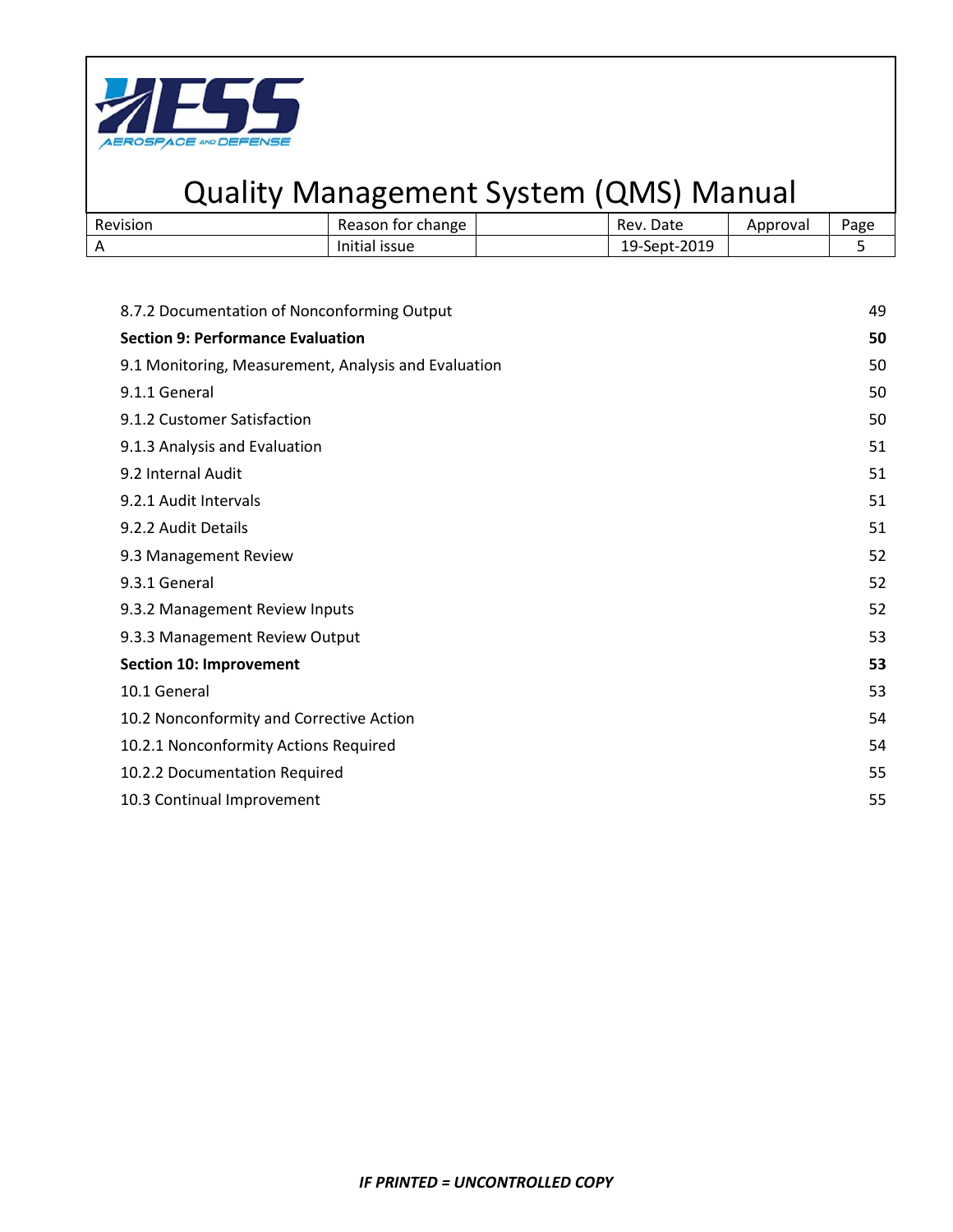

| Revision | tor change<br>Reason    | Date<br>Rev. | Approval | Page |
|----------|-------------------------|--------------|----------|------|
|          | Initial<br><b>ISSUE</b> | 19-Sept-2019 |          |      |

Introduction

Hess Aerospace and Defense has implemented a Quality Management System (QMS) in order to document and continually improve the company's business practices, better understand and satisfy the requirements and expectations of its customers and to improve the overall performance of the company.

Hess Aerospace and Defense QMS complies with the requirements of International Standard SAE AS9100D. This system addresses the development, production, and servicing of the company's products and services.

The manual is divided into sections that correlate to the QMS sections of SAE AS9100D.

This manual describes the QMS and the Responsibilities, Authorities and Interrelationship between Hess Aerospace and Defense Personnel. The manual also provides procedures and references for activities ensuring compliance to the requirements of the standard.

This manual is used internally to guide the company's Employees through the various requirements of the SAE AS9100D Standard and the Company's best business practices.

These practices are dynamic and are maintained in order to ensure Customer Satisfaction and Continuous Improvement.

This manual may also be used externally to introduce our QMS to Customers and other external organizations or individuals. The manual is used to familiarize them with the Controls that have been implemented and to assure them that the integrity of the QMS is maintained and that Hess Aerospace and Defense is focused on Customer Satisfaction and Continuous Improvement.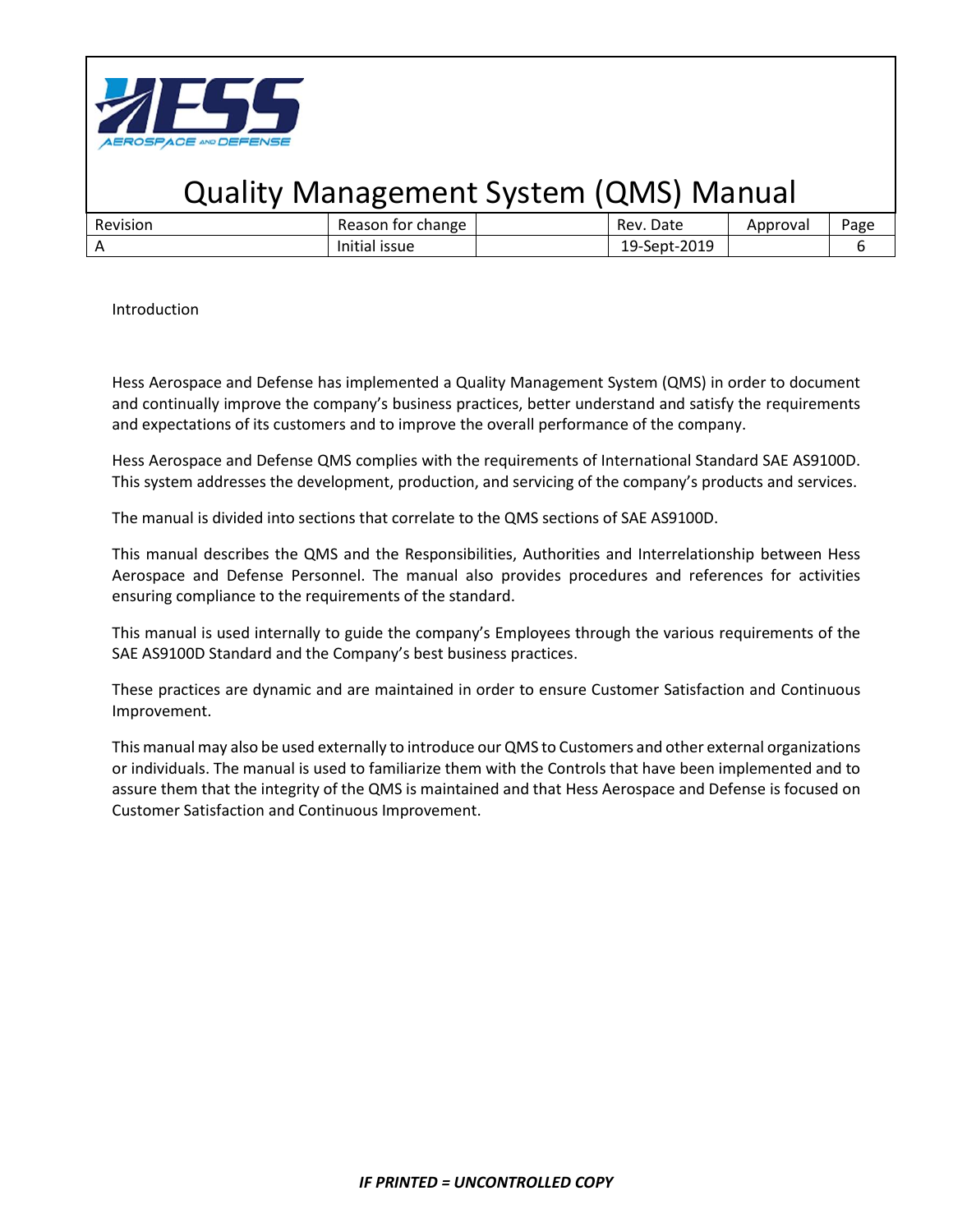

| Revisior. | change<br>ror                  | Date<br>Rev.                  | proval | Page |
|-----------|--------------------------------|-------------------------------|--------|------|
|           | $\cdots$<br>issue<br>.<br>tidi | $-2019$<br>$19 - c$<br>sept-1 |        |      |

#### **Quality Manual Distribution Policy**

Hess Aerospace and Defense QMS documentation, Quality Manual, Procedures, Process Flows and Quality Forms are On-line documents. The most current revision of each document is the On-line version. All paper copies of the QMS documents are considered to be "Reference only" and their current revision level shall be verified before use.

Training on how to access the QMS documentation will be provided to all employees as part of their employee orientation. Employee training records are kept for all permanent employees of Hess Aerospace and Defense.

Access to this manual is provided to the Customer and/or Regulatory Agencies upon request or where appropriate to satisfy contractual obligation or compliance to our Customer's Internal Quality System.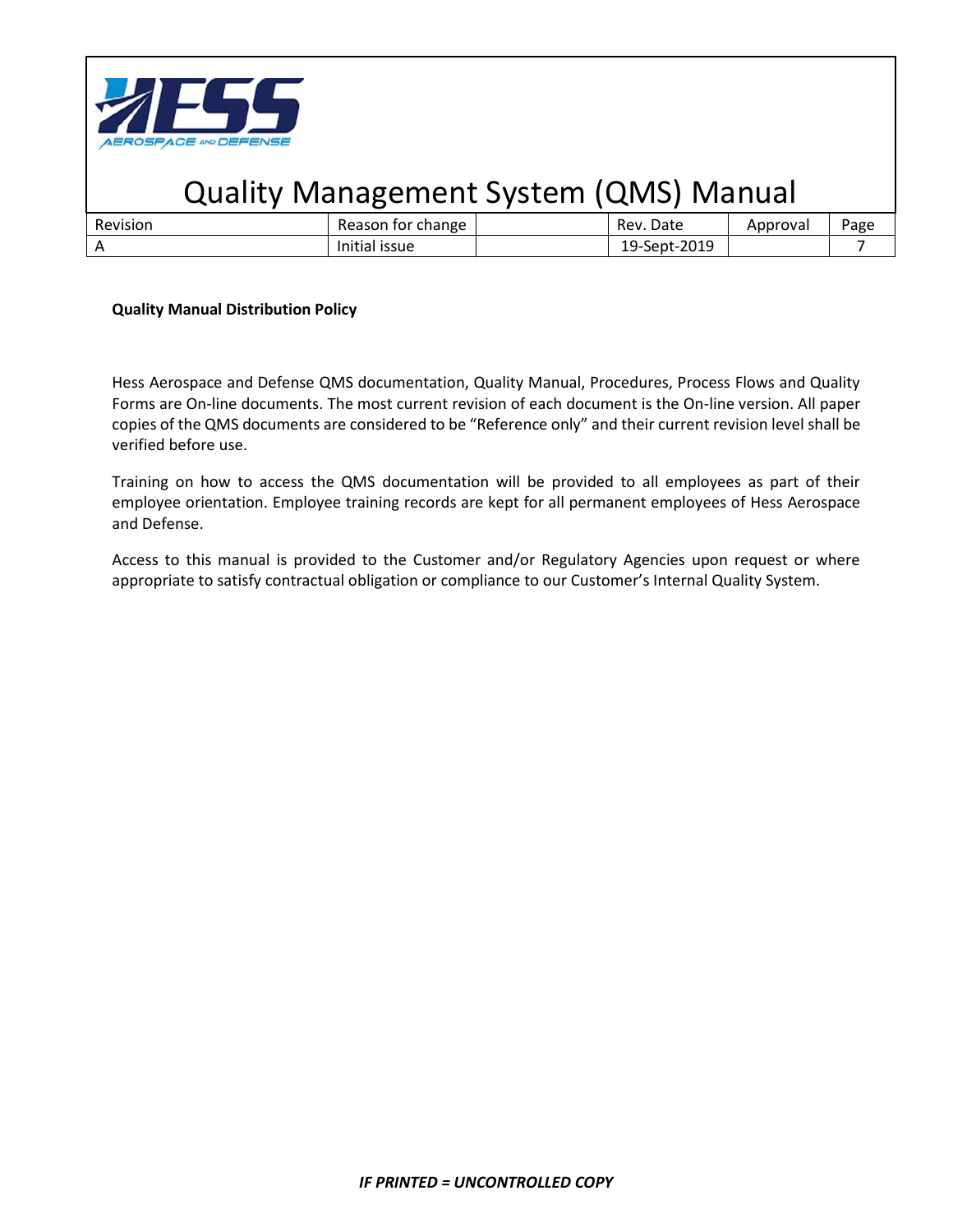

| Revision | Reason for change | Date<br>Rev. | Approval | Page |
|----------|-------------------|--------------|----------|------|
|          | Initial issue     | 19-Sept-2019 |          |      |

#### **Section 1: Scope**

#### **1.1 General**

This Quality Manual outlines the Policies, Procedures and Requirements of the Hess Aerospace and Defense Quality Management System (QMS). The system is structured to meet the requirements of the conditions set forth in the International Standard ISO 9001:2015 and AS9100D.

### **The Quality Management System scope:**

#### **Hess Aerospace and Defense specializes in:**

#### **Machining, assembly and modification of parts for the defense, aeronautics and industrial sectors.**

The organization performs fabricating and machining of micro, small & medium sized components, milling and turning in a wide variety of metals and plastics. Sheet metal, bending. Production and full assembly service including hardware installation, coil thread inserts, plating, paint. Prototype, housing and heat sink for the aerospace and defense sectors.

Hess Aerospace and Defense is a multi-faceted service and production organization with a wide range of Customers. To assure all Customer needs are met, we have defined a system for determining the required levels of Documentation and Quality Control for each Customer Job. This Quality Control Level is identified by the Production Manager / Quality Manager during the initial Contract Review and Work Order input.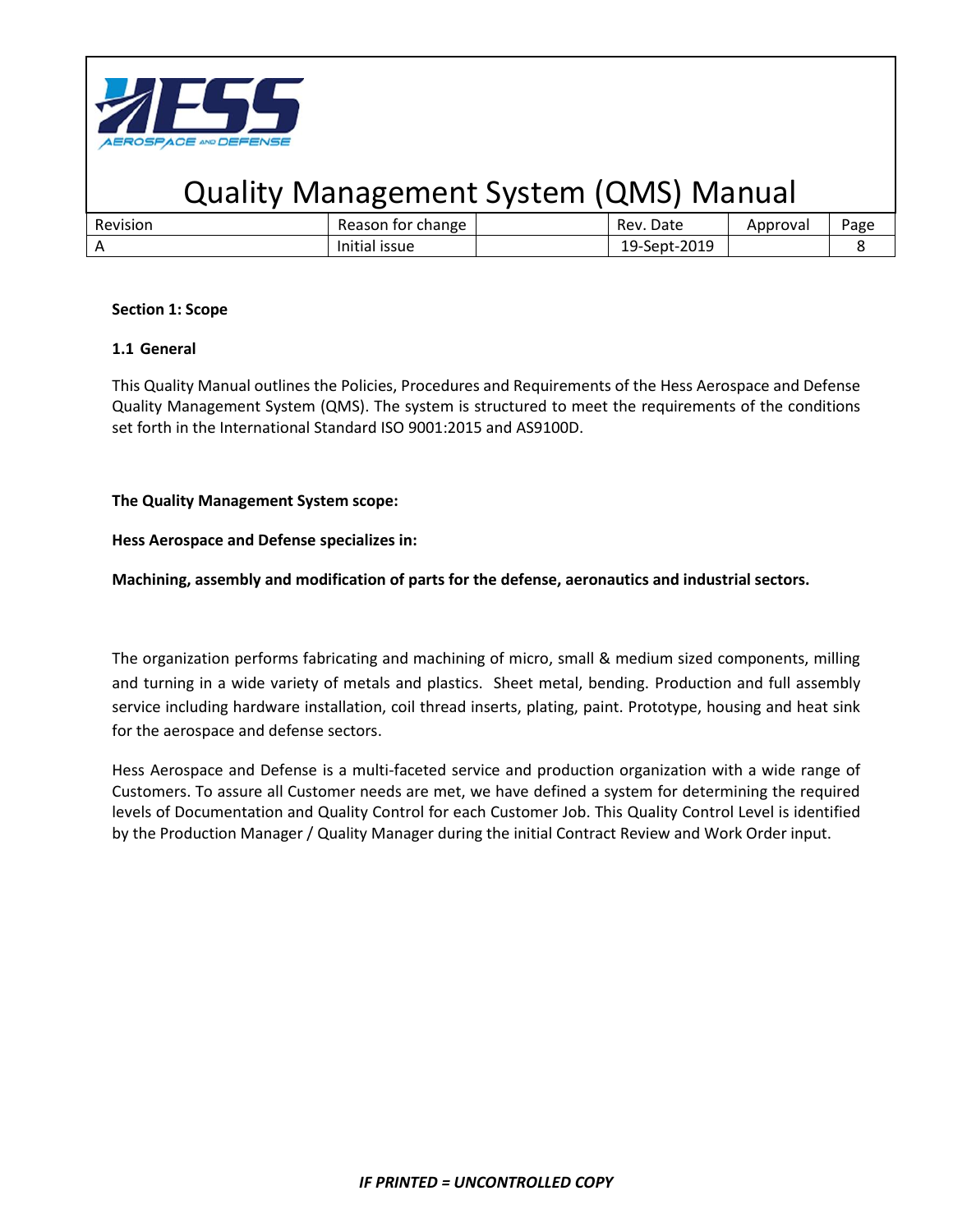

| Revision | change<br>Reason<br>TOr.            | Date<br>Rev                    | Approval | Page |
|----------|-------------------------------------|--------------------------------|----------|------|
|          | $\cdots$<br>Initial<br><b>ISSUE</b> | -2019<br>$19$ -Sept- $\degree$ |          |      |

#### **Section 2: Normative References**

#### **2.0 Quality Management System References**

The following documents were used as reference during the preparation of the Quality Management System:

ISO 9001:2015 Quality Management Systems

SAE International Aerospace Standard AS9100D

#### **Section 3: Terms and Definitions**

**3.0 Quality Management System Definitions**

**Contract Review / Proposal** – The response to a customer's work scope requests. This is where the intent to meet specific customer requirements is initiated and documented.

**Customer Owned Property** - Any type of instrumentation, accessories, manuals, or shipping containers that belong to a customer.

**Customer Supplied Product** - Any type of service or material supplied by the customer to be utilized in the manufacture, modification or repair of customer-owned property.

**Job Folder**- The job folder is the final collection point for all paperwork associated with a specific job that serves as the historical documentation for the work performed. All pertinent documents will be contained in the folder, drawings, work order routers, material certifications, inspection sheets, etc. The job folder is considered the historical record of note for each job.

**Material Review-** Material Review is the activity performed by the Material Review Board (MRB) to determine the disposition of products that do not meet specification. This activity is performed by Shop Management and Quality Personnel and may be rework, repair, scrap or Use as is any component under their review.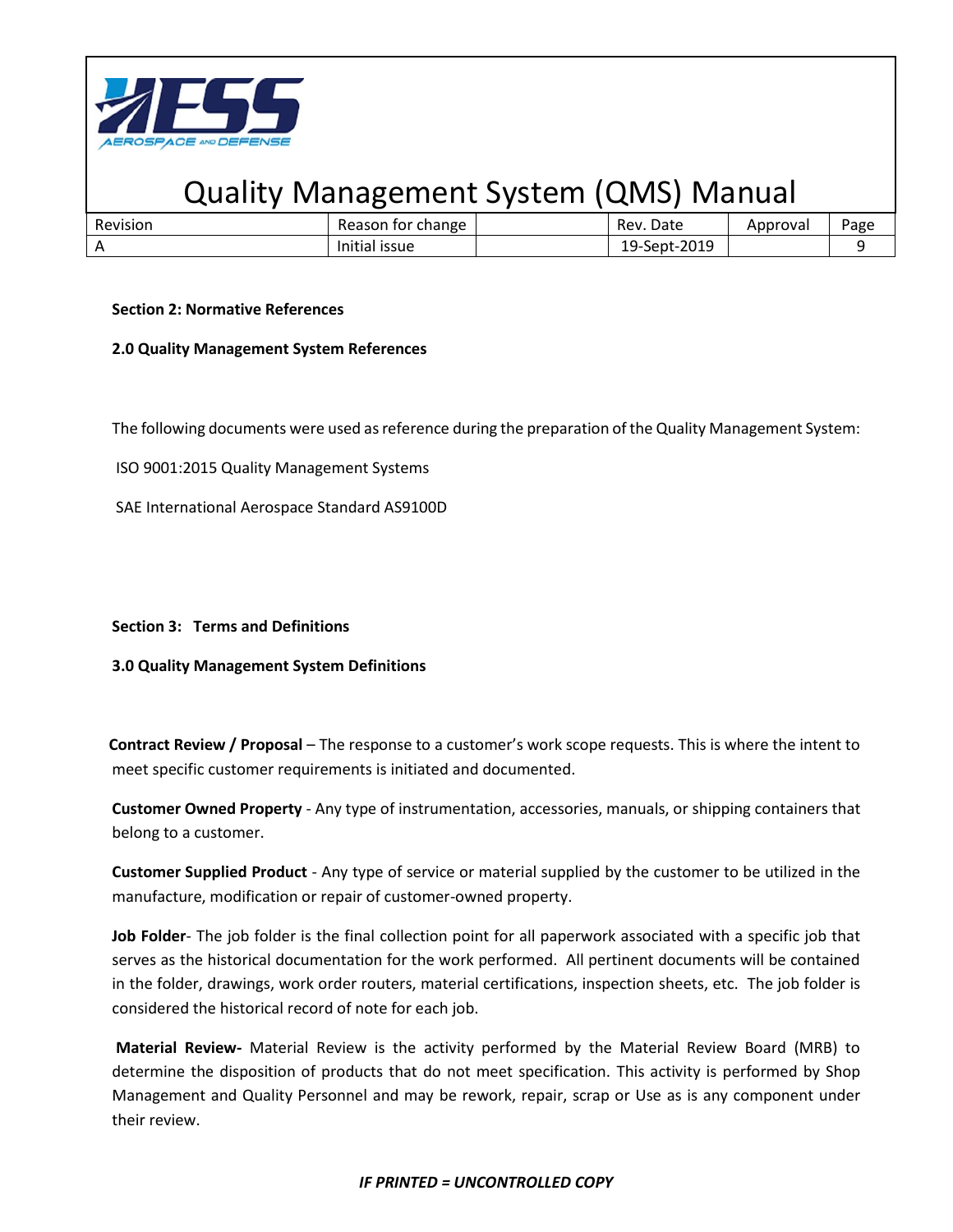

| Revision | for change<br>Reason                | Date<br>Rev.     | Approval | Page |
|----------|-------------------------------------|------------------|----------|------|
|          | $\cdots$<br>Initial<br><b>ISSUE</b> | -Sept-2019<br>19 |          | 10   |

**Network Job Folder** – This refers to the Directory created on the Hess Aerospace and Defense Computer Network for each Job. All data in the Physical Job Folder is saved in E2 folder for easier access to all and for simple storage.

**Flow Diagrams or Forms -** These are also considered support documentation for this manual.

**Hess Procedures** - These are also considered support documentation for this manual.

**Process Control Procedures.** These are standard procedures that Hess Aerospace and Defense had developed for recurring and/or specialized work. These procedures are referenced in the Work Order Routers as required for additional process control.

**Product** – The end item result of meeting all contract terms and conditions (manufactured goods, merchandise, services etc.)

**Quality Records** – Documentation of those activities where records must be maintained – this will be specified in the procedure or work instruction level documents, as applicable.

**Source Inspection**- An agreement made with the customer, government or their designee, to verify conformance of a product at Hess Aerospace and Defense or at one of its supplier's premises.

**Traveler**- The traveler is the printed document package that defines the sequence of operations to be performed in the execution of a specific Work Order, including inspection points. This package contains the appropriate inspection forms, material certs and other data gathered as the Job progresses towards completion.

**WIP** – The "Work in Process" status for the operations performed on a project.

### **3.1 Counterfeit Part**

An unauthorized copy, imitation, substitute, or modified part (material, part, component), which is knowingly misrepresented as a specified genuine part of an original or authorized manufacturer. May include: false identification of marking or labeling, grade, serial number, date code, documentation or performance characteristics.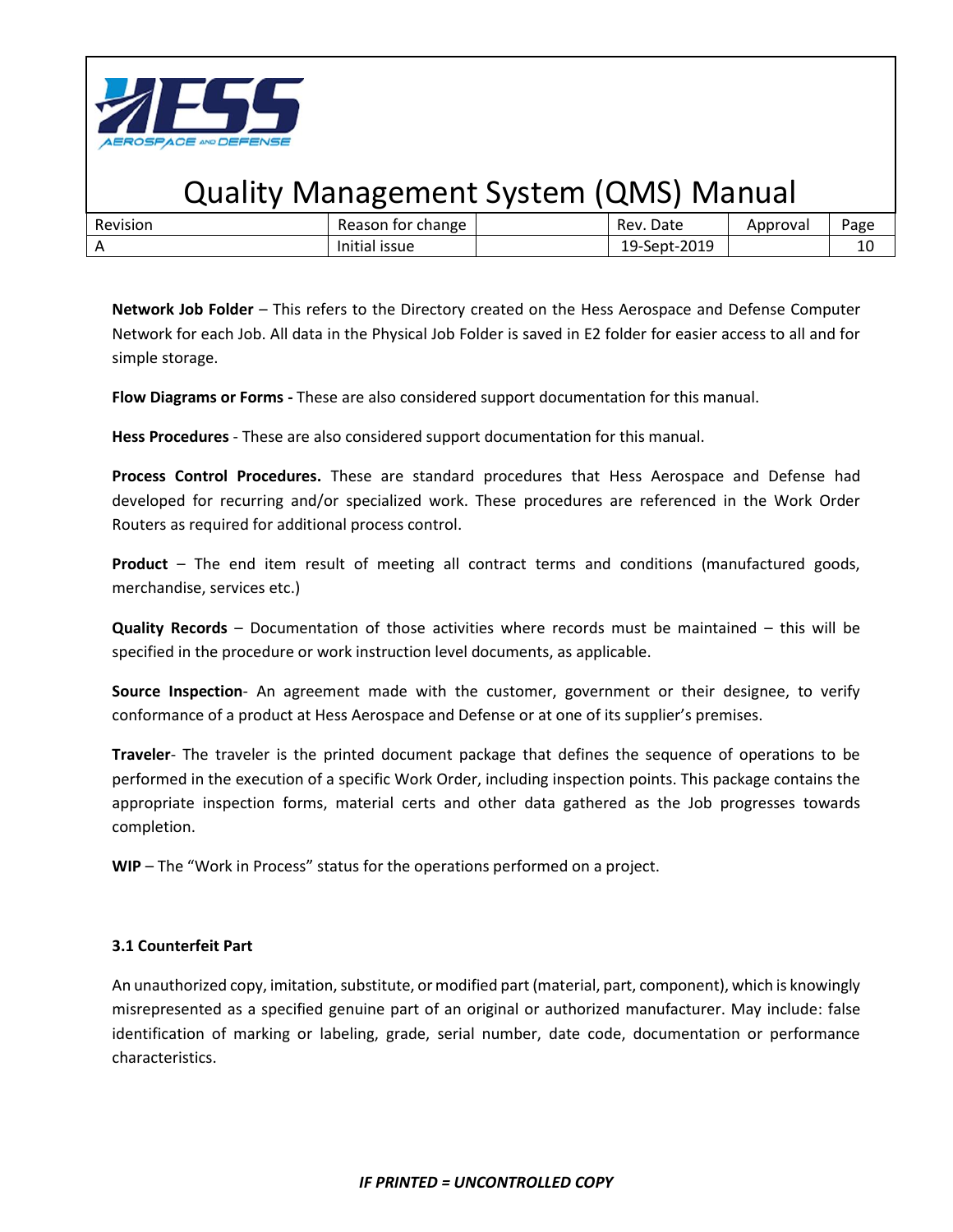

| Revision | for change<br>Reason    | Date<br>Rev. | Approval | Page       |
|----------|-------------------------|--------------|----------|------------|
|          | Initial<br><b>ISSUE</b> | 19-Sept-2019 |          | <b>. .</b> |

### **3.2 Critical Items**

Those items (functions, parts, software, characteristics, processes) having significant effect on the product realization and use of the product; including safety, performance, form, fit, function, manufacturability, service life, etc.; that require specific actions to ensure they are adequately managed. Examples of critical items include safety critical items, fracture critical items, mission critical items, key characteristics, etc.

### **3.3 Key Characteristic**

An attribute or feature whose variation has a significant effect on product fit, form, function, performance, service life or manufacturability that requires specific actions for the purpose of controlling variation.

### **3.4 Product Safety**

The state in which a product is able to perform to the designed or intended purpose without causing unacceptable risk of harm to persons or damage to property.

### **3.5 Special Requirements**

Those requirements identified by the customer, or determined by Hess Aerospace and Defense, which have high risks to being achieved, thus requiring their inclusion in the risk management process complexity, past experience and product or process maturity. Examples of special requirements include performance requirements imposed by the customer that are at the limit of Hess Aerospace and Defense's capacity, or requirements determined by Hess Aerospace and Defense to be at the limit of its technical or process capabilities.

### **3.6 Risk**

Risk is defined as an undesirable situation or circumstance that has both a likelihood of occurring and a potentially negative consequence.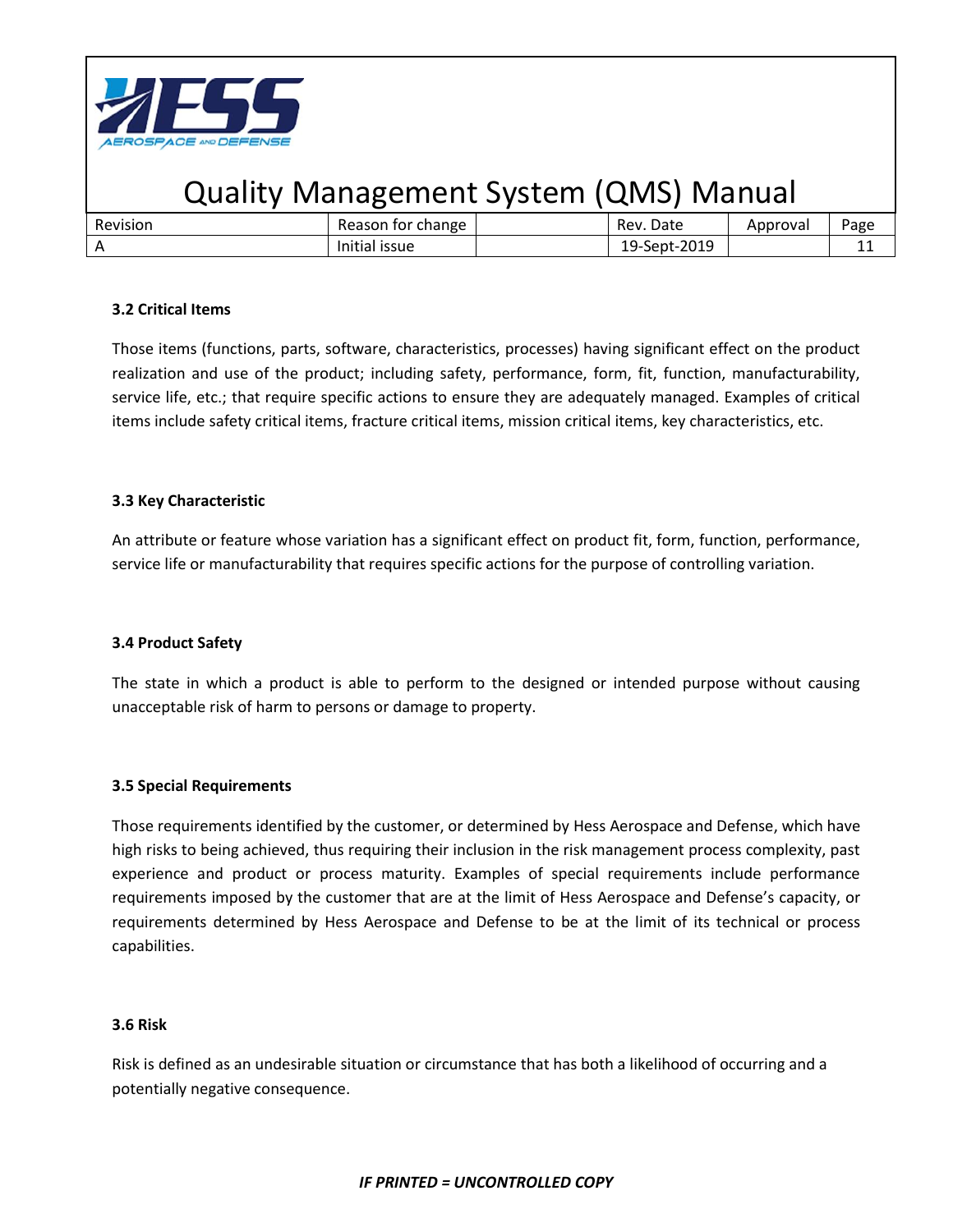

| Revision | for change<br>Reason    | Date<br>Rev. | Approval | Page |
|----------|-------------------------|--------------|----------|------|
|          | Initial<br><b>issue</b> | 19-Sept-2019 |          | . .  |

#### **Section 4: Context of the Organization**

### **4.1 Understanding the Organization and its Context**

Hess Aerospace and Defense has a Customer base encompassing the following industries: Aerospace & Defense.

There are many Competitors in this industry and we have and strive to keep the good reputation that keeps us competitive.

There are many challenges in dealing with these industries and providing the variety of Services that we do. Training Employees to use all of the Equipment and to understand the specialized Processes is expensive and time consuming.

Quality and customer service remain at the heart of our business. From prototype to production run, we focus on meeting our customers' precise requirements. Our more than 59 years in business has allowed us to develop a solid and reliable supplier base. It also ensures that we can deliver machined components and complete assemblies on time and according to our clients' specifications. We offer personalized service and work in partnership with our clients to find a solution adapted to their needs.

Our decades of success demonstrate our firm commitment to quality, innovation and continuous improvement. Years of hands-on machining experience enables us to reduce production times and costs, facilitates product development and promotes innovation. Our dedicated team possesses the skills, experience, and values to ensure our clients benefit from unmatched service and response to their requirements, all at a competitive cost.

In addition, Hess Aerospace and Defense identifies its internal and external issues on a yearly basis, in order to ensure that its QMS always takes into consideration these issues.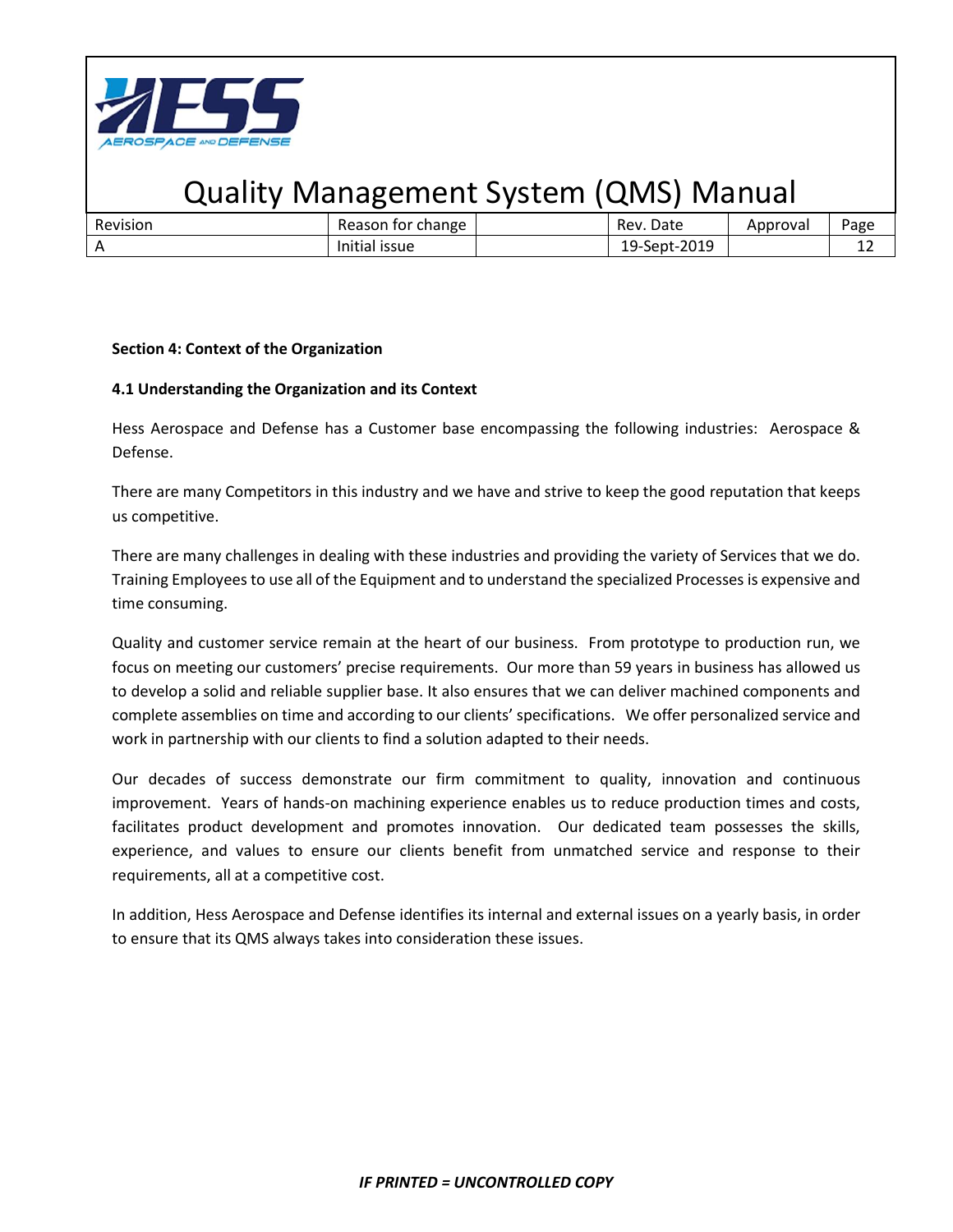

| <b>Revision</b> | change<br>tor<br>Reason            | Date<br><b>Rev</b>   | Approval | Page     |
|-----------------|------------------------------------|----------------------|----------|----------|
|                 | $\cdots$<br><b>ISSUE</b><br>nitidi | $19$ -Sept-<br>ZUIS. |          | --<br>__ |

### **4.2 Needs and Expectations of Interested Parties**

All of our Customers are interested that we have a Quality Control System used in performing their work. Most, however, do not provide input or requirements that dictate how we run our Quality System.

- 1) Customers that work with us because of our AS9100D or ISO 9001:2015 certifications require that we maintain that certification during the time their work is being completed. They expect us to provide all required Quality-related paperwork and for us to include them in Dispositions of any Nonconforming work. Some require that we pass their own Audits. They expect their work to be done On Time, per their Specifications and at the price they agreed to.
- 2) The Regulatory Body (registrar) certifying that Hess Aerospace and Defense conforms to AS9100D and ISO 9001:2015 is definitely interested in our Quality System and how it is implemented. The registrar expects that we pass yearly external audits.
- 3) Hess Aerospace and Defense Employees expect that they will be given clear work instructions and adequate Job training. They expect their paychecks to be correct and on time. They expect to have a safe and proper work environment.
- 4) Our Suppliers (Vendors) expect their Purchase Orders to be accurate. They also expect to be paid in a timely manner.
- 5) Hess Aerospace and Defense Managers at all levels expect to follow an approved Management System to achieve results. They expect to have required resources and to have access to competent Workers. The also expect to have Company Expectations written down and followed.
- 6) Local City (Municipal), Federal and Provincial Bodies have an interest in production and environmental, legal and safety issues.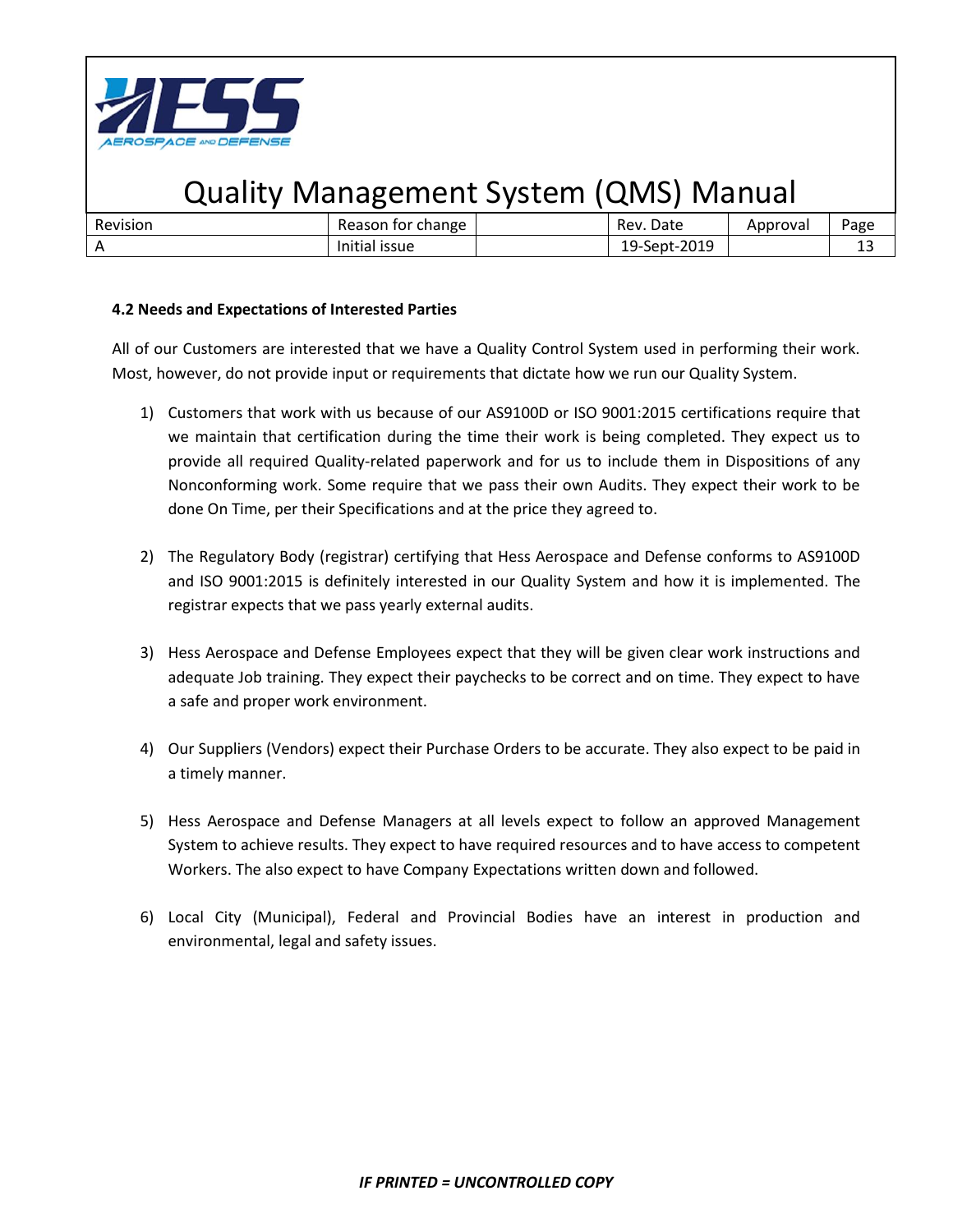

| Revision | change<br>tor i<br>Reason | Date<br>Rev.         | Approval | Page |
|----------|---------------------------|----------------------|----------|------|
|          | $\cdots$<br>Initial issue | $-2019$<br>19-Sept-2 |          |      |

### **4.3 Scope of the Quality Management System (QMS) –**

### **Machining, assembly and modification of parts for the defense, aeronautics and industrial sectors.**

Fabricating and machining of micro, small & medium sized components, milling and turning in a wide variety of metals and plastics. Sheet metal, bending. production and full assembly service including hardware installation, coil thread inserts, plating, paint. Prototype, housing and heat sink for the aerospace and defense sectors.

Hess Aerospace and Defense is located at: 801 Kenney/Williams Road, Hemmingford, QC J0L 1H0

[sales@hessaero.com](mailto:sales@hessaero.com) +1-450-247-3522 Mon – Fri 07:00 -16:30

In practice, the Customer Purchase Order defines expected delivery, level of Quality Documentation and Inspection Reporting required. If it doesn't, our Production Manager must define these requirements.

### **4.3.1 Applicability of Standards requirements**

Hess Aerospace and Defense has determined that the following requirement is not applicable to the organization's Quality Management System.

**Requirement 8.3 Design and development of products and services of the AS9100 standard is not applicable to Hess Aerospace and Defense Quality Management System.**

**Hess Aerospace and Defense does not design nor develop any of the products and services it offers. Hess Aerospace and Defense is primarily a Manufacturing facility. Customers furnish specifications, CAD data, and/or drawings for components they want produced.**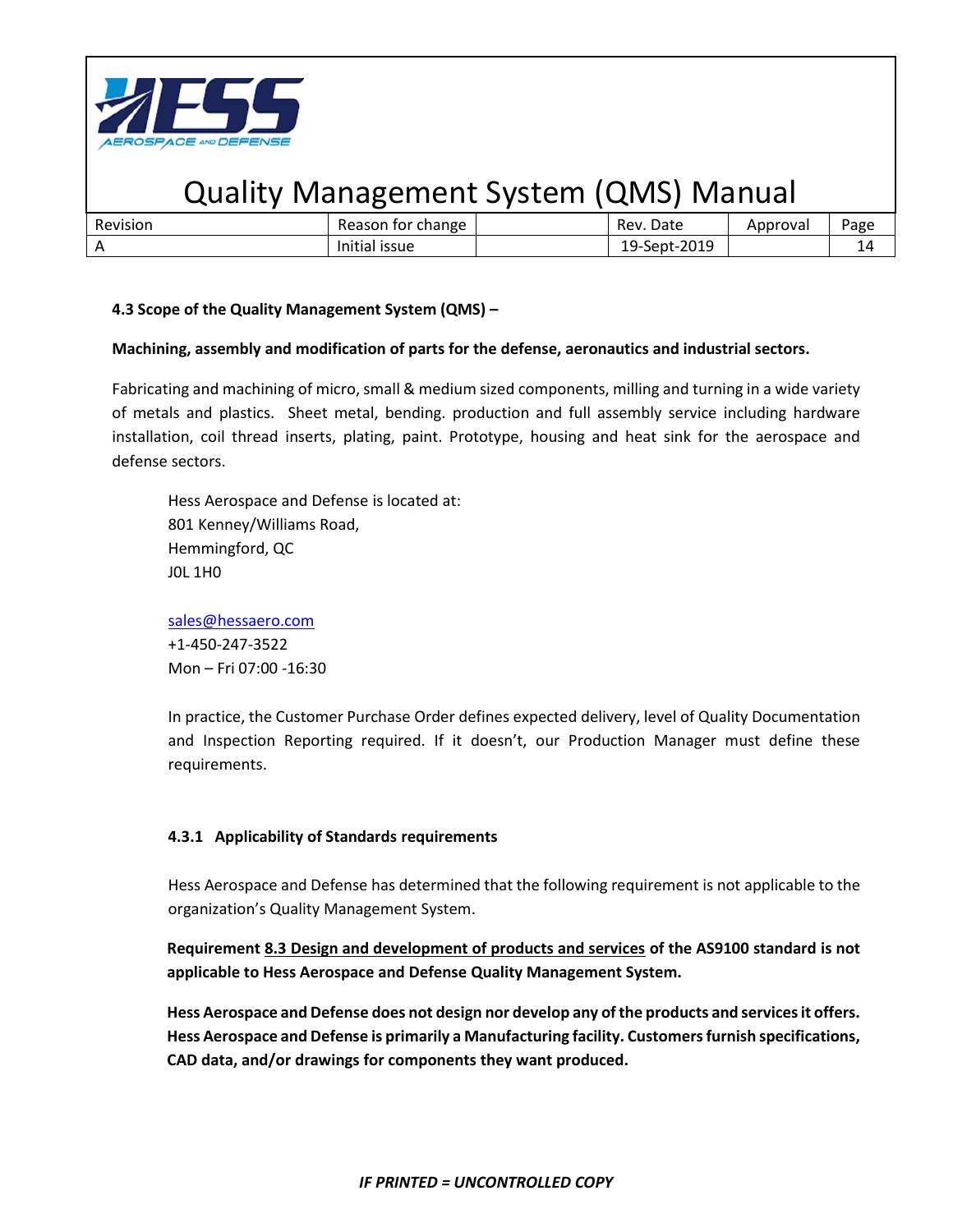

| Revision       | change<br>tor<br>- Reason | Date<br>Rev. | Approval | Page      |
|----------------|---------------------------|--------------|----------|-----------|
| $\overline{A}$ | <b>issue</b><br>iliitidi  | 19-Sept-2019 |          | . .<br>-- |

#### **4.4 Quality Management System and its Processes**

Hess Aerospace and Defense has established, documented and implemented a Quality Management System (QMS) to meet the requirements of SAE AS9100D.

The system is maintained and continually improved by using the Quality Policy and Quality Objectives and Targets. Audit Results, Corrective Actions and Management Reviews help monitor progress towards the Targets. Hess Aerospace and Defense QMS will adhere to all Customer and applicable statutory and regulatory QMS requirements.

Hess Aerospace and Defense QMS is composed of the following Main Documents:

#### QMS-001 Quality Manual

**Hess Aerospace and Defense Procedures:**

- **PS-01 Management responsibility**
- **PS-02 Quality System**
- **PS-03 Document control**
- **PS-04 Customer-related processes**
- **PS-05 Purchasing**
- **PS-06 Production**
- **PS-07 Calibration**
- **PS-08 Corrective actions**
- **PS-09 Internal Audit**
- **PS-10 Human resources**
- **PS-11 Maintenance**
- **PS-12 Communication**

There are other documents used, including:

JPs – Job Descriptions

- MFs Forms and Flow Charts
- PCs Process Procedure Controls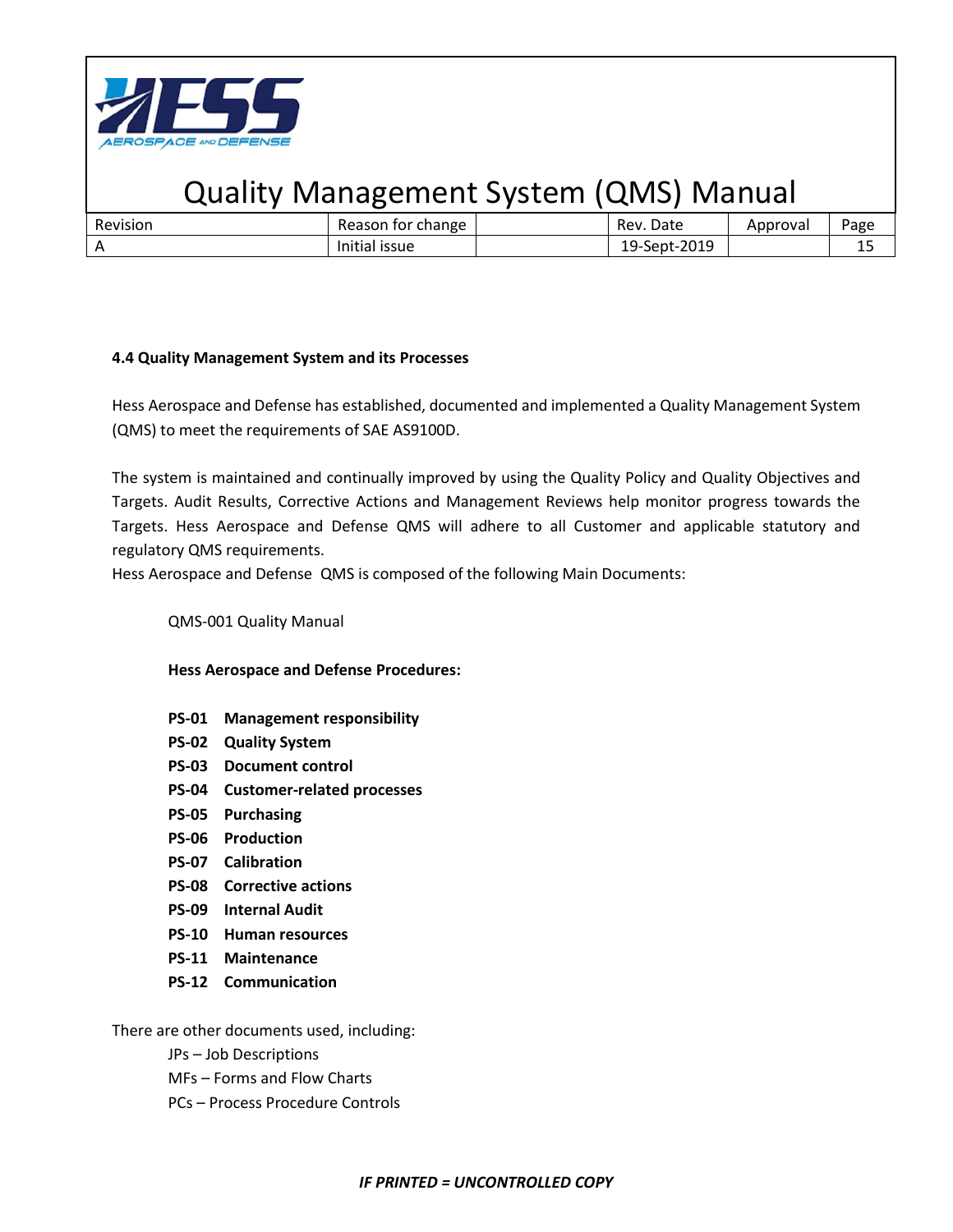

| Revision | change<br>tor i<br>Reason | Date<br>Rev.         | Approval | Page |
|----------|---------------------------|----------------------|----------|------|
|          | $\cdots$<br>Initial issue | $-2019$<br>19-Sept-2 |          | ᅩ    |

QFMs – Quality Forms

Each document is Revision Controlled. Documents are to be reviewed to assure that they are relevant and up to date. This is the responsibility of the Quality Manager with the help of others as necessary.

System-Level Procedure documents are written to help implement the Procedures in day to day operations, including the following clarifications:

- 1) Inputs and Outputs expected from the process
- 2) Interaction with other processes

3) Criteria and Methods (including monitoring, measurement and related performance indicators) needed to ensure effective operation and process control.

- 4) Resources needed to carry out the process
- 5) Assignment of Responsibility and Authority for the process
- 6) Address Risks and Opportunities
- 7) How to evaluate the process and implement Changes to achieve intended results
- 8) Steps to improve the process and the QMS
- 9) Documentation required to support the operation of the process
- 10) What documentation must be retained to show process is being carried out as planned.

### **4.4.1 Quality Manual**

This Quality Manual has been prepared to describe the Hess Aerospace and Defense Quality Management System (QMS). The scope of the QMS is described in Section 1.

Documentation was developed to show the QMS Process Interactions. This document defines the QMS Processes.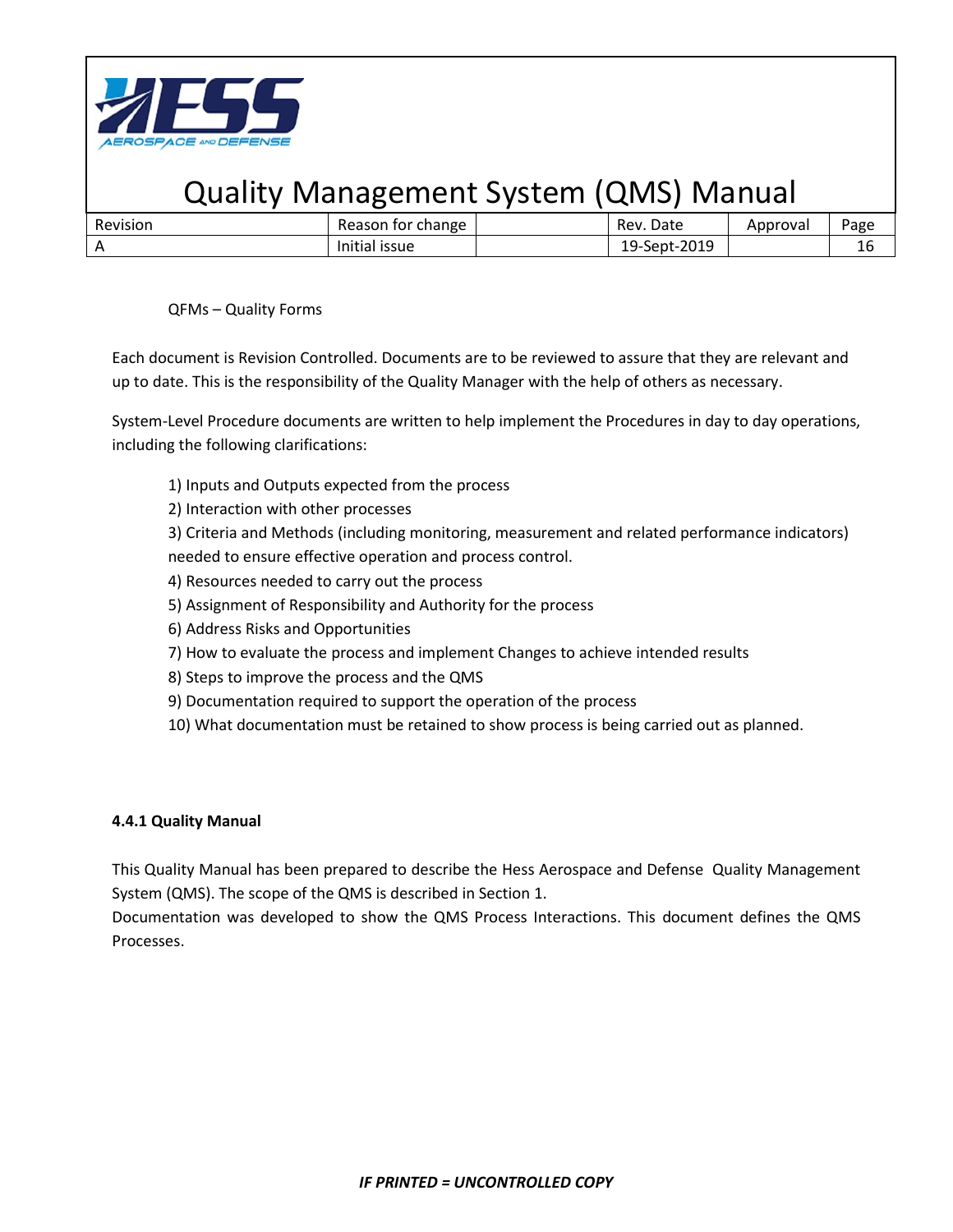

| Revision | Reason for change | Rev. Date    | Approval | Page |
|----------|-------------------|--------------|----------|------|
|          | Initial issue     | 19-Sept-2019 |          | . .  |

#### **Figure 4.4.1 QMS Process Interactions**

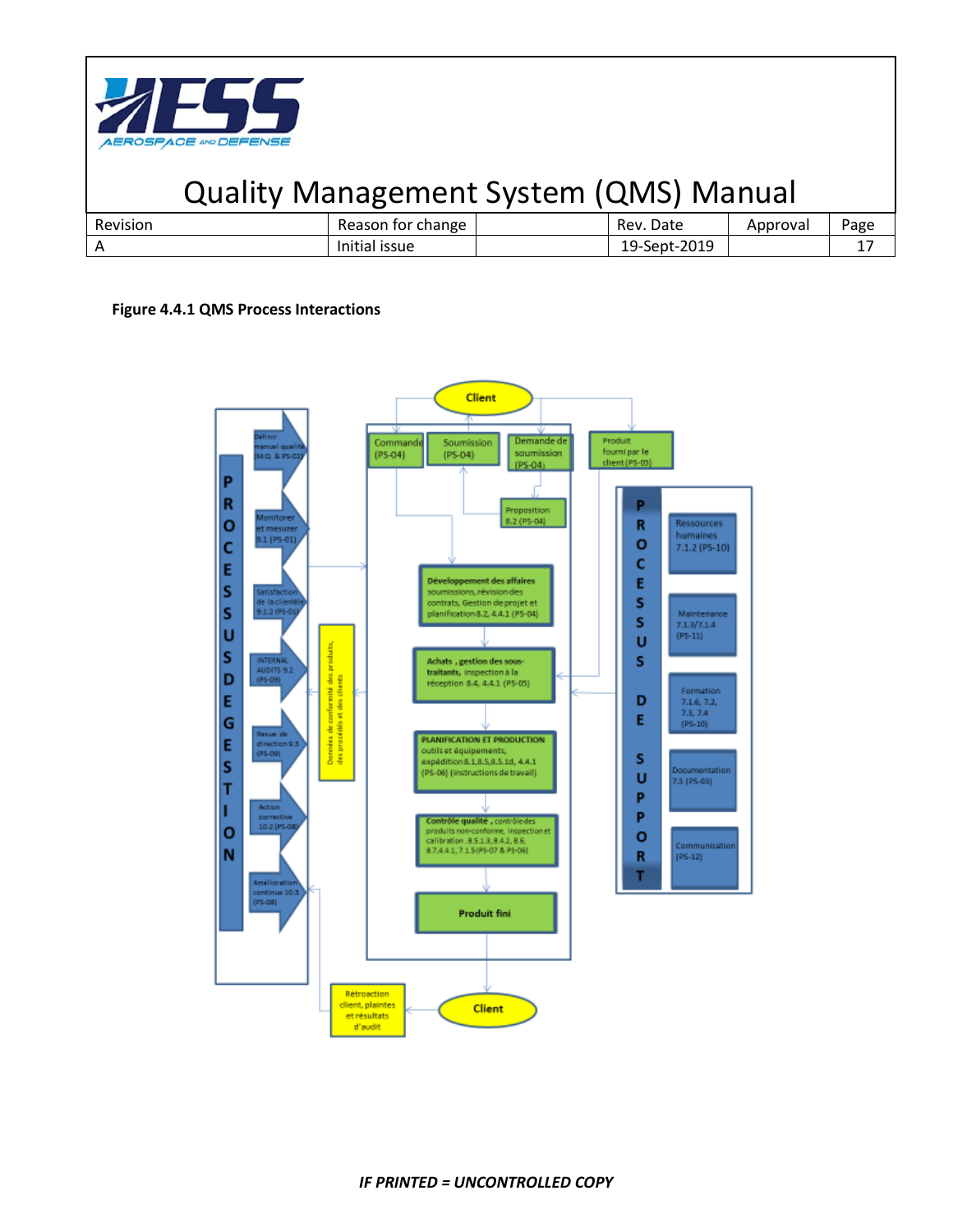

| Revision | Reason<br>for change | Rev. Date    | Approval | Page      |
|----------|----------------------|--------------|----------|-----------|
|          | nitial issue         | 19-Sept-2019 |          | 1 C<br>ΨO |

### **4.4.2 Control of Documents**

All of the QMS Documents are controlled according to Document Control Procedure PS-03 as follows:

- Approving documents for adequacy prior to issue
- Reviewing and updating as necessary and re-approving documents
- Ensuring that changes and current revision status of documents are identified
- Ensuring that relevant versions of applicable documents are available for use
- Ensuring that documents remain legible and readily identifiable
- Ensuring that external documents are identified and their distribution controlled

Preventing the unintended use of obsolete documents and to apply suitable identification to them if they are retained for any purpose. Hess Aerospace and Defense coordinates document changes with customers and/or regulatory authorities in accordance with contract or regulatory requirements.

Ref: PS-03

### **4.4.3 Control of Quality Records**

Hess Aerospace and Defense Quality Records are maintained to provide evidence of conformity to QMS requirements. Quality Records are maintained according to **PS-03** Control of Records. This procedure requires that Quality Records remain legible, readily identifiable and retrievable. The procedure defines the controls needed for identification, storage, protection, retrieval, retention time and disposition of Quality Records.

Ref: PS-03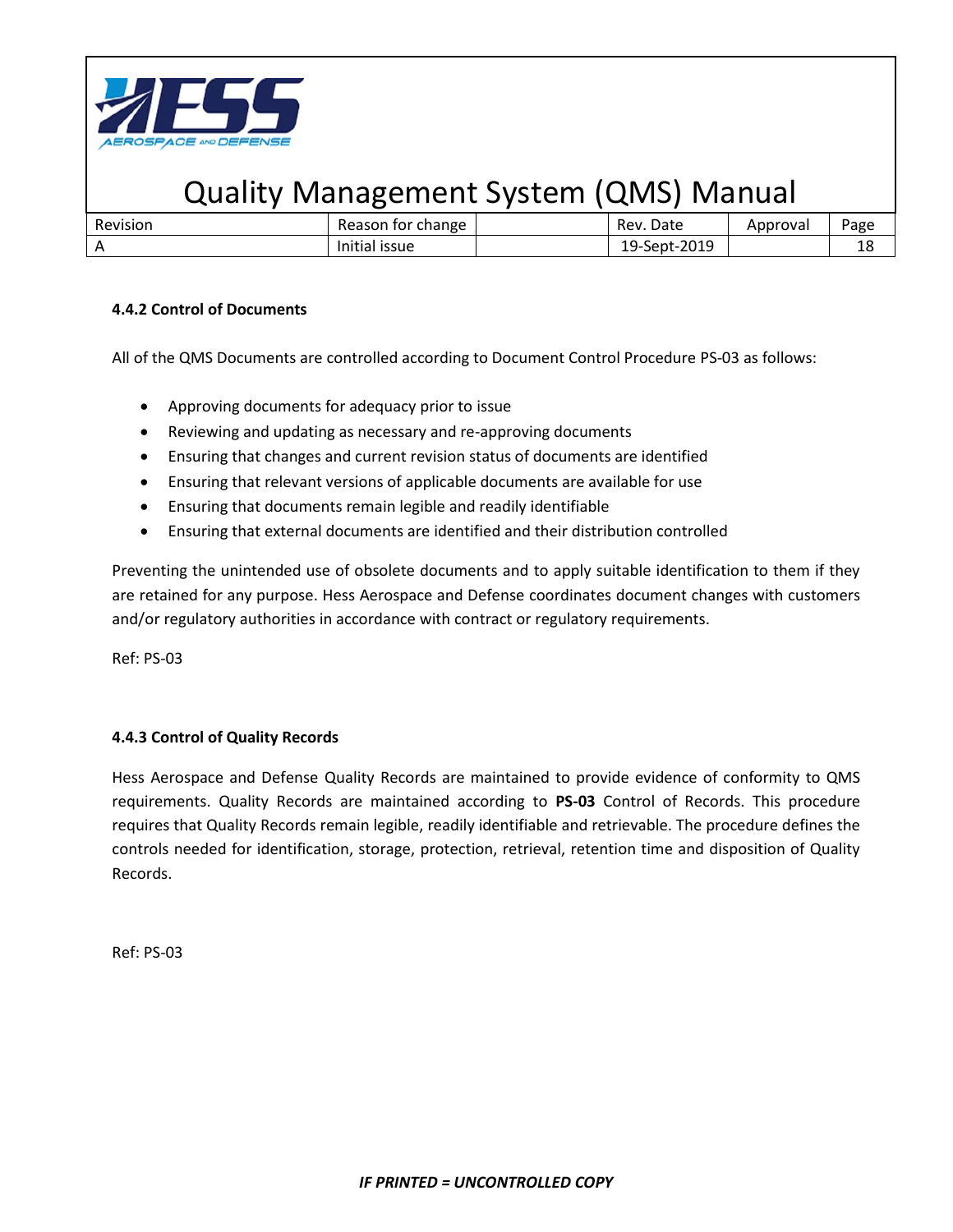

| Revision | Reason for change | Rev. Date    | Approval | Page |
|----------|-------------------|--------------|----------|------|
|          | Initial issue     | 19-Sept-2019 |          | سد   |

#### **Section 5: Leadership**

### **5.1 Leadership and Commitment**

Hess Aerospace and Defense is managed with a very hands-on approach by the Company President.

The President and the Staff are actively involved in implementing the Quality Management System (QMS). This Team provides the vision and strategic direction for the QMS, established Quality Objectives and the Quality Policy.

Ref: PS-01

### **5.1.1 Management Responsibility**

To provide leadership and show commitment to the improvement of the QMS, Top Management will do the following:

- Take accountability for the effectiveness of the QMS
- Establish the Quality Policy and Quality Objectives
- Ensure the QMS integration into the organization's business processes
- Promote the use of the Process Approach and Risk-Based Thinking
- Ensure the availability of Resources for QMS
- Communicate the importance of effective Quality Management
- Communicate the importance of conforming to the QMS requirements
- Ensure that the QMS achieves its intended results
- Conduct Management Reviews as required to achieve planned results
- Promote improvement
- Support those in Management Roles to demonstrate their Leadership

Ref: PS-01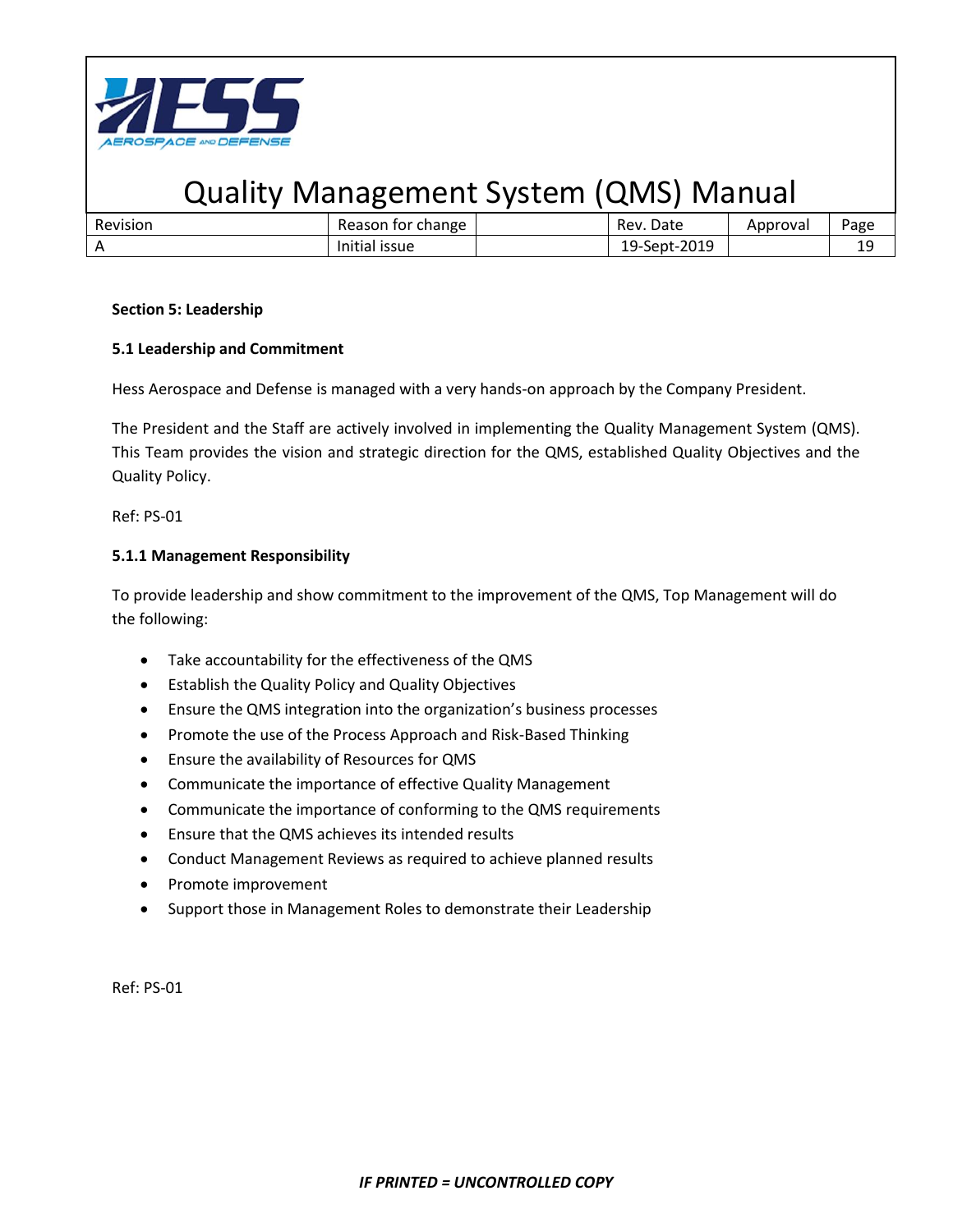

| Revision | Reason for change | Rev. Date    | Approval | Page         |
|----------|-------------------|--------------|----------|--------------|
|          | Initial issue     | 19-Sept-2019 |          | $\sim$<br>∠⊾ |

### **5.1.2 Customer Focus**

Hess Aerospace and Defense strives to identify current and future customer needs, to meet Customer Requirements and exceed Customer Expectations.

- Top Management shall demonstrate Leadership and Commitment by assuring that:
- Customer and Statutory/ Regulatory requirements are met
- Risks and Opportunities affecting Product and Service Conformity are addressed
- Focus on enhancing Customer Satisfaction is maintained
- Support those in Management Roles to develop their Leadership abilities
- Product and Service Conformity and On-Time delivery performance are measured and appropriate action taken if planned results are not, or will not be achieved.

Ref: PS-01

### **5.2 Quality Policy**

Hess Aerospace and Defense specializes in machining, assembling and modification of high precision components for the military, aeronautic and industrial fields.

In order to attain the self-imposed high quality standards, management commits itself to respect the requirements of its clients, including technical specifications, on time delivery and customer service. Furthermore, Hess Aerospace and Defense is committed to the continuous improvement of its quality management system.

Management commits to involve its employees as well as suppliers and subcontractors to reach its goals. Implementation of this quality policy is secured by the management's leadership to make certain this policy is understood by every employee.

All the activities relative to the quality management system are located at 801 Kenney/William road, Hemmingford, Quebec, Canada.

To support this Policy, we work to continually improve our People, Technology and Processes in the following manner: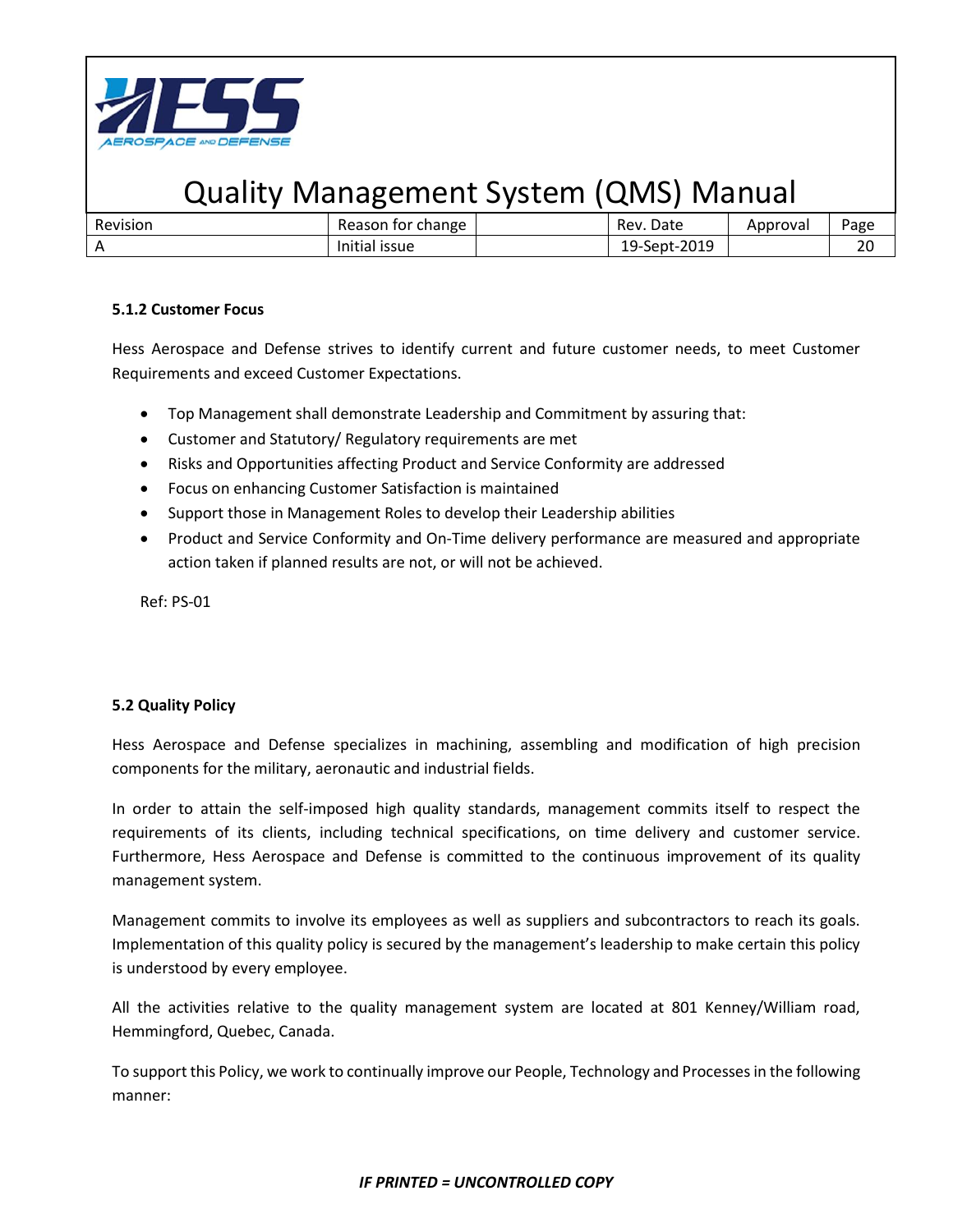

| Revision | Reason for change                  | Date<br>Rev. | Approval | Page |
|----------|------------------------------------|--------------|----------|------|
|          | $\cdots$<br><b>ISSUE</b><br>nitial | 19-Sept-2019 |          | --   |

- People: Hess Aerospace and Defense will always provide a secure and safe work environment. We encourage personal growth by providing opportunities for learning and improvement. We foster stewardship in our employees by requiring reporting and accountability.
- Technology: Hess Aerospace and Defense procures and applies the latest technology and tooling to enhance our productivity, capability and scope of Services that we provide to our Customers.
- Processes: Hess Aerospace and Defense develops processes and procedures and then measures results to continually improve our Products and Services. Our Leadership commits to comply with our Quality Management System requirements and works to continually improve this System.

### **5.2.1 Establishing the Quality Policy**

Top management ensures that the Quality Policy:

- Is appropriate to the purposes of Hess Aerospace and Defense
- Includes a commitment to comply with requirements and continually improve the effectiveness of the QMS
- Provides a framework for establishing and reviewing Quality Objectives
- Is communicated, understood and applied within the organization

### **5.2.2 Communicating the Quality Policy**

Processes are established for communicating the Quality Policy within Hess Aerospace and Defense.

These include: weekly Staff Meetings and regular Management Reviews.

The Quality Policy shall:

- Be available and maintained as Documented Information
- Be communicated, understood and applied within Hess Aerospace and Defense
- Be available to relevant interested parties, as appropriate

Ref: PS-12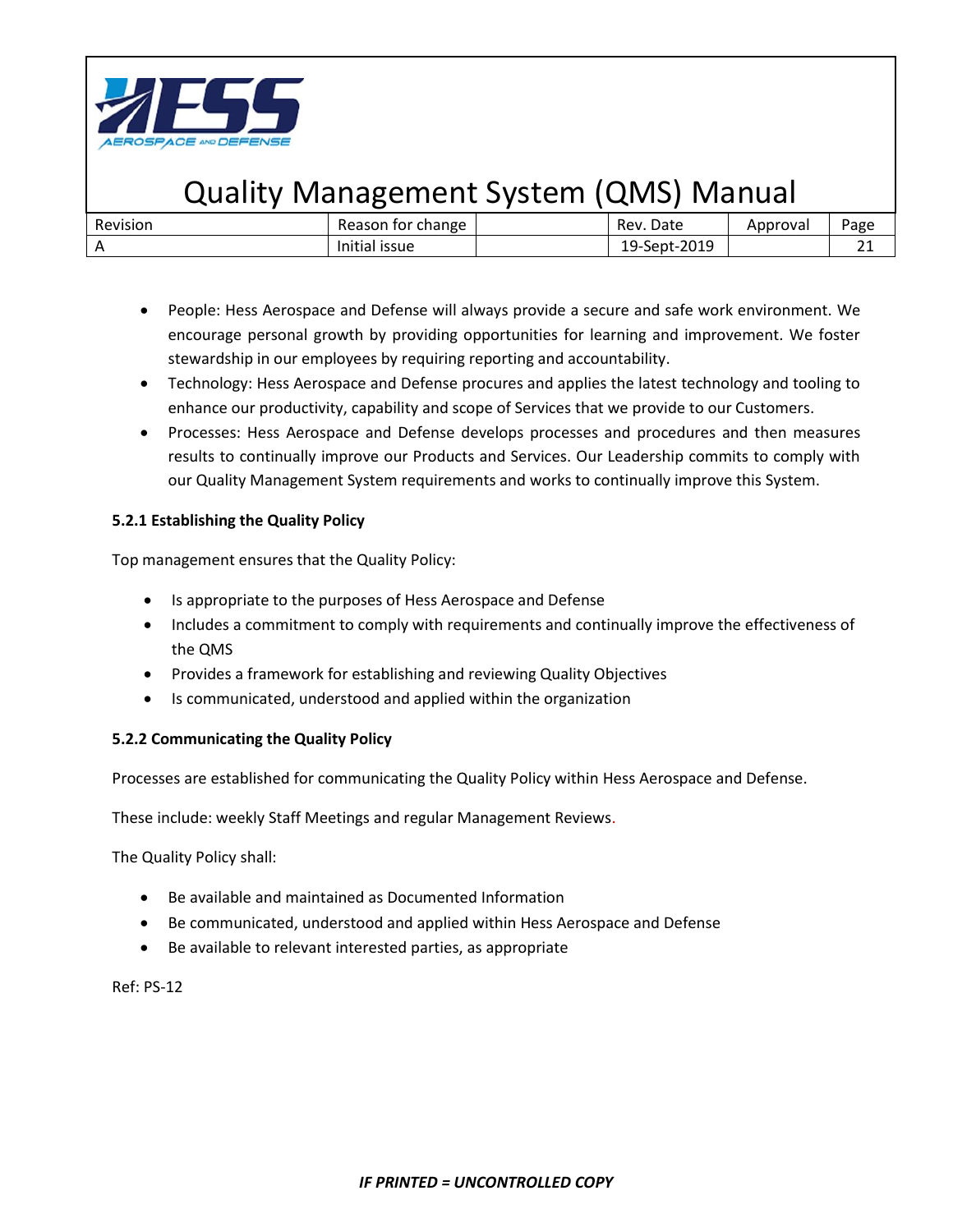

| Revision | Reason for change | Date<br>Rev. | Approvai | Page    |
|----------|-------------------|--------------|----------|---------|
|          | Initial issue     | 19-Sept-2019 |          | ~~<br>ے |
|          |                   |              |          |         |

### **5.3 Organizational Roles, Responsibilities and Authorities**

### **5.3.1 Responsibility and Authority**

An organization chart has been established to show the interrelation of Personnel at Hess Aerospace and Defense . Job functions and the organizational chart are reviewed and approved by Top Management for adequacy. This chart is available in this Quality Manual to help employees understand lines of authority within the Organization.





 **Hess Aerospace and Defense Organization Chart**

### **5.3.2 Management Representative**

The Quality Manager has been appointed by the President as the Management Representative.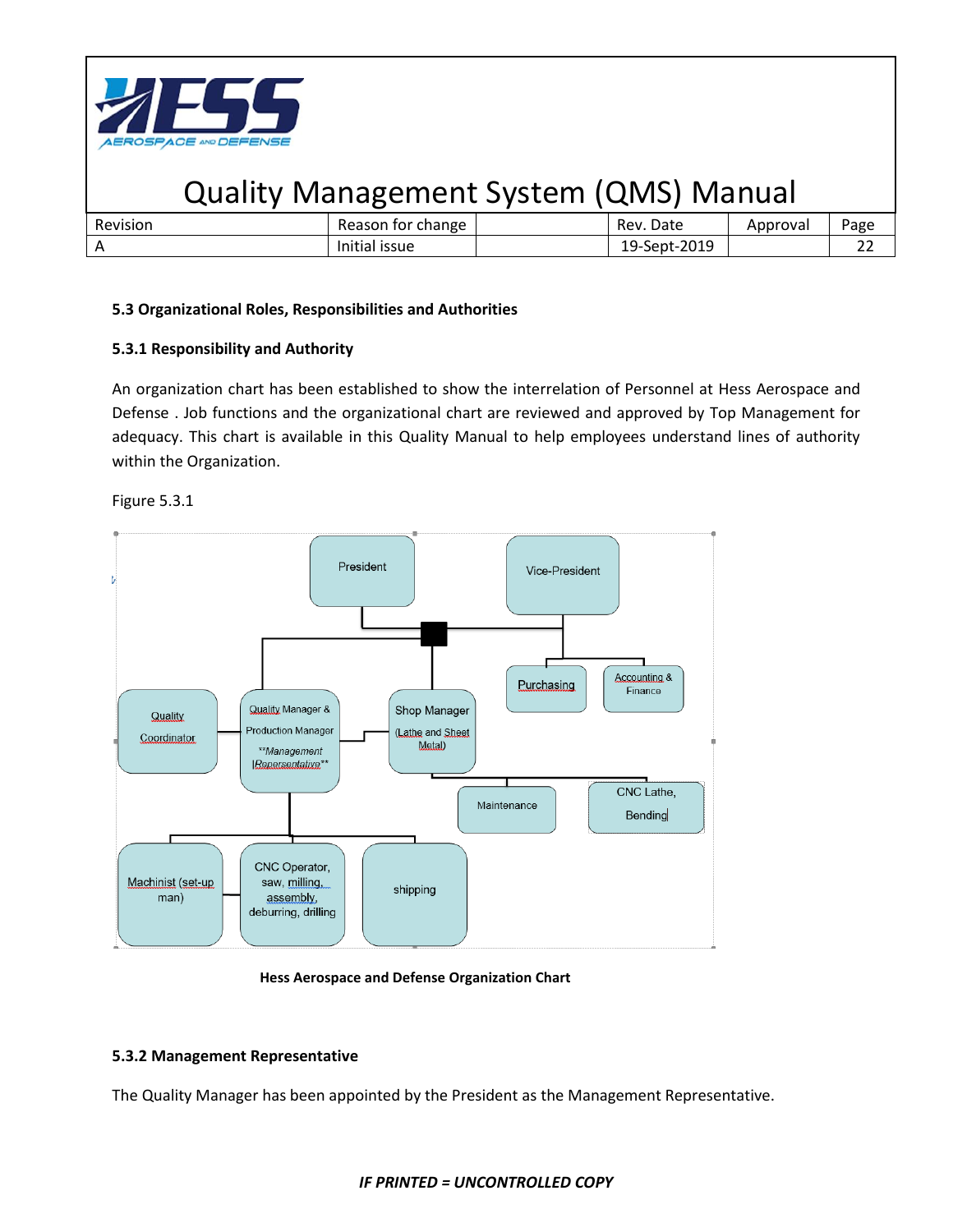

| Revision | for change<br>Reason                | Date<br>Rev.                       | Approval | Page |
|----------|-------------------------------------|------------------------------------|----------|------|
|          | $\cdots$<br>Initial<br><b>ISSUE</b> | $-2019$<br>$19$ -Sept-2 $\epsilon$ |          |      |

As Management's Representative, the Quality Manager has the following responsibilities and authority:

- Ensure that the Quality Management System conforms to the requirements of the International Standards for AS9100 and ISO 9001;
- Ensure that the work processes are delivering their intended outputs;
- Report to Top Management on the performance of the QMS and note opportunities for improvement;
- Promote awareness of Customer Requirements throughout Hess Aerospace and Defense and Defense;
- Act as a liaison with external parties such as Customers or Auditors on matters relating to the QMS;
- Assist with Training regarding new procedures and revisions to existing procedures;
- Ensure that the integrity of the QMS is maintained when changes to the QMS are planned and implemented;
- Resolve matters pertaining to Quality or the departure from Quality Standards;
- Has the organizational freedom and unrestricted access to Top Management to resolve Quality Management issues;
- Fully responsible for implementing the Calibration Program at Hess Aerospace and Defense.

This includes defining the extent of the Program, maintaining compliance to all procedures, and improving the Program based on Customer needs.

- In charge of Quality Management System Records Retention
- Product Warranties
- Root Cause Analysis and associated Corrective Actions
- Continuous Improvement throughout the company

Ref: PS-01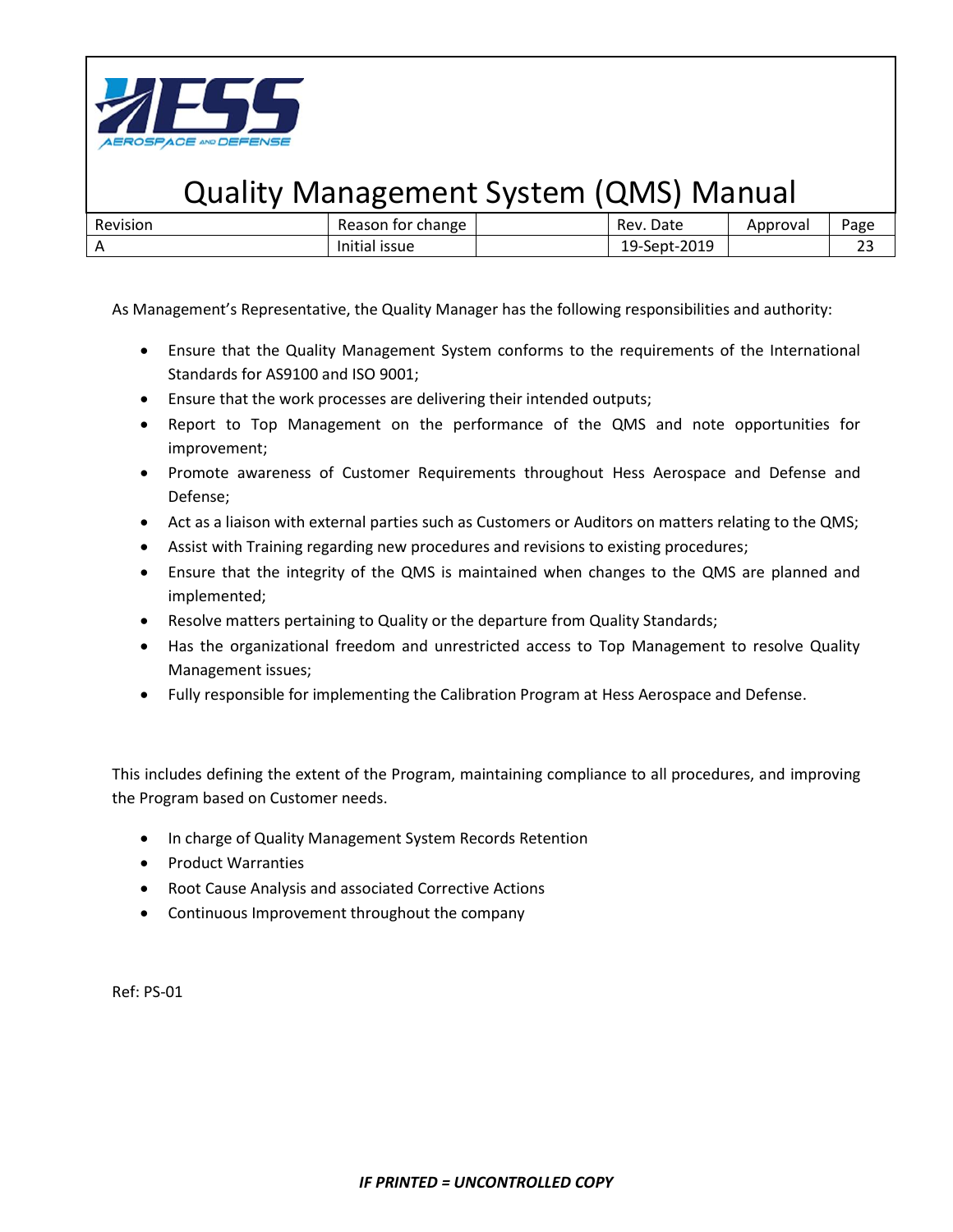

| Revision | Reason for change | Rev. Date    | Approval | <sup>o</sup> age |
|----------|-------------------|--------------|----------|------------------|
|          | Initial issue     | 19-Sept-2019 |          |                  |

#### **Section 6: Planning**

### **6.1 Actions to Address Risks and Opportunities**

#### **6.1.1 Determine Risks and Opportunities**

We need to determine the Risks and Opportunities that need to be addressed to:

- Give assurance that the QMS can achieve its intended results
- Enhance desirable effects
- Prevent or reduce undesired effects
- Achieve improvement.

Risks and opportunities are determined as per procedure PS-01. They are reviewed at the Management review.

#### **6.1.2 Taking Action on Risks and Opportunities**

We need to plan for the following actions regarding Risks and Opportunities:

- Integrate and implement the actions into our QMS
- Evaluate the effectiveness of these actions.

Options to address Risks can include; avoiding risk, taking risk in order to pursue an opportunity, eliminating the risk source, changing the likelihood or consequences, sharing the risk or retaining risk by informed decision. Opportunities can lead to the adoption of new practices, launching new products, opening new markets, addressing new customers, building partnerships, using new technology and other desirable and viable possibilities to address Hess Aerospace and Defense or its Customer's needs.

Risks and opportunities are determined as per procedure PS-01. They are reviewed at the Management review.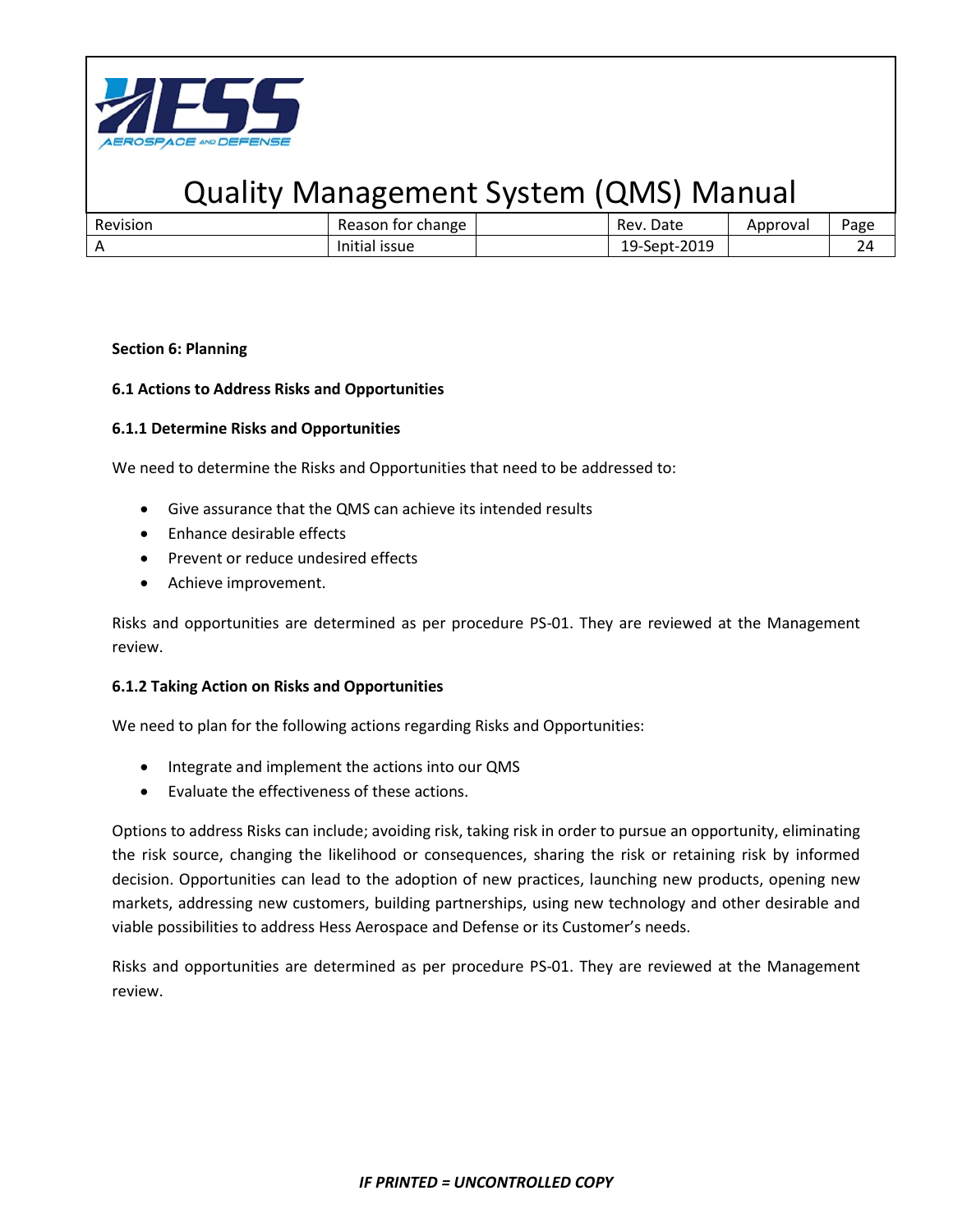

| Revision   | change<br>Reason<br>for             | Date<br>Rev.                       | Approval | Page      |
|------------|-------------------------------------|------------------------------------|----------|-----------|
| $\sqrt{ }$ | $\cdots$<br><b>ISSUE</b><br>Thitial | $-2019$<br>$19$ -Sept-2 $\sqrt{ }$ |          | ~-<br>ر ے |

### **6.2 Quality Objectives and Planning to Achieve Them**

#### **6.2.1 Quality Objectives**

Quality Objectives are established to support our Quality Policy. They are reviewed at least annually for suitability. Objectives have been established for the following:

• Customer Satisfaction with Products and Services –

We strive for 100% Customer Satisfaction and measure this by a combination of Surveys and input from our Salesmen who are in contact with these Customers.

• Tracking On-time Delivery -

Based on historical data, we think that 85% on-time delivery is achievable. Due to the nature of our business, there is continual scope change and delivery date changes for many reasons. The on-time delivery date is based on the final date negotiated with the Customer.

• Product Quality –

We think we can reach a level of 85% of Jobs without nonconformance. Based on written NCRs.

• Safety –

A safe work environment is required to provide quality work. We also strive to have Zero Lost Time Accidents. This will ensure our Employees will be safe while completing the necessary projects.

These Quality Objectives are consistent with the Quality Policy, measurable, monitored and discussed at Management Review Meetings.

The Quality Manager shall maintain documented information relating to the Quality Objectives and shall also ensure the Objectives are updated, relevant and communicated to all within the Company.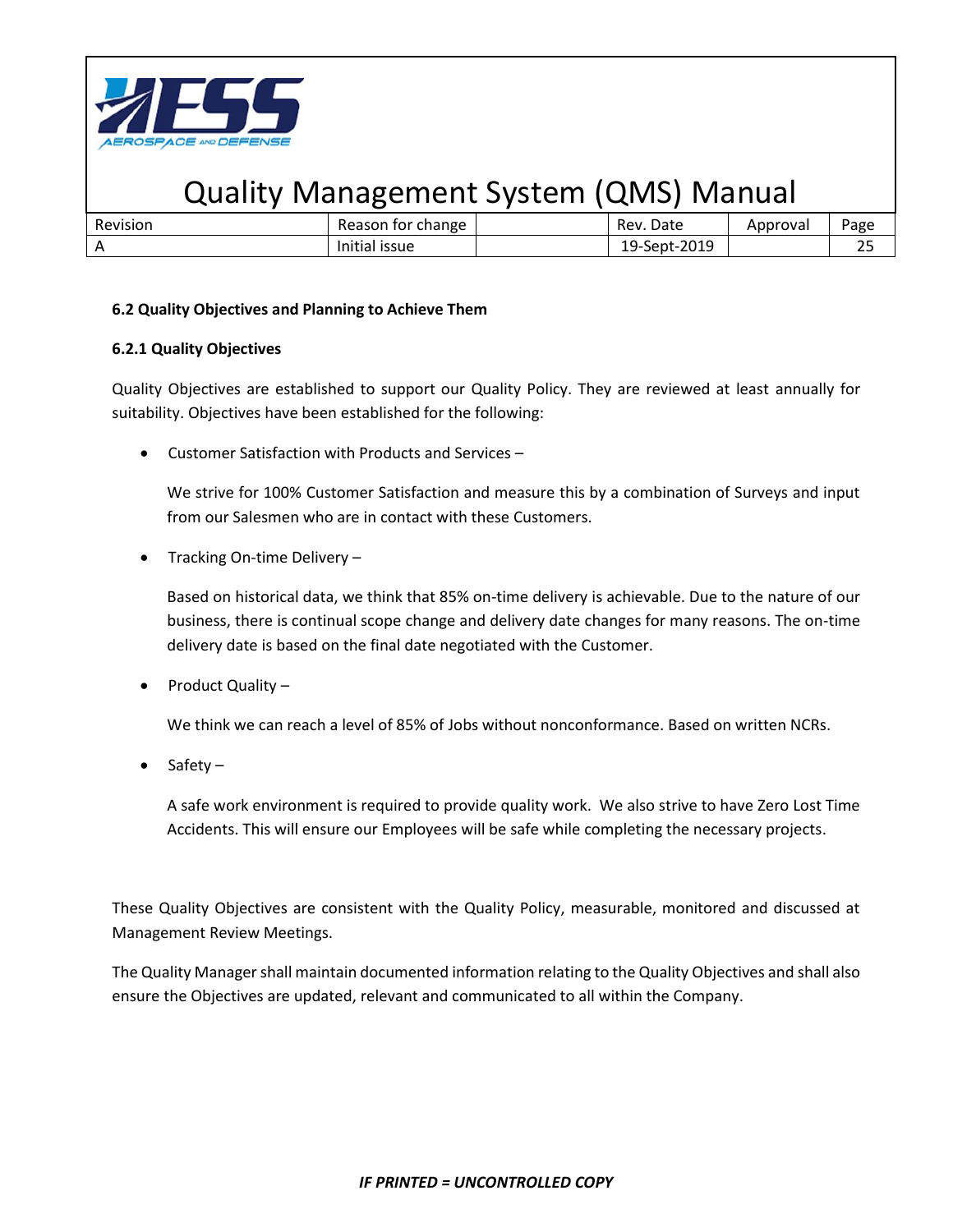

| Revision | Reason for change | Rev. Date    | Approval | Page |
|----------|-------------------|--------------|----------|------|
|          | Initial issue     | 19-Sept-2019 |          |      |

### **6.2.2 Quality Management System Planning**

The Hess Aerospace and Defense QMS has been planned and implemented to meet Company Quality Objectives and the requirements of the AS9100D standard.

The integrity of the QMS shall be maintained when changes to the QMS are planned and implemented.

When planning how to achieve the Quality Objectives, the organization shall determine:

- What will be done
- What resources will be required
- Who will be responsible
- When it will be completed
- How the results will be evaluated

Ref: PS-01

#### **6.3 Planning of Changes**

When Hess Aerospace and Defense determines the need for changes to the Quality Management System, the changes shall be carried out in a planned manner, considering the following:

- Purpose of the Changes and their potential consequences;
- Integrity of the Quality Management System;
- Availability of Resources;
- Allocation or reallocation of Responsibilities and Authorities.

Ref: PS-01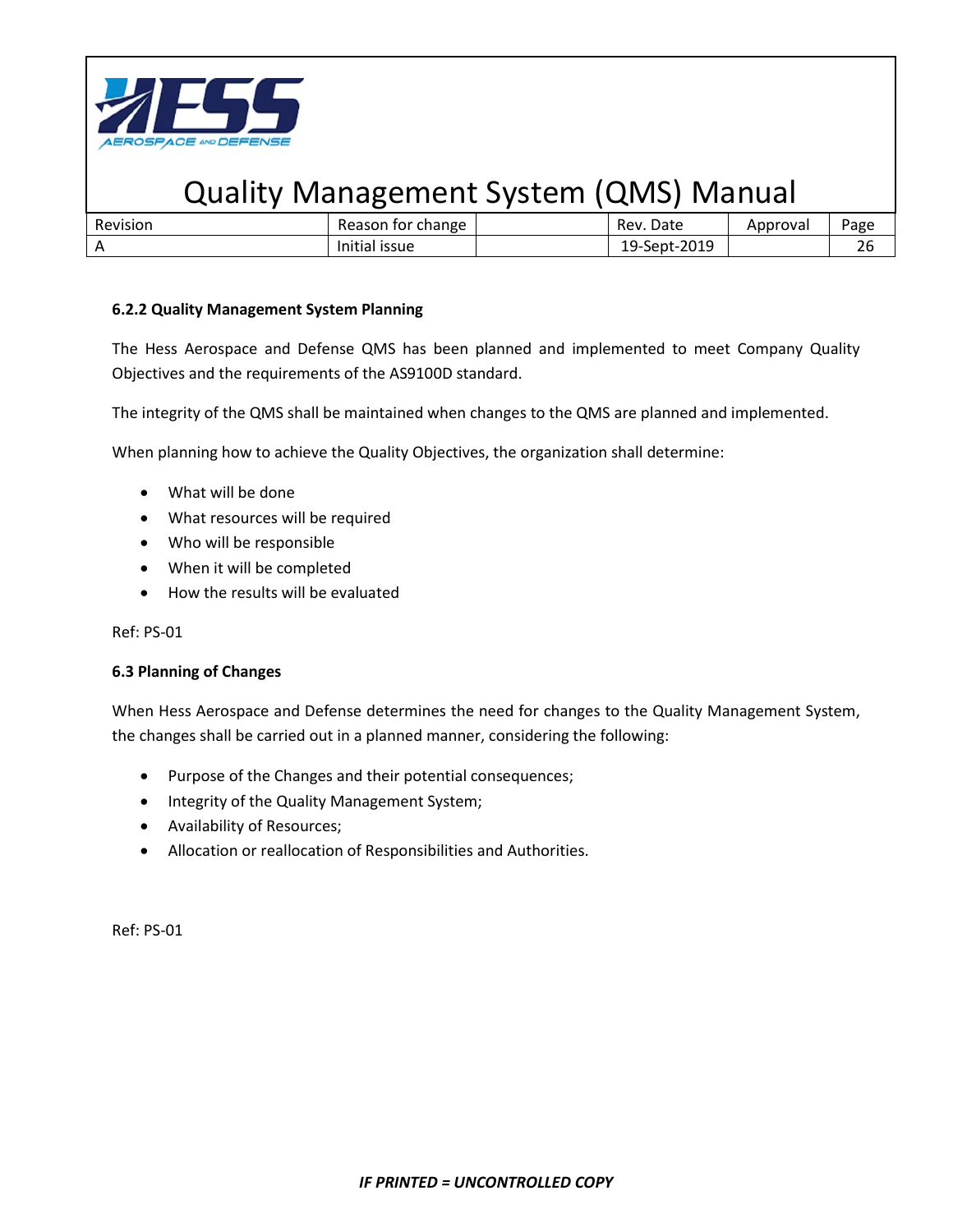

| Revision | change<br>tor<br>Reason              | Date<br>Rev.        | Approval | Page              |
|----------|--------------------------------------|---------------------|----------|-------------------|
|          | $\cdots$<br><b>ISSUE</b><br>illitidi | 2019-<br>19-Sept-20 |          | $\sim$ $-$<br>. . |

#### **Section 7: Support**

### **7.1 Resources**

### **7.1.1 General**

Hess Aerospace and Defense has implemented a QMS that complies with AS9100D and ISO 9001:2015 standards. This was achieved with Management Commitment to provide sufficient resources and to effectively maintain and continually improve the system.

### **7.1.2 People**

To ensure competence of our Personnel, new Employees are hired based on their education, skills and experience within applicable industries. New Employees are given an orientation by their Area Manager, which includes a copy of the Quality System documentation. The Area Manager provides on-the-job training to the new Employee and evaluates the new Employee's performance to determine their competence.

Employee qualifications are reviewed before hire, when an employee changes positions or when the requirements for a position change. If any differences between the employee's qualifications and the requirements for the job are found, training or other action is taken to provide the employee with the necessary competence for the job.

### **Detailed Job Descriptions are available for all Work Positions**.

An evaluation of the training and its effectiveness will be done before the employee is deemed competent to perform work affecting conformity to product requirements. All employees are trained on the relevance and importance of their activities and how they contribute to the achievement of the Quality Objectives. Appropriate records of education, training, skills and experience will be maintained as applicable (Process - Training Acknowledgement Form).

Ref: PS-10

### **7.1.3 Infrastructure**

To meet Quality Objectives and Product Requirements, Hess Aerospace and Defense Management has determined the infrastructure required. The infrastructure includes: buildings, workspace, utilities, process equipment (both hardware and software).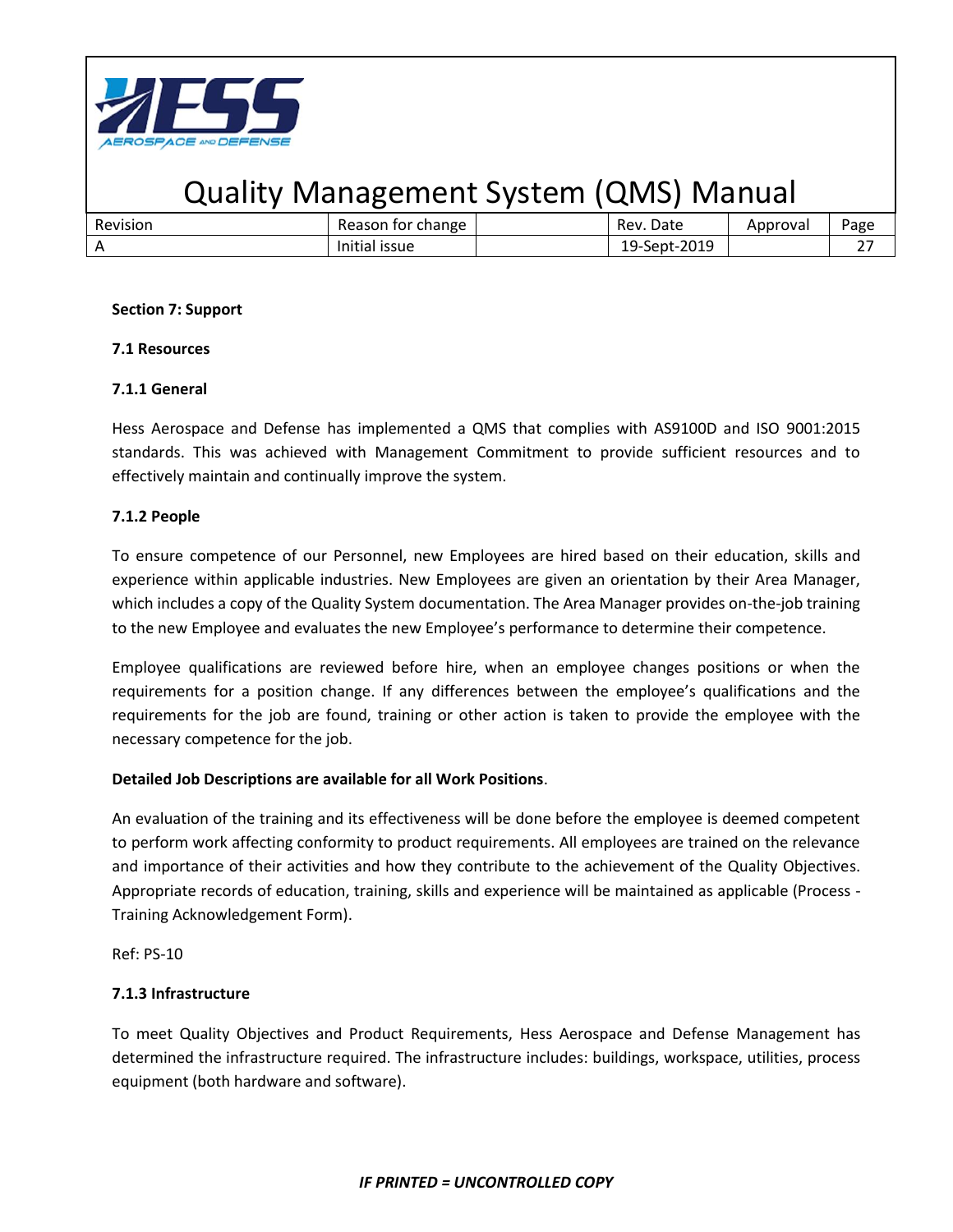

| Revision | Reason for change | Rev. Date    | Approval | Page     |
|----------|-------------------|--------------|----------|----------|
|          | Initial issue     | 19-Sept-2019 |          | າດ<br>40 |

As new infrastructure requirements arise, they will be documented in the Management Review and or regular Staff Meetings. Existing infrastructure is maintained as required (Process PS-11, FO-1101 Maintenance Repair Form).

Ref: PS-11

### **7.1.4 Work Environment**

A work environment suitable for achieving product conformance is maintained. Job requirements are determined during the Contract Review. Data from the Quality System is evaluated to determine if the Work Environment is sufficient for achieving Product Conformance or if a Corrective Action related to the work environment is required.

Work environment factors include: temperature, lighting, cleanliness, etc. They also include social (nondiscriminatory, non-confrontational, etc.) and psychological (stress- reducing, burnout prevention, etc.) components.

Ref: PS-11

### **7.1.5 Monitoring and Measuring Resources**

### **7.1.5.1 Validation of Processes for Products and Services**

Hess Aerospace and Defense validates any processes for production and services where the resulting output will not be verified by subsequent monitoring or measurement. Validation demonstrates the ability of these processes to achieve planned results. The validation requirements are defined as required in the Work Order Router (**PS-06**). This also includes any processes that are performed at a sub-contract level or where deficiencies may become apparent only after the product is in use.

Appropriate Documented Information shall be retained as evidence of fitness for purpose of the Monitoring and Measurement Resources.

Process validation may include the following:

- Defined criteria for review and approval of the processes;
- Use of specific methods and procedures;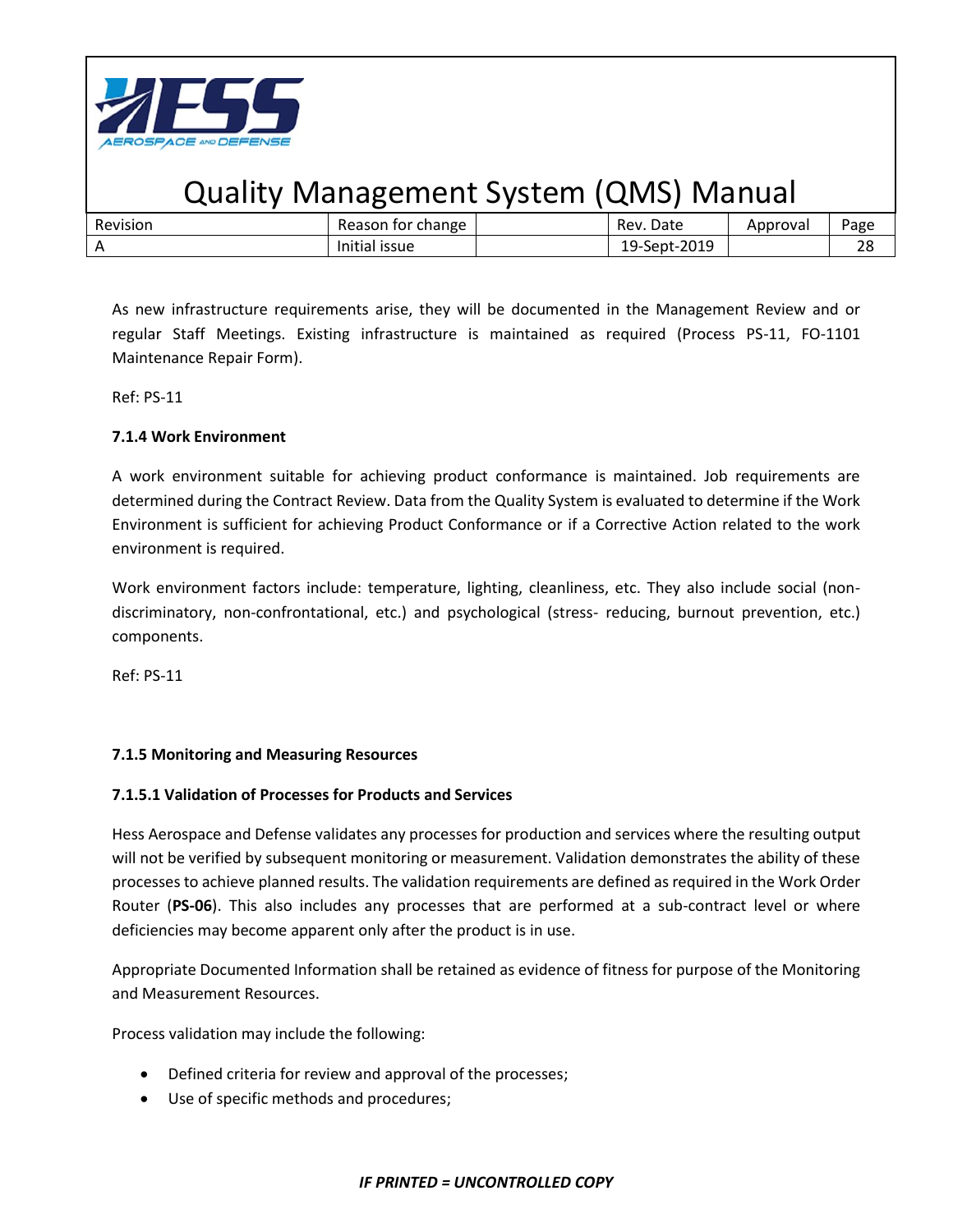

| Revision | Reason for change | Rev. Date    | Approval | Page     |
|----------|-------------------|--------------|----------|----------|
|          | Initial issue     | 19-Sept-2019 |          | つC<br>25 |

- Compliance to all customer required standards of manufacturing quality or process control;
- Customer or specification approval of equipment, processes and qualifications of personnel;
- Control of the significant operations and parameters of special processes in accordance with documented process specifications;
- Requirements for records and documentation control;
- First article inspections if required;
- Revalidation of nonconforming products.

#### **7.1.5.2 Measurement Traceability**

Hess Aerospace and Defense will determine the monitoring and measurements to be undertaken during the manufacture of each component as specified in the Work Order Router.

Monitoring and measuring devices needed to provide evidence of product conformity have been identified and are contained on the Calibration Tool List (located in the Quality Network Folder). Calibration is performed in accordance with process PS-07.

Hess Aerospace and Defense maintains a register of standard monitoring and measuring devices and has defined the process employed for their calibration, including: details of equipment type, unique identification, location, frequency of checks, check method and acceptance criteria.

**NOTE**: Monitoring and measuring devices include, but are not limited to: test hardware, test software and automated test equipment. It also includes personally owned and customer supplied equipment used to provide evidence of product conformity.

Hess Aerospace and Defense ensures that environmental conditions are suitable for the calibrations, inspections, measurements and tests being carried out. Where necessary to ensure valid results, measuring equipment is: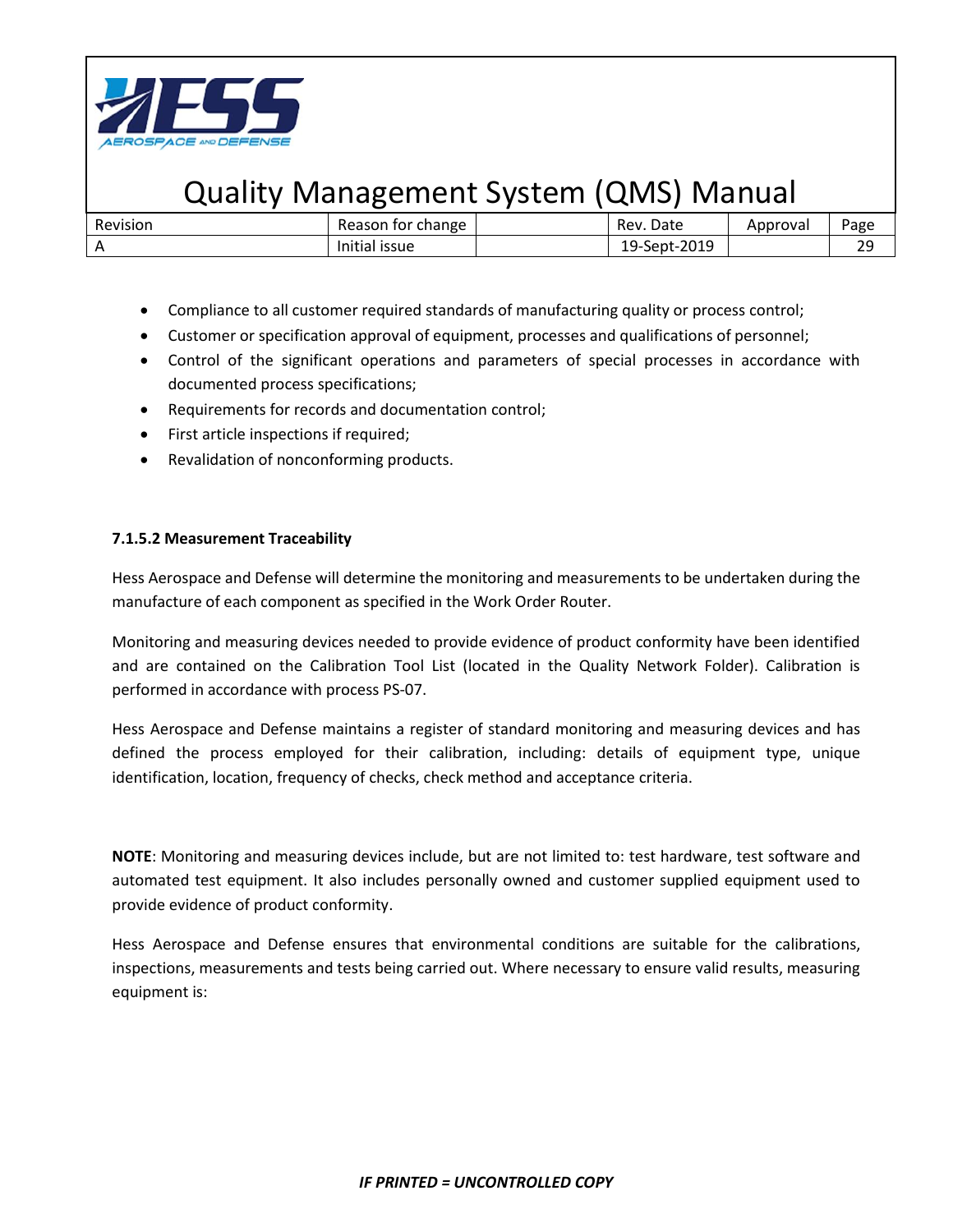

| Revision | Reason for change | Rev. Date    | Approval | Page |
|----------|-------------------|--------------|----------|------|
|          | Initial issue     | 19-Sept-2019 |          | 30   |

- Calibrated or verified or both at specified intervals, or prior to use, against measurement standards traceable to international or national measurement standards; where no such standards exist, the basis used for calibration or verification shall be recorded;
- Adjusted or re-adjusted as necessary;
- Identified to enable the calibration status to be determined;
- Safeguarded from adjustments that would invalidate the measurement result;
- Protected from damage and deterioration during handling, maintenance and storage;
- Hess Aerospace and Defense has implemented and maintains a process for the recall of monitoring and measuring equipment requiring calibration or verification. In addition, during each calibration interval, if a tool is found to be out of calibration, Hess Aerospace and Defense takes appropriate action on the equipment and any product affected.

Records of the results of calibration and verification are maintained.

Ref: PS-07

### **7.1.6 Organizational Knowledge**

Hess Aerospace and Defense shall determine the knowledge necessary for the operation of its processes and to achieve conformity of products and services.

When addressing changing needs and trends, the company shall consider its current knowledge and determine how to acquire or access any necessary additional knowledge or required updates.

Organizational knowledge is specific to the company and is generally gained by experience. It can be based on:

- Internal Sources Intellectual property, experience, lessons learned, things learned by employees through any method, and results gathered from improvements in processes, products and services.
- External Sources Standards, schools, conferences, customers, vendors etc.

The organization uses different means to ensure that organizational knowledge is determined and documented. The organization also ensures that proper training is provided to ensure proper operation of the processes and quality of the products and services it offers.

Ref: PS-01 and PS-10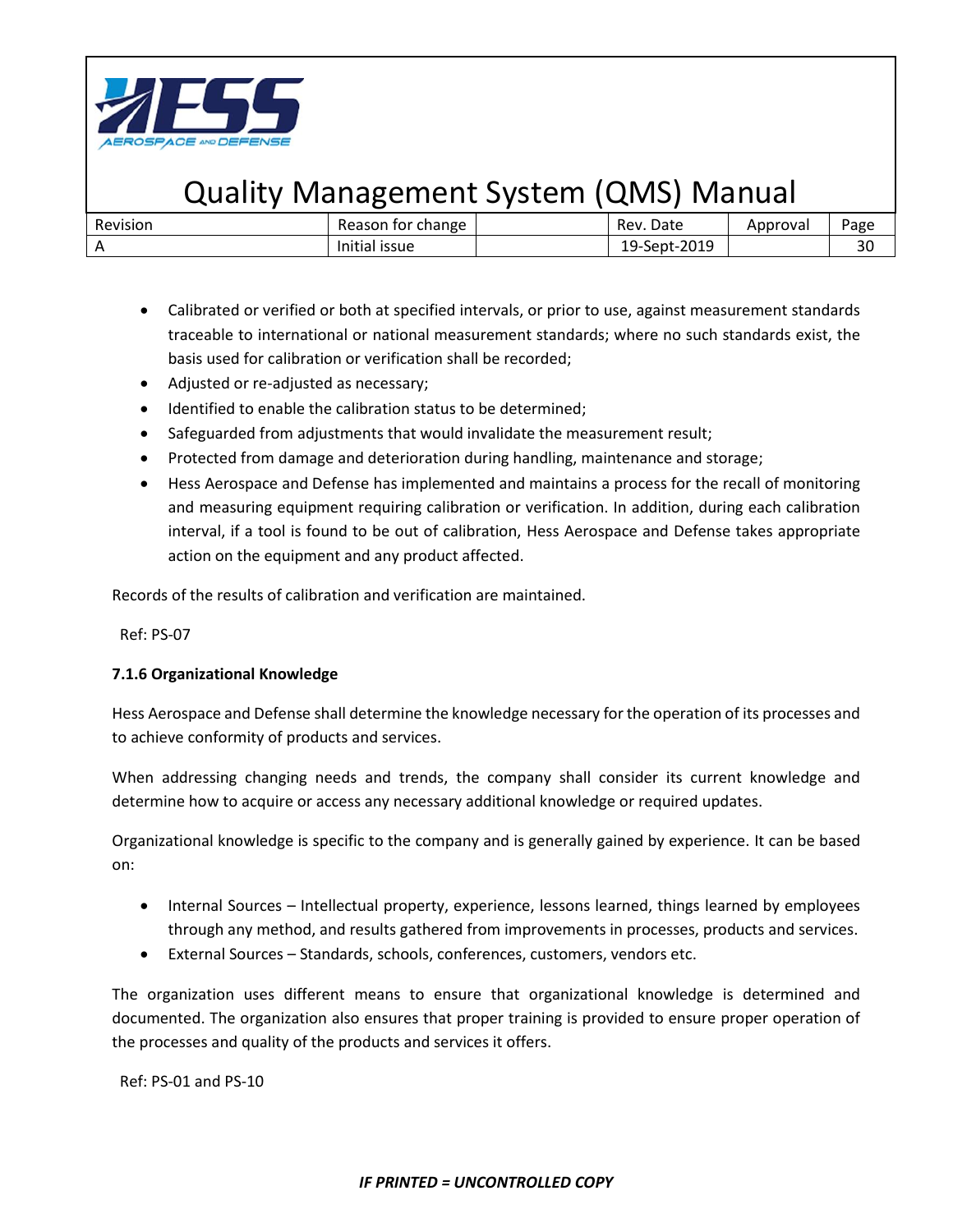

| Revision | change<br>tor<br>Reason           | Date<br>Rev. | Approval | Page        |
|----------|-----------------------------------|--------------|----------|-------------|
|          | $\cdots$<br><b>ISSUE</b><br>Itid. | 19-Sept-2019 |          | $\sim$<br>ັ |

### **7.2 Competence**

Hess Aerospace and Defense shall:

- Determine the necessary competence of Workers that affect the performance and effectiveness of the Quality Management System;
- Ensure that these Workers are competent on the basis of appropriate education, training or experience;
- Where applicable, take actions to acquire the necessary competence and evaluate the effectiveness of the actions taken;
- Retain appropriate documentation as evidence of competence;
- Periodically review the necessary competence;
- Take action to train, mentor or reassign employees as necessary;
- Hire or Contract with the necessary competent people.

Ref: PS-10

### **7.3 Awareness**

Hess Aerospace and Defense shall make sure that Employees are aware of:

- The Quality Policy
- Relevant Quality Objectives
- Their contribution to the effectiveness of the Quality Management System, including the benefits of improved performance
- The implications of nonconforming with the QMS requirements
- Relevant QMS documented information and changes there to
- Their contribution to Product or Service conformity and Safety
- Their contribution to Safety in the Workplace
- The importance of Ethical Behavior

Ref: PS-12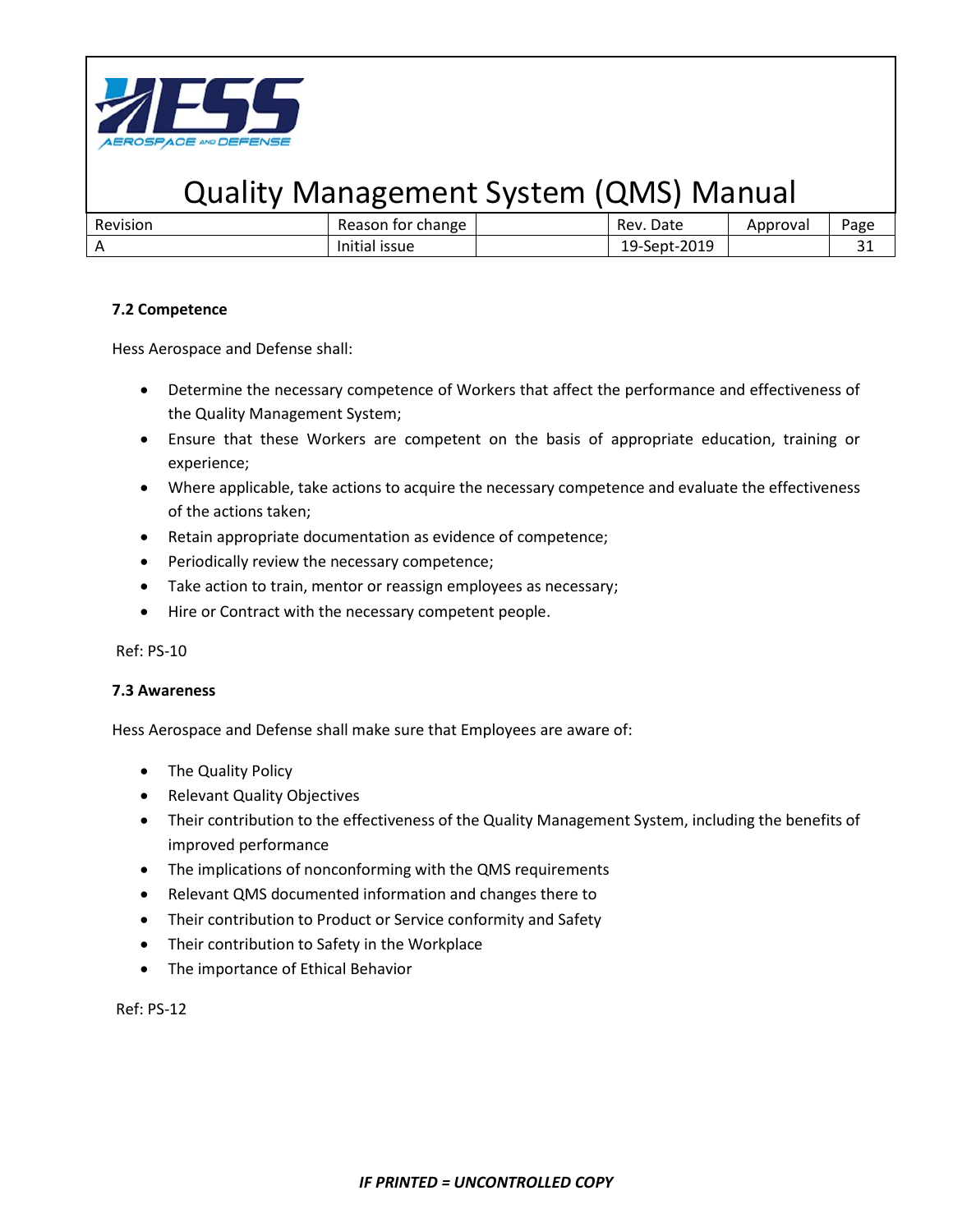

| Revision | Reason for change | Rev. Date    | Approval | Page |
|----------|-------------------|--------------|----------|------|
|          | Initial issue     | 19-Sept-2019 |          | ے ر  |

### **7.4 Communication**

Hess Aerospace and Defense shall determine the internal and external communications relevant to the Quality Management System including: (PS-12)

- On what it will Communicate
- When to Communicate
- With whom to Communicate
- How to Communicate
- And Who Communicates

External communication requirements may include suppliers and sub contract services and comprise of for example: Quality Policy, Contracts terms and conditions, service level agreements, order fulfilment, performance reporting etc.

Communication should include internal and external feedback relevant to the QMS.

### **7.5 Documented Information**

### **7.5.1 General**

Hess Aerospace and Defense's QMS shall include:

- Documented information required by AS9100D Standard;
- Documented information determined by Hess Aerospace and Defense to be necessary for QMS effectiveness.

The extent of this documented information shall remain based on the organization size, type of activities, processes, products and services. It shall also be based on the complexity of processes and their interactions as well as the competence of current Employees.

### **7.5.2 Creating and Updating Documented Information**

When creating and updating documented information, we shall ensure appropriate:

• Identification and Description (title, date, author, reference number, etc.)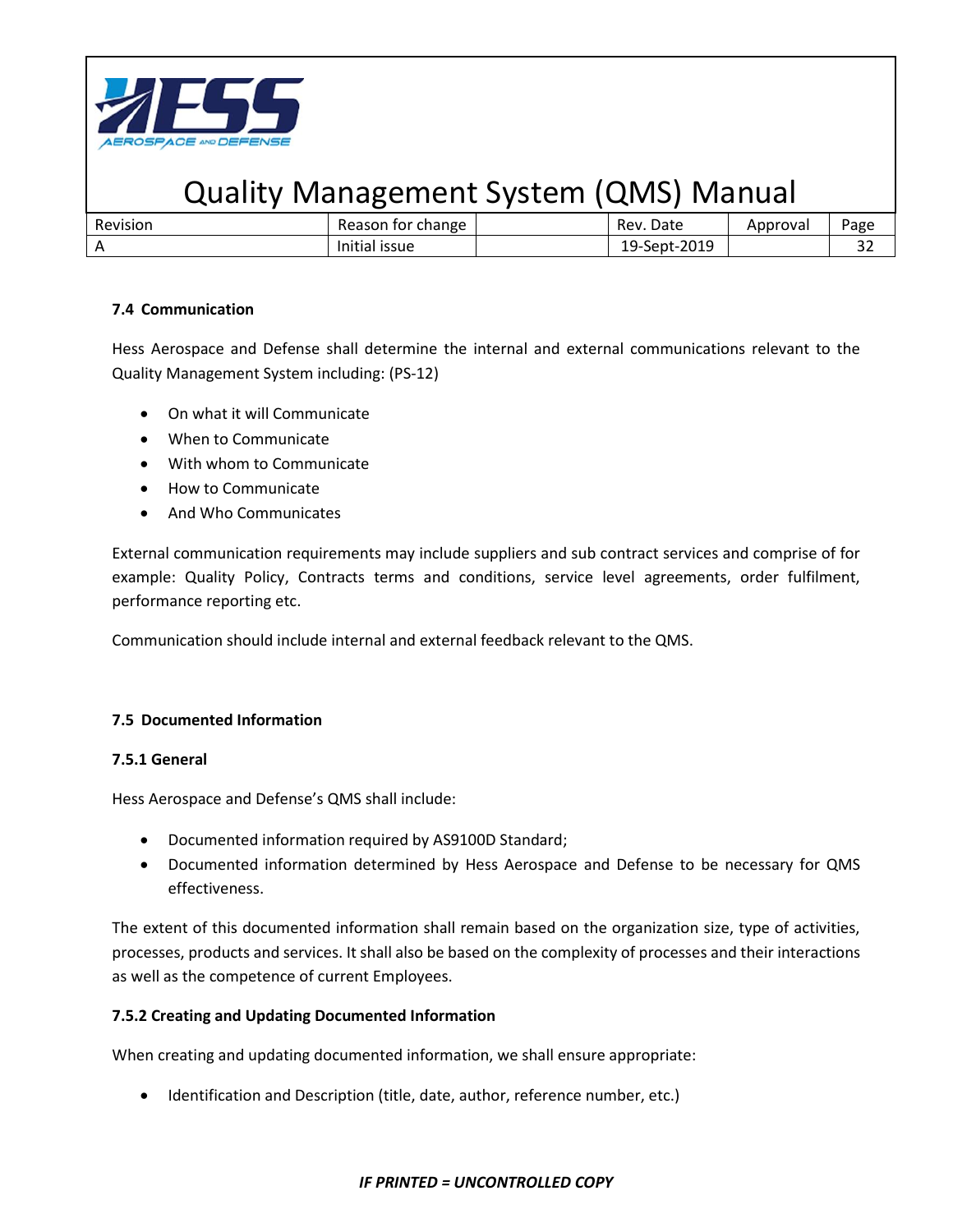

| Revision   | tor change<br>Reason | Date<br>Rev. | Approval | Page      |
|------------|----------------------|--------------|----------|-----------|
| $\sqrt{ }$ | Initial issue        | 19-Sept-2019 |          | ~~<br>ر ر |

- Format (language, software version, graphics) and media (paper, electronic, etc.)
- Review and approval for suitability and adequacy.

Authorized persons and approval methods are to be identified for the relevant types of documented information. Document history is tracked using (FO-0301 Master Document Log). Control of documents follows standards in PS-03 Document Control.

### **7.5.3 Control of Documented Information**

Documented information required for the QMS and AS9100D standard shall be controlled to ensure:

- It is available and suitable for use, where and when it is needed;
- It is adequately protected (from loss of confidentiality, improper use, or loss of integrity);

For the control of documented information, Hess Aerospace and Defense and Defense shall address the following activities as applicable:

- Distribution, access, retrieval and use (see FO-0301 Control of Records)
- Storage and preservation, including preservation of legibility
- Control of changes (version control)
- Retention and disposition
- Prevention of the unintended use of obsolete documented information by removal or by application of suitable identification or controls if kept for any purpose.

Documented information of external origin, which has been determined to be necessary for the planning and operation of the QMS, shall be identified as appropriate and be controlled.

Documented information retained as evidence of conformity shall be protected from unintended alterations.

When documented information is managed electronically, data protection processes shall be defined (protection from loss, unauthorized changes, unintended alteration, corruption, physical damage, etc.)

Ref:PS-03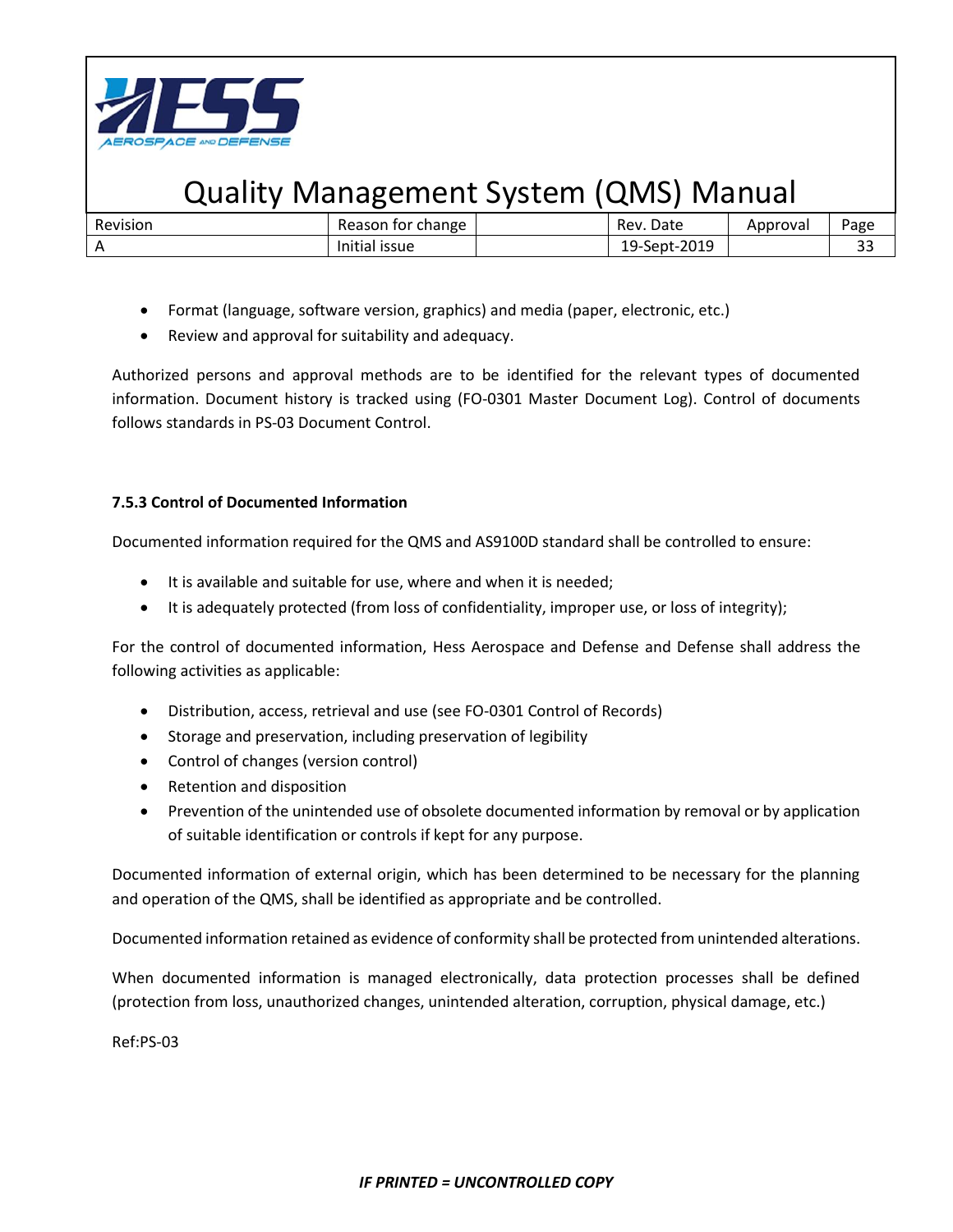

| Revision | Reason for change | Rev. Date    | Approval | Page |
|----------|-------------------|--------------|----------|------|
|          | Initial issue     | 19-Sept-2019 |          |      |

#### **Section 8: Operation**

### **8.1 Operational Planning and Control**

Hess Aerospace and Defense shall plan for and implement the following actions, to the extent required for each individual Job:

- a) Determine the requirements for the product or service, including;
	- Product and personal safety;
	- Producibility and inspectability;
	- Reliability, availability and maintainability;
	- Manufacturability and ease of inspection;
	- Suitability of parts and material used in the product;
	- Product obsolescence;
	- Prevention, detection and removal of foreign objects (FOD);
	- Handling, packaging and preservation;
	- Recycling or final disposal of the product at the end of its life.
- b) Establish criteria for:
	- Processes;
	- Product and service acceptance.
- c) Determine the Resources needed to achieve conformity to requirements and to meet on-time delivery;
- d) Control of the Processes in accordance with the criteria;
- e) Determine, maintain and retain documented information sufficient to have confidence the process has been carried out as planned and to demonstrate the conformity to requirements;
- f) Determine the Processes and Controls needed to manage critical items, including production process controls when Key Characteristics have been identified;
- g) Engage Area Managers for Operational Planning and Control;
- h) Determine the Process and Resources to support the use and maintenance of the Products and Services;
- i) Determine the Products and Services to be obtained from Vendors and ensure that outsourced processes are controlled as necessary;
- j) Establish controls to prevent the delivery of nonconforming Products to the Customer.

- Configuration Management appropriate to the product;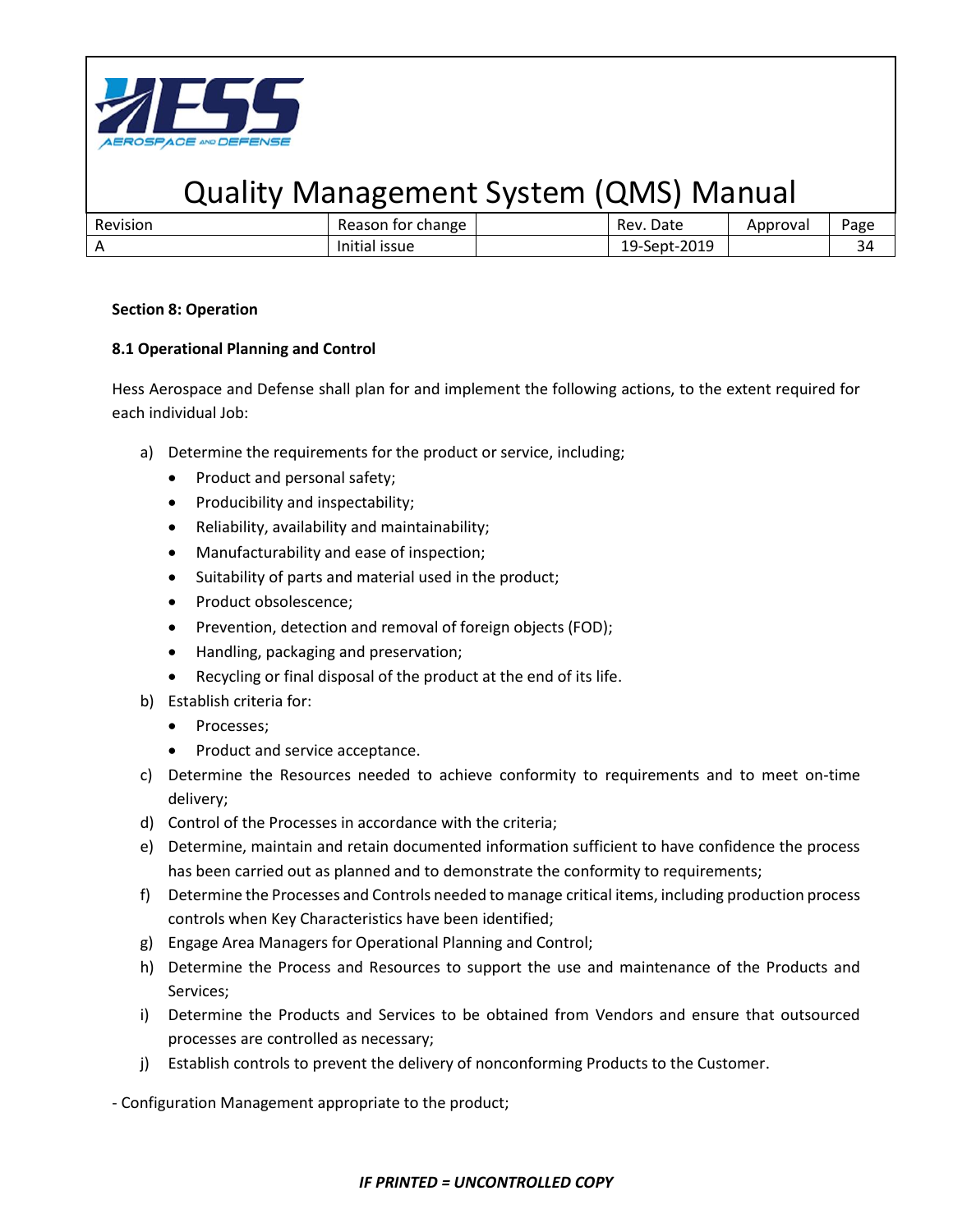

| Revision | Reason for change | Rev. Date    | Approval | Page     |
|----------|-------------------|--------------|----------|----------|
|          | Initial issue     | 19-Sept-2019 |          | ົ<br>ں ر |

- Establish, implement and maintain a Process to Plan and Control the temporary or permanent transfer of work, and ensure work transfer impacts and risks are understood and managed.

Planning output shall be in conformance with PS-06.

Planning documents specifying Processes and/or QMS, and the resources to be applied to a specific product, project or contract, can be referred to as a Quality Plan. This Quality Plan should travel with the Work Order Router.

### **8.1.1 Operational Risk Management**

Hess Aerospace and Defense shall plan, implement and control a process for managing Operational Risks (PS-06) to achieve applicable requirements that may include;

- Assignment of responsibilities for Operational Risk Management
- Definition of risk assessment criteria (likelihood, consequences, risk acceptance)
- Identification, assessment and communication of risks throughout operations
- Identification, implementation and management of actions to mitigate risks that exceed the defined risk acceptance criteria
- Acceptance of risks remaining after implementing mitigating actions

Risk is generally expressed in terms of the likelihood of occurrence and the severity of consequences.

A document has been made to show possible Risks and Opportunities associated with the Production/ Services Process (Risks & Opportunity Analysis). This shows an approach to better understand this Process.

Operational risks shall be identified before accepting orders (new technology, ability and capacity to provide results, short delivery time, etc.). We need to know that we can meet the claims we make for the products and services offered.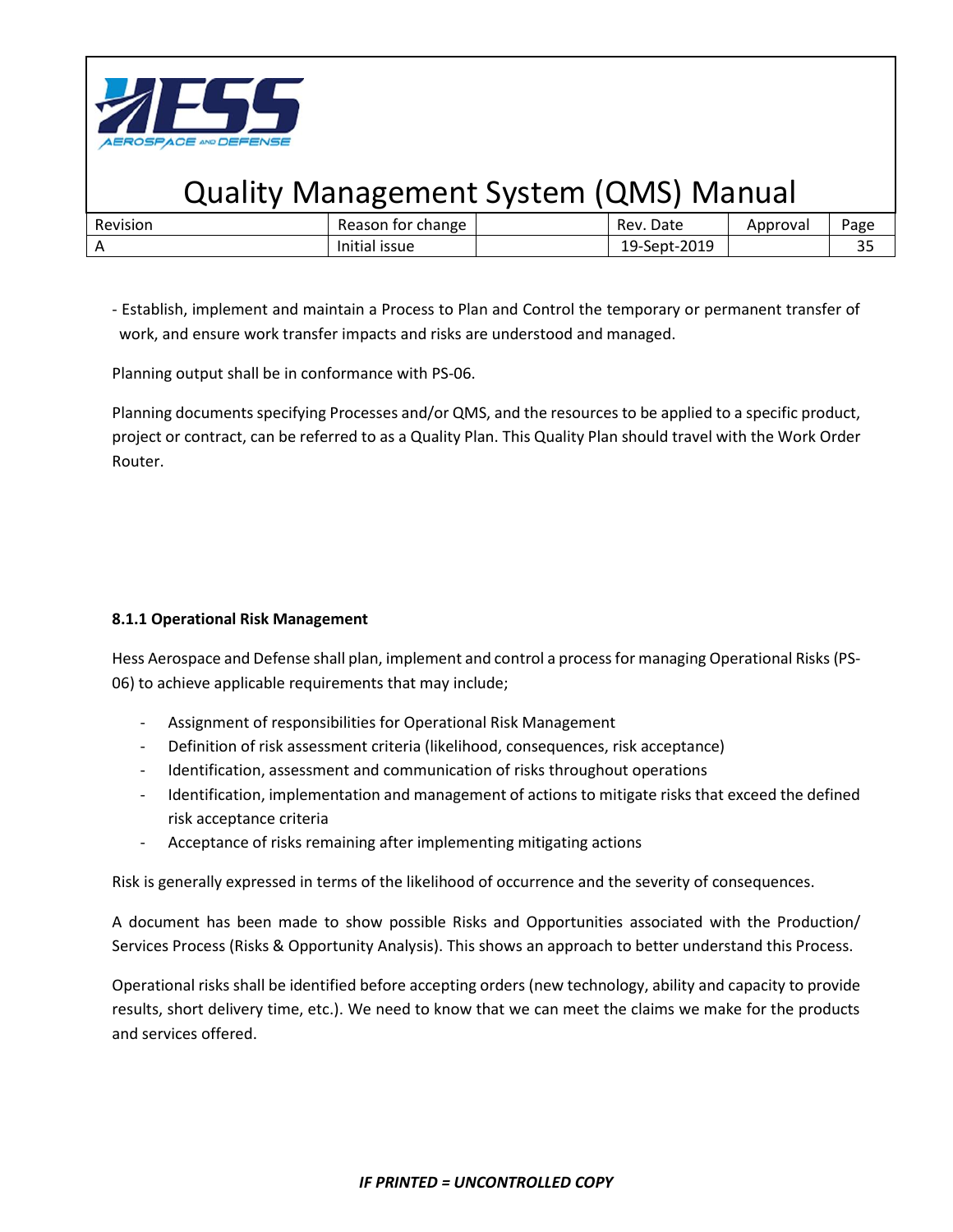

| Revision | for change<br>Reason    | Date<br>Rev. | Approval | Page         |
|----------|-------------------------|--------------|----------|--------------|
|          | Initial<br><b>ISSUE</b> | 19-Sept-2019 |          | $\sim$<br>3t |

### **8.1.2 Configuration Management**

Hess Aerospace and Defense shall plan, implement and control a Configuration Management Process that ensures the identification and control of physical and functional attributes throughout the product lifecycle This process shall:

- Control Product Identity and Traceability, including the implementation of identified changes, and;
- Ensure that the Documented Information (requirements, design, verification, acceptance documentation and validation) is consistent with the actual attributes of the Products and Services.

Ref: PS-06

### **8.1.3 Product Safety**

Hess Aerospace and Defense shall plan, implement and control the Processes needed to assure product safety during the entire product life cycle, as appropriate to the product.

This may include:

- Assessment of hazards and management of associated risks;
- Management of Safety Critical items;
- Analysis and reporting of events that have occurred affecting safety;
- Communication of these events and training of employees

Hess being a build to print company ) A build to print shop has to do exactly that, build to print, and do so diligently including paying attention to special requirements identified by the customer or by the organization. Their obligation to product safety pretty much ends there. They can't do any more. Hess has verified the need for product safety and have decided the nature of these parts do not require any further awareness than what is on the customer drawings.

Ref: PS-06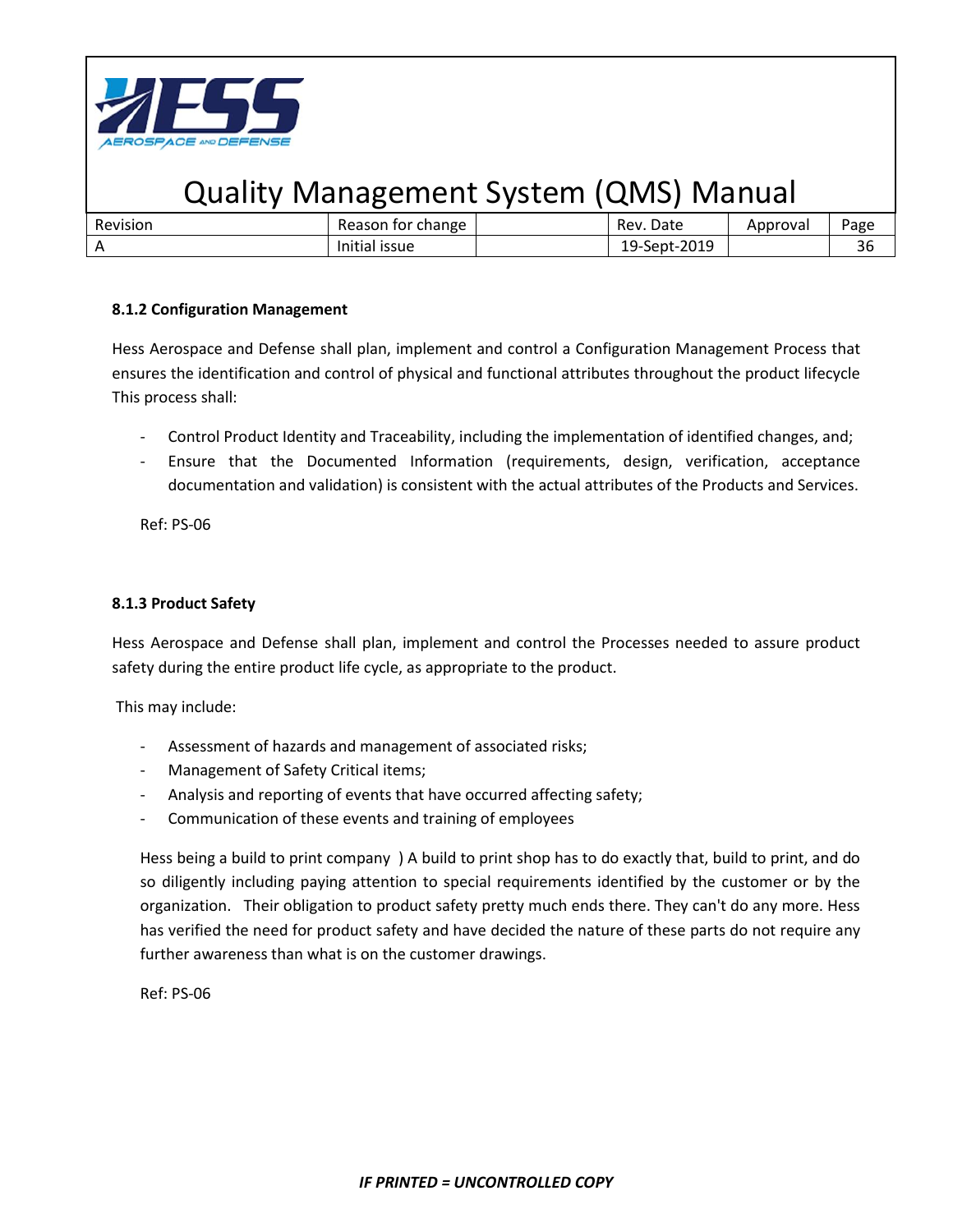

| Revision | Reason for change | Rev. Date    | Approvai | Page |
|----------|-------------------|--------------|----------|------|
|          | Initial issue     | 19-Sept-2019 |          | ، ب  |

### **8.1.4 Prevention of Counterfeit Parts**

Hess Aerospace and Defense shall plan, implement and control processes appropriate to the Product for the prevention of counterfeit or suspected counterfeit part use and their inclusion in products delivered to the customer.

Counterfeit part prevention should consider:

- Controls for acquiring externally provided product from OEMs, authorized distributors or other approved sources;
- Requirements for assuring traceability of parts and components to their original or authorized manufacturers.
- Any other measure that makes sense for the types of products we deal with. Ref: PS-06

#### **8.2 Requirements for Products and Services**

#### **8.2.1 Customer Communication**

Hess Aerospace and Defense is always in close contact with its Customers. As an order progresses thru the manufacturing cycle, the Customer is kept up to date on progress and problems.

Regular communication with the Customer is maintained in the following areas:

- Product and Service information
- Inquiries, contracts and order handling, including changes or amendments
- Customer feedback, including Customer complaints
- Handling or Controlling Customer Property
- Establishing requirements for contingency actions, when relevant.

Ref: PS-12

#### **8.2.2 Determining Requirements for Products and Services**

Hess Aerospace and Defense determines Customer Requirements before acceptance of an order.

Product or Service Requirements may include: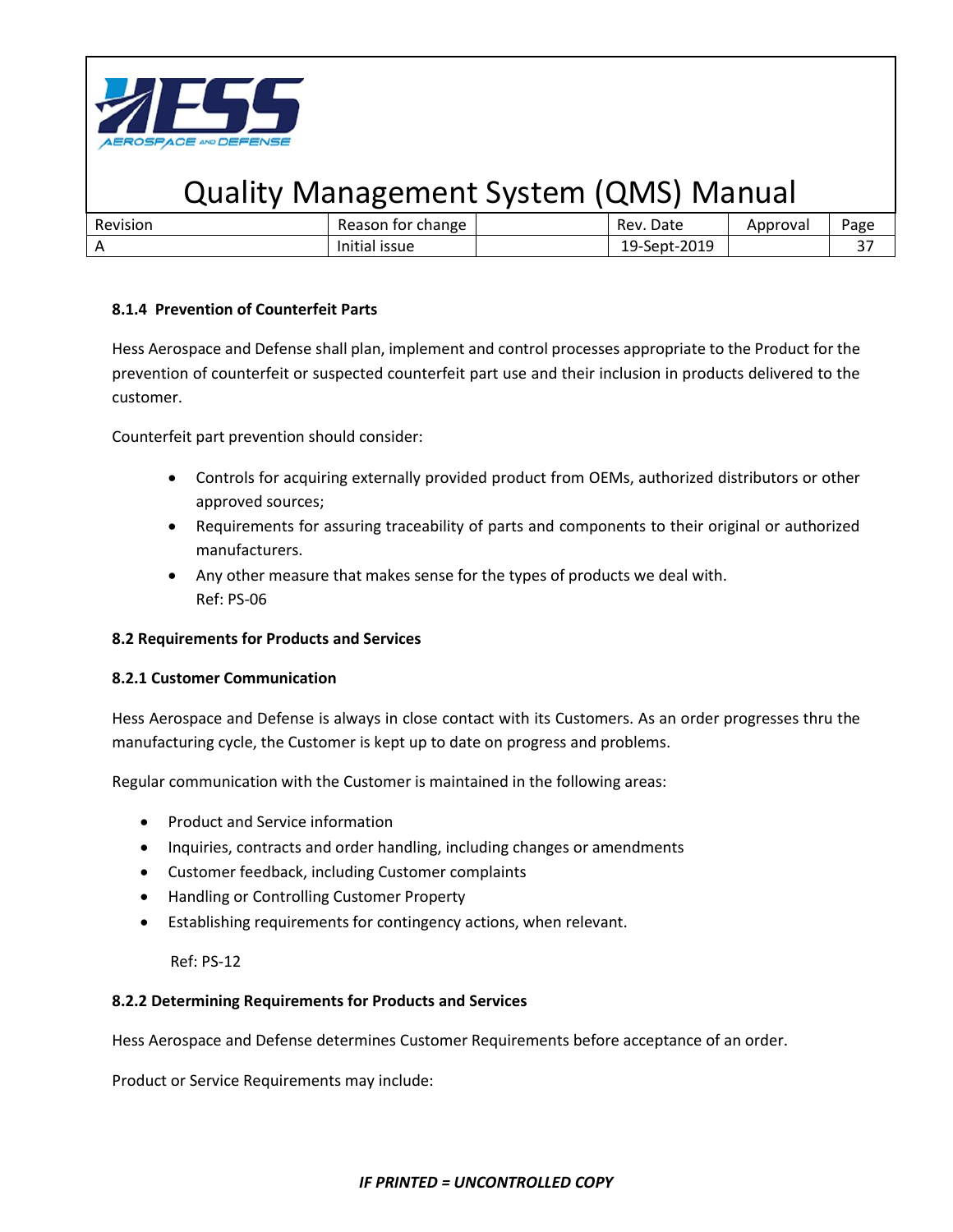

| Revision | Reason for change | Rev. Date    | Approval | Page     |
|----------|-------------------|--------------|----------|----------|
|          | Initial issue     | 19-Sept-2019 |          | າດ<br>эс |

- Statutory and regulatory requirements related to the product
- Those requirements considered necessary by Hess Aerospace and Defense
- Those requirements requested by the customer
- Customer specifications or other standards
- Any special requirements

#### **8.2.3 Review of Requirements for Products and Services**

Hess Aerospace and Defense has a process in place for the review of requirements related to the product and services we provide (PS-05).

The review is conducted before the order is accepted. The process ensures that:

- Customer requirements are reviewed;
- Statutory and Regulatory requirements are identified and planned for
- Contract or order requirements differing from those previously expressed are resolved
- Hess Aerospace and Defense has the ability to meet the defined requirements
- Special requirements of the product are determined
- Risks (new technology, short delivery time frame) have been identified.
- Known risks have been adequately identified and planned for along with assessment of other risks such as new technology implementations or process and/or schedule changes.

Records are maintained showing the results of the review and any actions arising from the review. Where a Customer does not provide a documented statement of requirement, the Customer requirements shall be confirmed before acceptance.

#### **8.2.4 Changes to Requirements for Products and Services**

When product requirements are changed, Hess Aerospace and Defense shall communicate changes to relevant personnel and amend relevant documents.

Ref: PS-06 , PS-12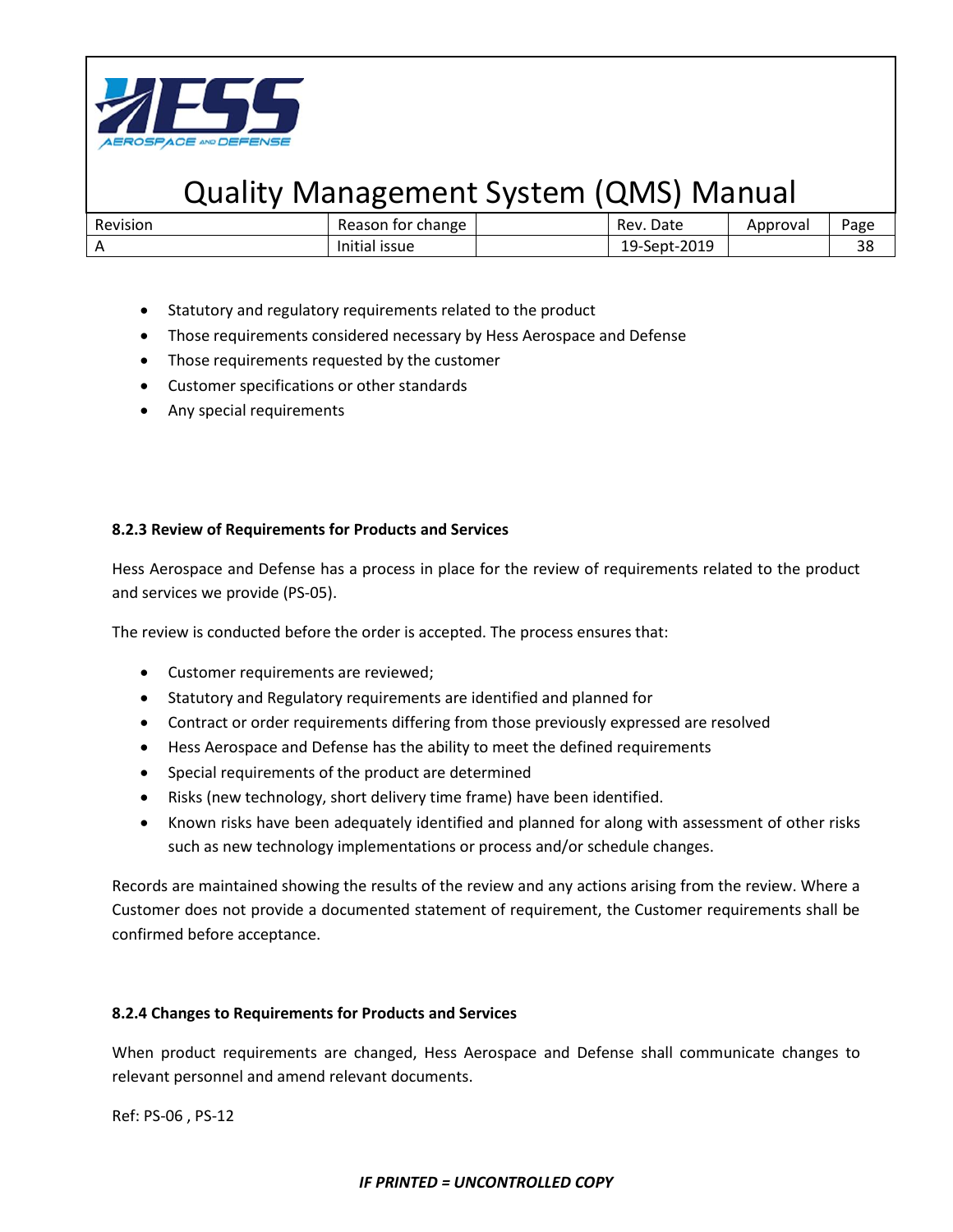

| Revision | change<br>Reason<br>. for           | Date<br>Rev.            | Approval | Page            |
|----------|-------------------------------------|-------------------------|----------|-----------------|
|          | $\cdots$<br>Initial<br><b>ISSUE</b> | $-2019$<br>$19$ -Sept-2 |          | n c<br><u>-</u> |

### **8.3 Design and Development of Products and Services – NOT APPLICABLE**

### **8.4 Control of Vendor Processes, Products and Services**

#### **8.4.1 Purchasing Process**

A documented Control Procedure for Purchasing (PS-05 Purchasing) is followed to ensure that purchased product conforms to the specified requirements. The procedure outlines the extent of control required for Vendors and the purchased product or service.

Hess Aerospace and Defense is responsible for the Quality of Products purchased from all Vendors, including customer-designated sources.

Vendors are evaluated and selected based on their ability to supply product in accordance with requirements. Criteria for selection, evaluation and re-evaluation are documented. Records of the evaluation and any necessary actions are maintained.

Hess Aerospace and Defense will do the following:

- Maintain a register of approved suppliers (FO-0502) that includes the approval status (approved, conditional, disapproved) and the scope of the approval (product type or process family);
- Require that Vendors apply appropriate controls to their direct and sub-tier external providers to ensure that requirements are met
- Periodically review supplier performance (including process, product and service conformity, and ontime delivery performance) and retains documented information from these reviews; records of these reviews are used as a basis for establishing the level of controls implemented;
- Define the necessary actions to take when dealing with suppliers that do not meet requirements;
- Ensure where required that both Hess Aerospace and Defense and all Vendors use Customer approved special process sources;
- Define the process, responsibilities and authority for the approval status decision, changes of the approval status and conditions for a controlled use of suppliers depending on the supplier's approval status;
- Determine and manage the risk when selecting and using suppliers;
- Define requirements for controlling documentation created by and/or retained by our Vendors.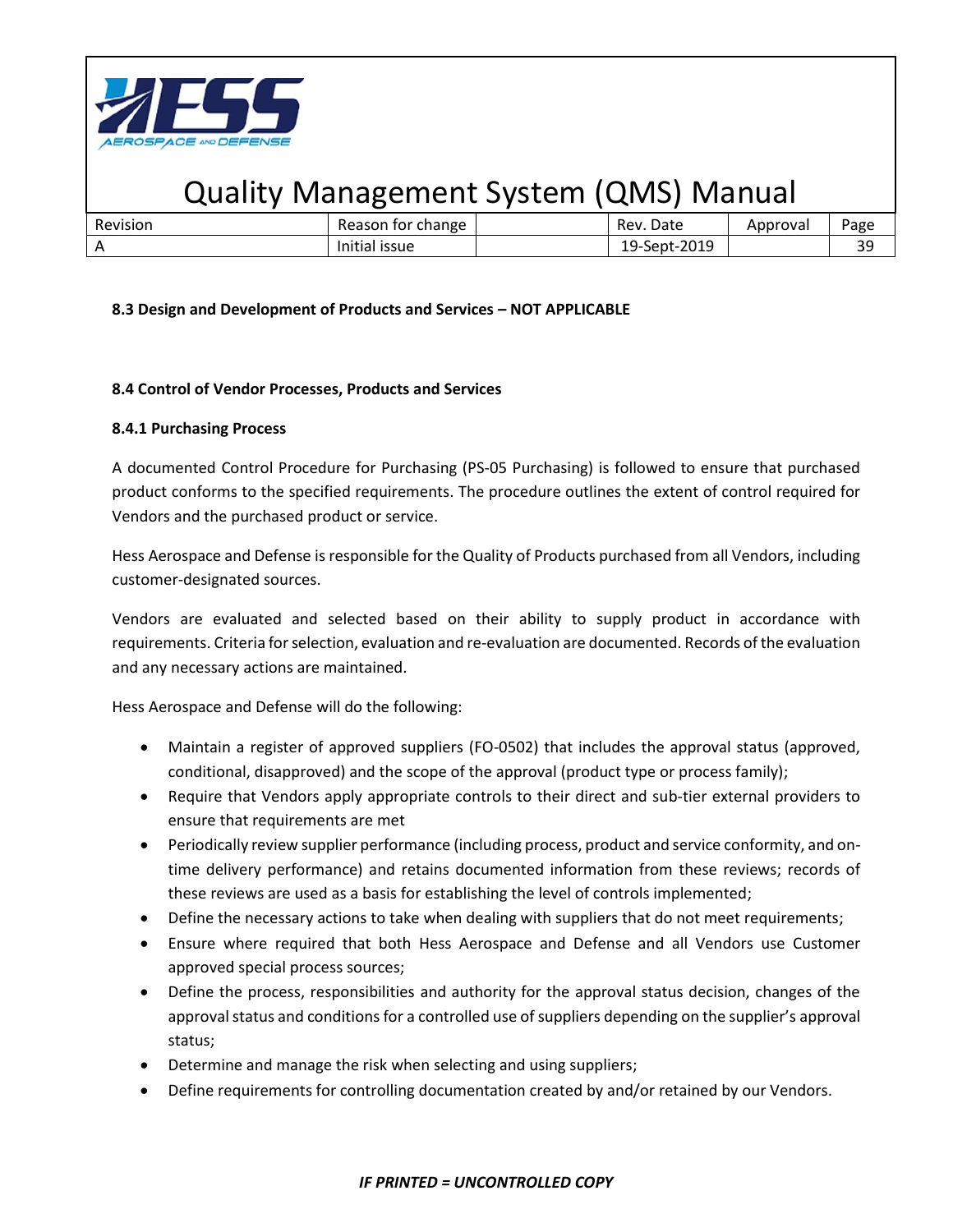

| Revision | tor change<br>Reason | Date<br>Rev. | Approval | Page |
|----------|----------------------|--------------|----------|------|
|          | .<br>Initial issue   | 19-Sept-2019 |          | 40   |

**NOTE**: One factor that can be used during supplier selection and evaluation is Quality Data from objective and reliable external sources (information from accredited QMS or certification bodies, for example ISO-9001 accreditation).

Ref: PS-05

### **8.4.2 Type and Extent of Control**

Procedure PS-05 Purchasing describes the processes used to verify that purchased product meets specified requirements.

Hess Aerospace and Defense will do the following:

- Ensure that externally provided processes remain within our QMS;
- Define controls applied to Vendors and to output from those Vendors;
- Consider the impact of Vendor products or services on meeting our Customer's requirements
- Consider the effectiveness of Controls applied by our Vendors
- Determine the verification necessary to ensure Vendor supplied products and services meet our requirement. This is based on any risks identified, and may include inspection or testing;
- Obtain and review objective evidence of the quality of the product from Vendors (accompanying documentation, certificate of conformity, test reports, statistical records and process control);
- Inspect and audit our Vendors (**FO-0501 Supplier Questionnaire)** and review the results. Inspect Vendor premises as deemed necessary by the Purchasing Manager;
- Inspect products from Vendors upon receipt;
- Review any required Product Verifications delegated to our Vendors.

When purchased product is released for production before completion of all required verification, it shall be identified and recorded to allow recall and replacement if it is subsequently found that the product did not meet requirements.

Customer verification activities do not absolve Hess Aerospace and Defense of its responsibility to provide acceptable product and comply with requirements.

When Hess Aerospace and Defense utilizes test reports to verify purchased product, we shall evaluate the data in those reports to make sure it meets our Customer's requirements.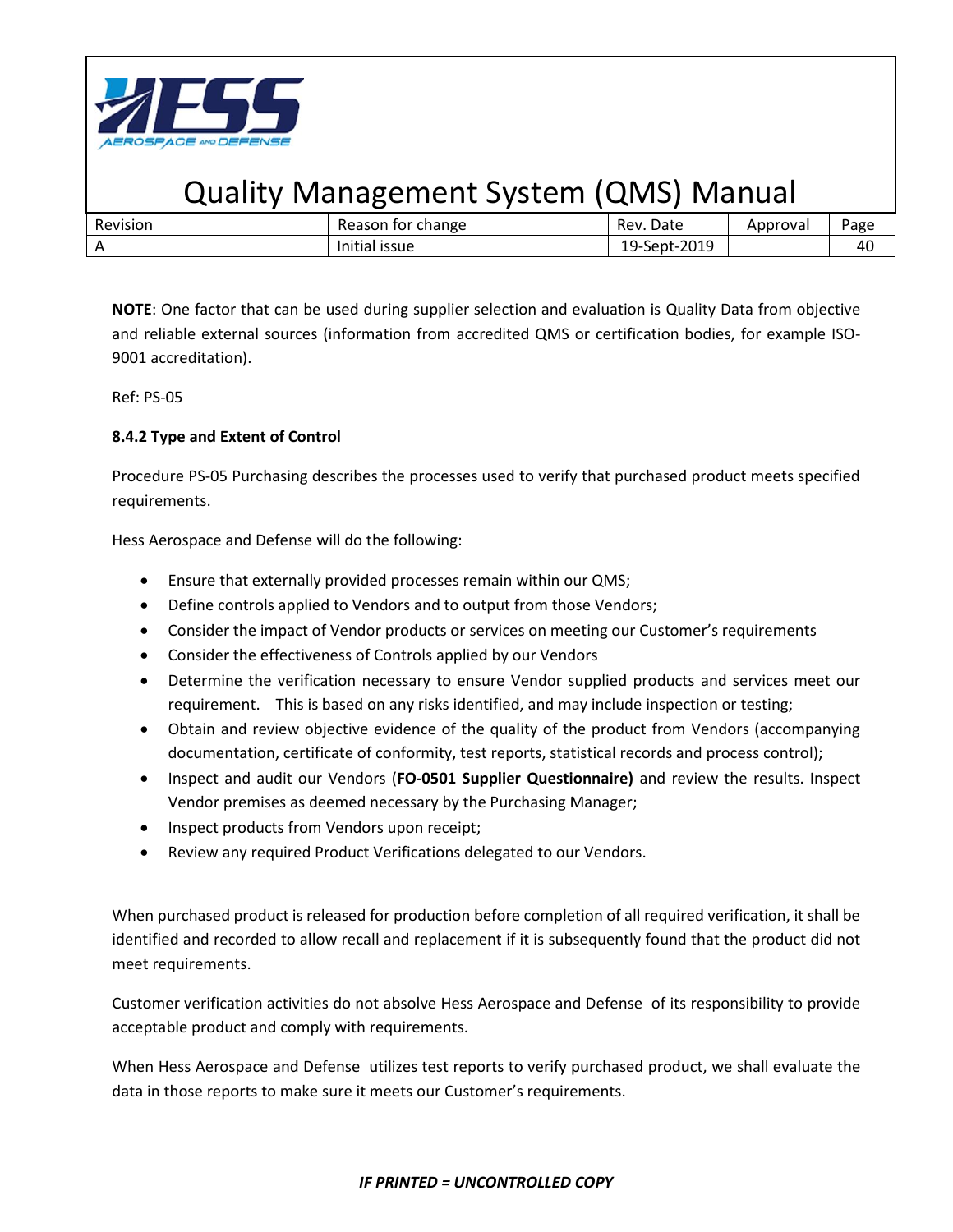

| Revision | change<br>Reason<br>tor            | Date<br>Rev.            | Approval | Page |
|----------|------------------------------------|-------------------------|----------|------|
|          | $\cdots$<br><b>ISSUE</b><br>mutidi | 2019<br>19-Sept-2.<br>ᅩ |          | 41   |

Hess Aerospace and Defense shall periodically validate test reports of raw material if any potential risk has been identified.

If Hess Aerospace and Defense delegates verification activities to a Vendor, the requirements for delegation are defined and a register of delegations shall be maintained.

Ref: PS-05, PS-06

### **8.4.3 Information provided to Vendors**

Purchasing Documents are to be reviewed to ensure the adequacy of requirements before orders are placed with a Supplier.

Purchasing information shall describe the product or service to be purchased, including where appropriate:

- Identification of relevant technical data (specifications, drawings, process requirements, work instructions, etc.);
- Requirements for approval of product, processes, equipment and services;
- Requirements for Qualification of Personnel (if relevant);
- Any special requirements for Vendor interactions with Hess Aerospace and Defense;
- Any special Vendor controls or Hess Aerospace and Defense or its Customer may need to perform at the Vendor's premises;
- Any special requirements, critical items or key characteristics;
- Requirements for design, test, inspection, verification (including production process verification), use of statistical techniques for product acceptance, and related instructions for acceptance by Hess Aerospace and Defense and Defense;
- The need to implement a Quality Management System;
- The need to use approved external providers (if necessary);
- Requirements to notify Hess Aerospace and Defense of nonconforming product, obtain Hess Aerospace and Defense approval for nonconforming product, notify Hess Aerospace and Defense of changes in product and/or process, changes of suppliers, changes of manufacturing facility location and, where required, obtain Hess Aerospace and Defense approval and, flow down to the supply chain the applicable requirements, including customer requirements;
- Requirements for test specimens (production method, number, storage conditions) for design approval, inspection, investigation or auditing;
- Record retention requirements.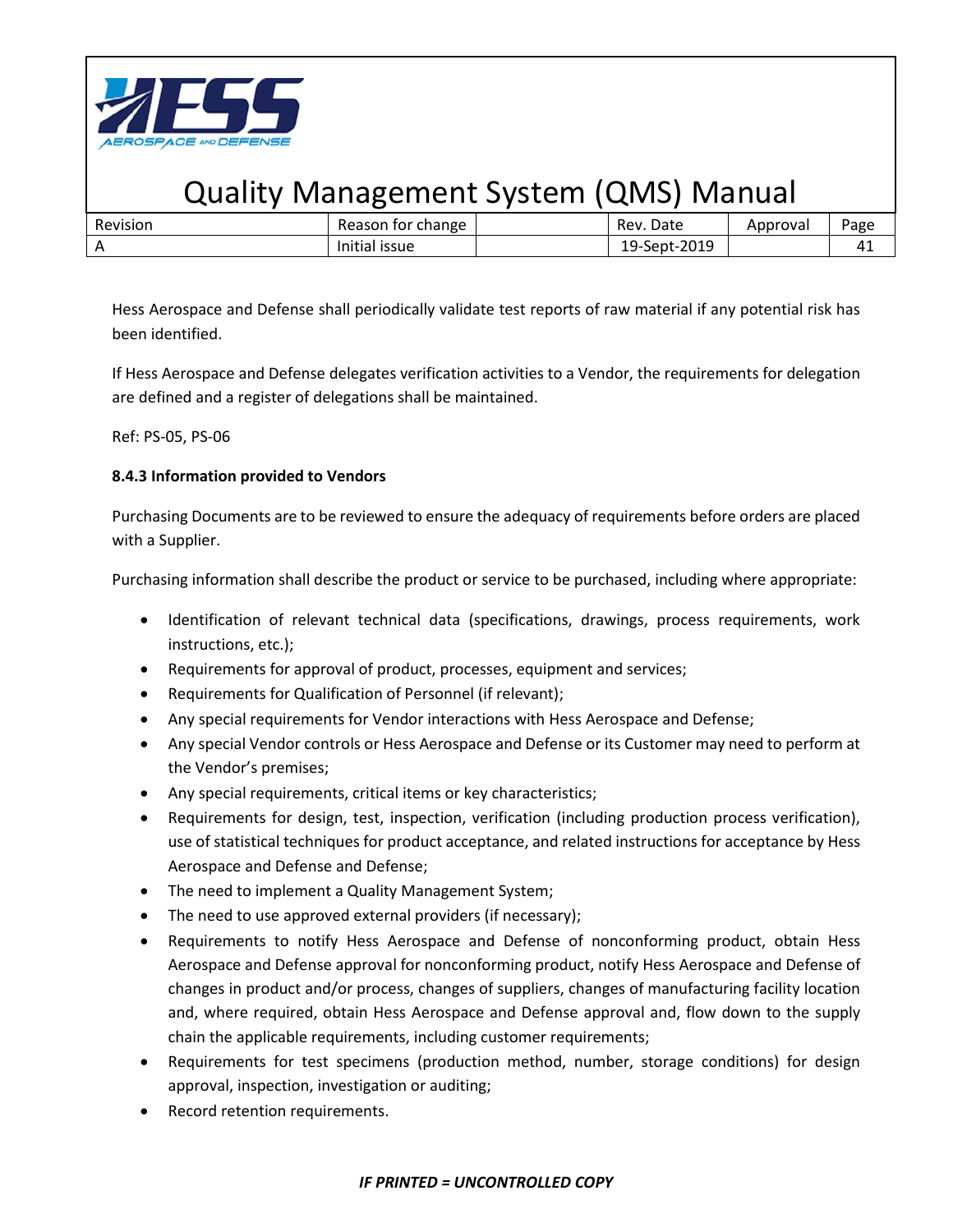

| Revision<br>Rev. Date<br>Reason for change<br>Approval | Page |
|--------------------------------------------------------|------|
| 19-Sept-2019<br>Initial issue                          | 42   |

- Right of access by Hess Aerospace and Defense, its customer, and regulatory authorities to all facilities involved in the order and to all applicable records.
- Reminder to the Vendor of their contribution to product or service conformity, safety, and of the importance of ethical behavior.
- PS-05

### **8.5 Production and Service Provision**

### **8.5.1 Control of Production and Service Provision**

Hess Aerospace and Defense implements Production and Service Provision under controlled conditions. Controlled conditions may include, as applicable:

- The availability of information that describes the characteristics of the product, services to be provided, activities to be performed and the results to be achieved. This information may include; drawings, parts lists, materials and process specifications. It may also include; process flow charts, control plans, production documents (Manufacturing Plans, Travelers, Routers, Work Orders, etc.)
- The availability and use of monitoring and measuring devices;
- The implementation of monitoring and measurement to verify that criteria for control of processes or outputs, and acceptance criteria for products and services, have been met, including;
	- o Criteria for acceptance and rejection
	- o Where in the sequence verification operations are to be performed
	- o Measurement results to be retained (at least acceptance or rejection)
	- o Any specific equipment required and instructions for their use
- The use of suitable infrastructure and environment for the operation of processes (jigs, fixtures, software, etc.)
- The use of competent persons, including any required qualifications
- Validation of the ability to achieve planned results where resulting output cannot be verified by subsequent monitoring or measurement
- Implementation of actions to prevent Human Error
- The implementation of product release, delivery and post-delivery activities
- Criteria for workmanship (acceptance or rejection), which shall be stipulated in the clearest practical manner (written standards, representative samples or illustrations)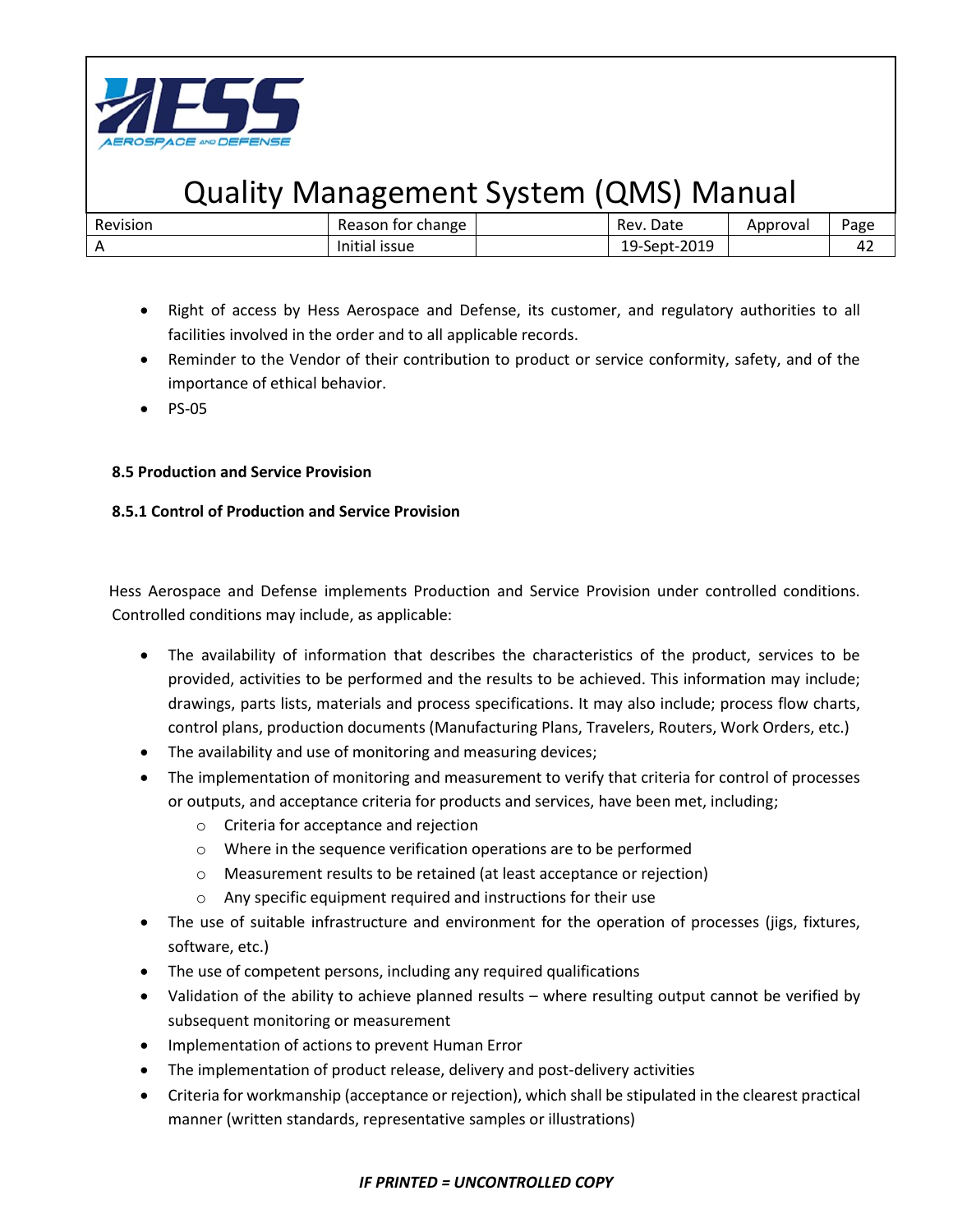

| Revision | <sup>.</sup> change<br>Reason for | Date<br>Rev. | Approval | Page |
|----------|-----------------------------------|--------------|----------|------|
|          | Initial<br><b>ISSUE</b>           | 19-Sept-2019 |          | 43   |

- Accountability for all product during manufacture (parts quantities, split orders, nonconforming product)
- Establishing, implementing and maintaining appropriate processes to manage critical items, including process controls where key characteristics have been identified
- Determination of methods to measure variable data (tooling, on-machine probing, inspection equipment, etc.)
- The identification of in-process verification points when adequate verification of conformance cannot be performed at a later stage of realization
- Evidence that all manufacturing and inspection operations have been completed as planned, or as otherwise documented and authorized
- Provision for the prevention, detection, and removal of foreign objects
- Monitoring and control of utilities and supplies such as water, compressed air, electricity and chemical products to the extent they affect conformity to product requirements and,
- Identification and recording of products released for subsequent production before completion of all required measuring activities. This allows recall and replacement if it is later found that the product does not meet requirements. Ref:PS-07

### **8.5.1.1 Control of Equipment, Tools and Numerical Control (NC) Programs (software)**

Production equipment, tools and software programs used to automate and control/monitor product realization processes are validated prior to release and are maintained and inspected periodically according to documented procedures. Validation prior to production use includes verification of the first article produced to the design data/specification.

Storage requirements, including periodic preservation/condition checks, are defined for production equipment or tooling in storage.

Ref: PS-07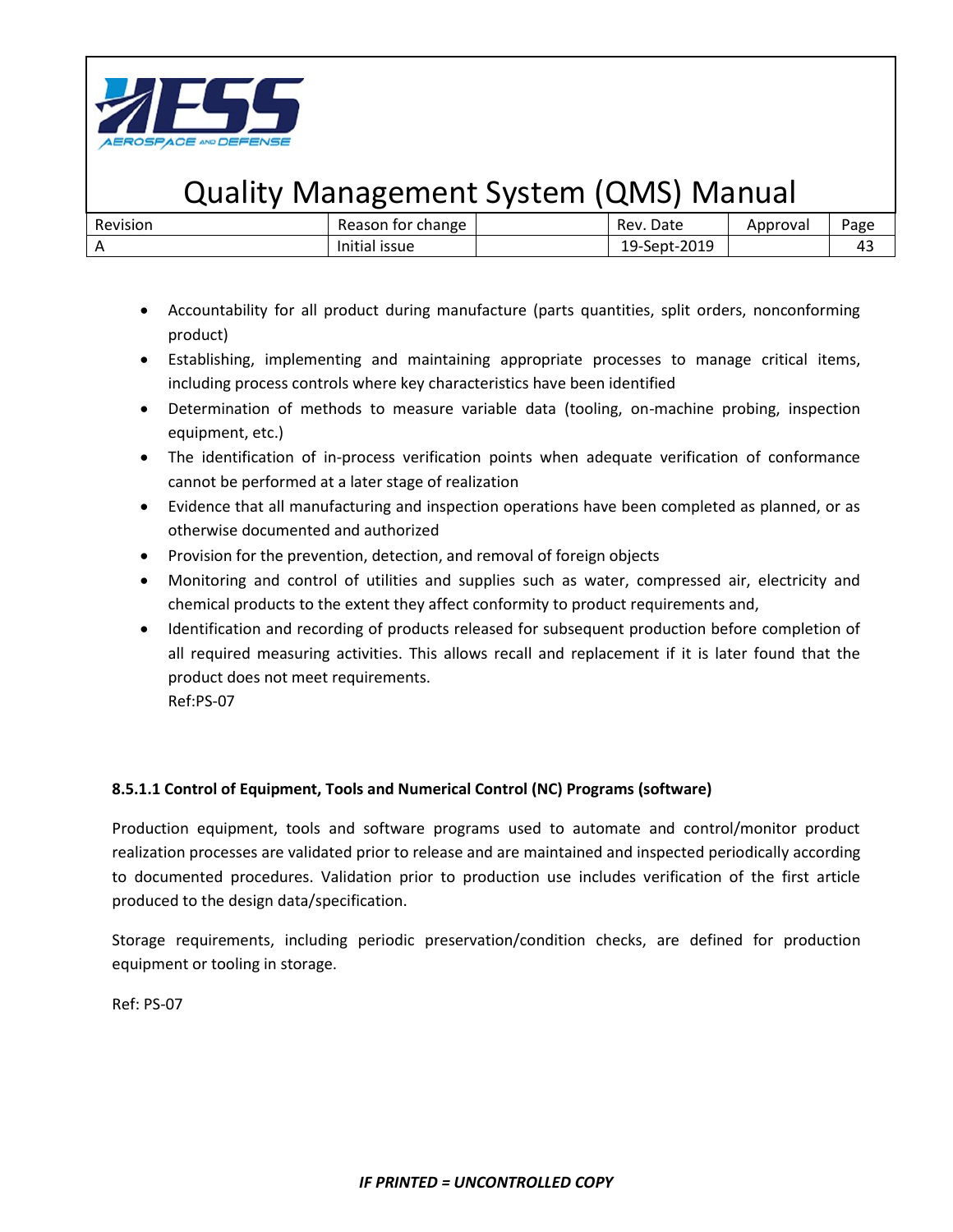

| Revision | Reason for change | Rev. Date    | Approvai | Page |
|----------|-------------------|--------------|----------|------|
|          | Initial issue     | 19-Sept-2019 |          | 44   |

### **8.5.1.2 Validation and Control of Special Processes**

Special processes are subcontracted to qualified subcontractors. For processes where the resulting output cannot be verified by subsequent monitoring or measurement, Hess Aerospace and Defense shall make arrangements for these processes including, as applicable:

- Clear communication to the subcontractors for the provision of documentation to support the special process
- Definition of criteria for the review and approval of the processes
- Determination of conditions to maintain the approval
- Approval of facilities and equipment
- Qualification of personnel
- Use of specific methods and procedures for implementation and monitoring the processes
- Requirements for documented information to be retained.

Ref: PS-04, PS-05, PS-06,

### **8.5.1.3 Production Process Verification**

Hess Aerospace and Defense will use a representative item from the first production run of a new part or assembly to verify that the production processes, production documentation and tooling are capable of producing parts and assemblies that meet requirements.

This process shall be repeated when changes occur that invalidate the original results (engineering changes, manufacturing process changes, tooling changes). This activity is often referred to as First Article Inspection. Documented information shall be retained showing the results of the Production Process Verification.

Ref: PS-06 , PS-03

### **8.5.2 Identification and Traceability**

Hess Aerospace and Defense identifies the product throughout product realization in accordance with PS-06. The Work Order Router is the primary document for identifying all identification requirements and capturing all traceability needs.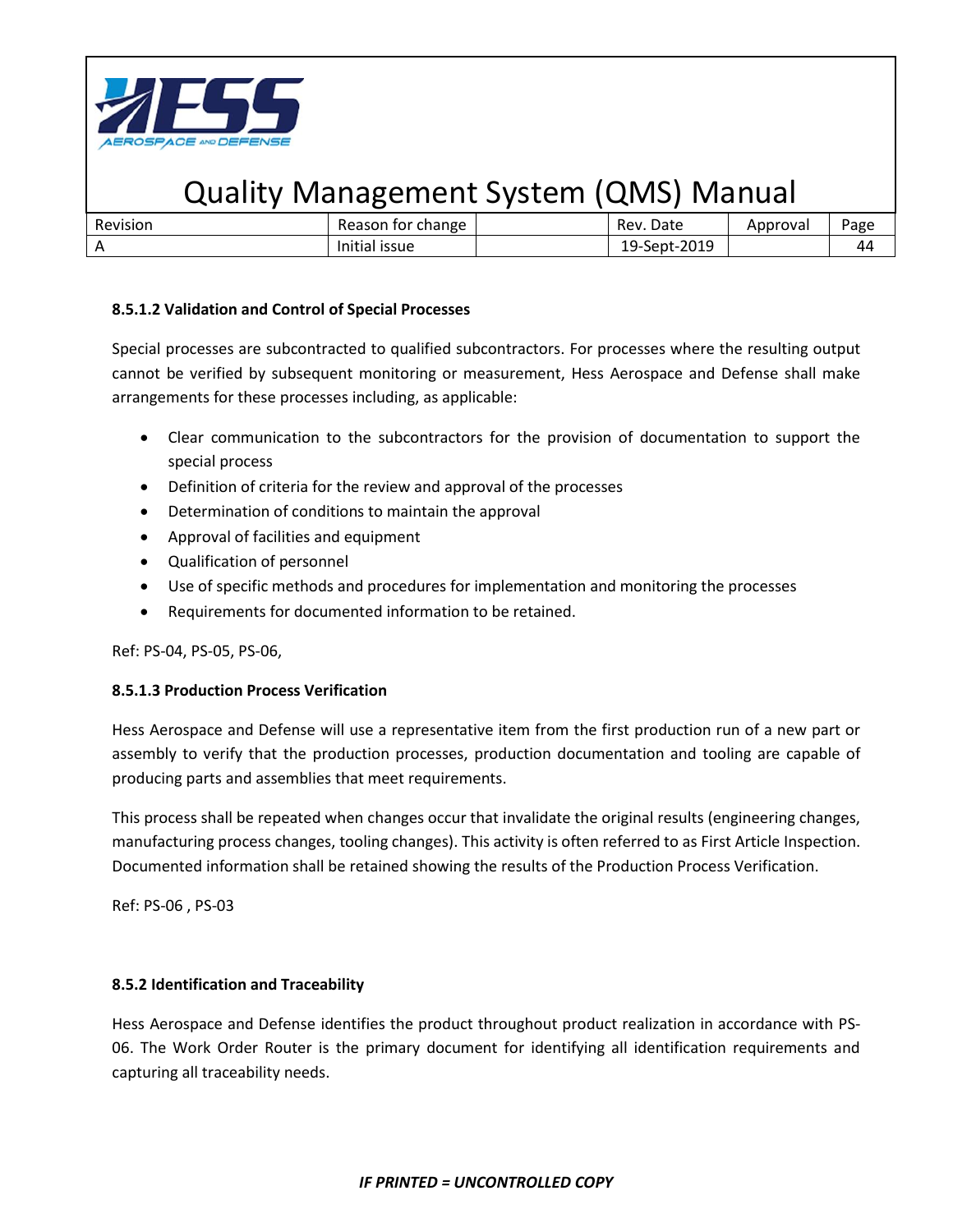

| Revision | change<br>tor<br>Reason  | Date<br>Rev.            | Approval | Page |
|----------|--------------------------|-------------------------|----------|------|
|          | <b>ISSUE</b><br>illitidi | 2019<br>19-Sept-2\<br>ᅩ |          | 4.   |

Hess Aerospace and Defense maintains the identification of the configuration of the product in order to identify any differences between the actual configuration and the required configuration.

Hess Aerospace and Defense identifies the product status with respect to monitoring and measurement requirements throughout product realization.

Hess Aerospace and Defense controls, records and retains the unique identification of the product wherever traceability is a contract-specified requirement. The specific method of identification will be determined on a case-by-case basis and will be defined in the Work Order Router.

When acceptance authority media are used (stamps, passwords, etc.) Hess Aerospace and Defense shall establish appropriate controls for the media.

According to the level of traceability required by contract, regulatory or other established requirement, Hess Aerospace and Defense's system provides for:

- Identification to be maintained throughout the product life
- All the products manufactured from the same batch of raw material or from the same manufacturing batch to be traced, as well as the destination (delivery, scrap) of all products of the same batch.
- For an assembly, the identity of its components and those of the next higher assembly to be traced.
- For a given product, a sequential record of its production (manufacture, assembly, inspection) to be retrieved. Ref: PS-06

### **8.5.3 Customer or Vendor Property**

Hess Aerospace and Defense exercises care with customer property while it is under Hess Aerospace and Defense control or use.

Control of Customer property is outlined in the following procedures: PS-07 and FO-0601 PS-06 4.7.

If any customer property is lost, damaged or otherwise found to be unsuitable for use, this is reported to the customer and records maintained.

NOTE: Customer property can include intellectual property, including customer furnished data used for design, production and/or inspection and personal data.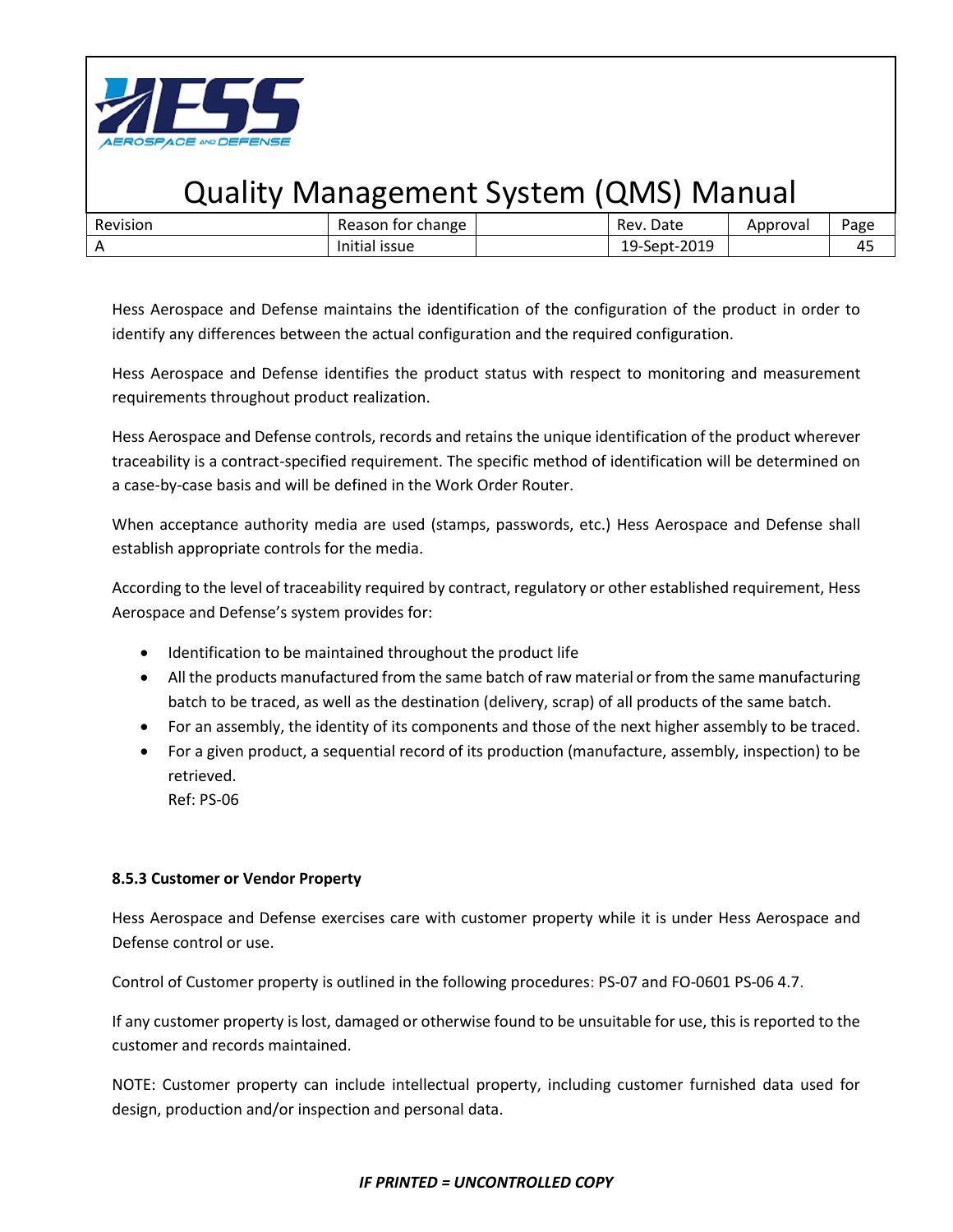

| Revision | Reason for change | Rev. Date    | Approval | Page |
|----------|-------------------|--------------|----------|------|
|          | Initial issue     | 19-Sept-2019 |          | 40   |

### **8.5.4 Preservation of Product**

Hess Aerospace and Defense preserves the outputs during production and service provision, to the extent necessary to ensure conformity to requirements.

This preservation may include; identification, contamination control, handling, packaging, storage, transmission or transportation and protection.

Preservation of product may include:

- Cleaning
- Prevention, detection and removal of foreign objects
- Special handling for sensitive products
- Marking and labeling including safety warnings
- Shelf-life control and stock rotation
- Special handling for hazardous materials

Hess Aerospace and Defense shall ensure that documents required by the contract to accompany the product are present at delivery and are protected against loss and deterioration.

Ref: PS-05, PS-06

#### **8.5.5 Post-Delivery Support**

Hess Aerospace and Defense shall meet requirements for post-delivery activities associated with Products and Services. In determining the extent of post-delivery support, the following shall be considered:

- Statutory and Regulatory requirements;
- Potential undesired consequences associated with the Products and Services;
- Nature, use and intended lifetime of the Products and Services;
- Customer Requirements;
- Customer Feedback;
- Collection and analysis of in-service data (performance, reliability, lessons learned
- The control and updating of technical documentation relating to product use, maintenance, repair and overhaul;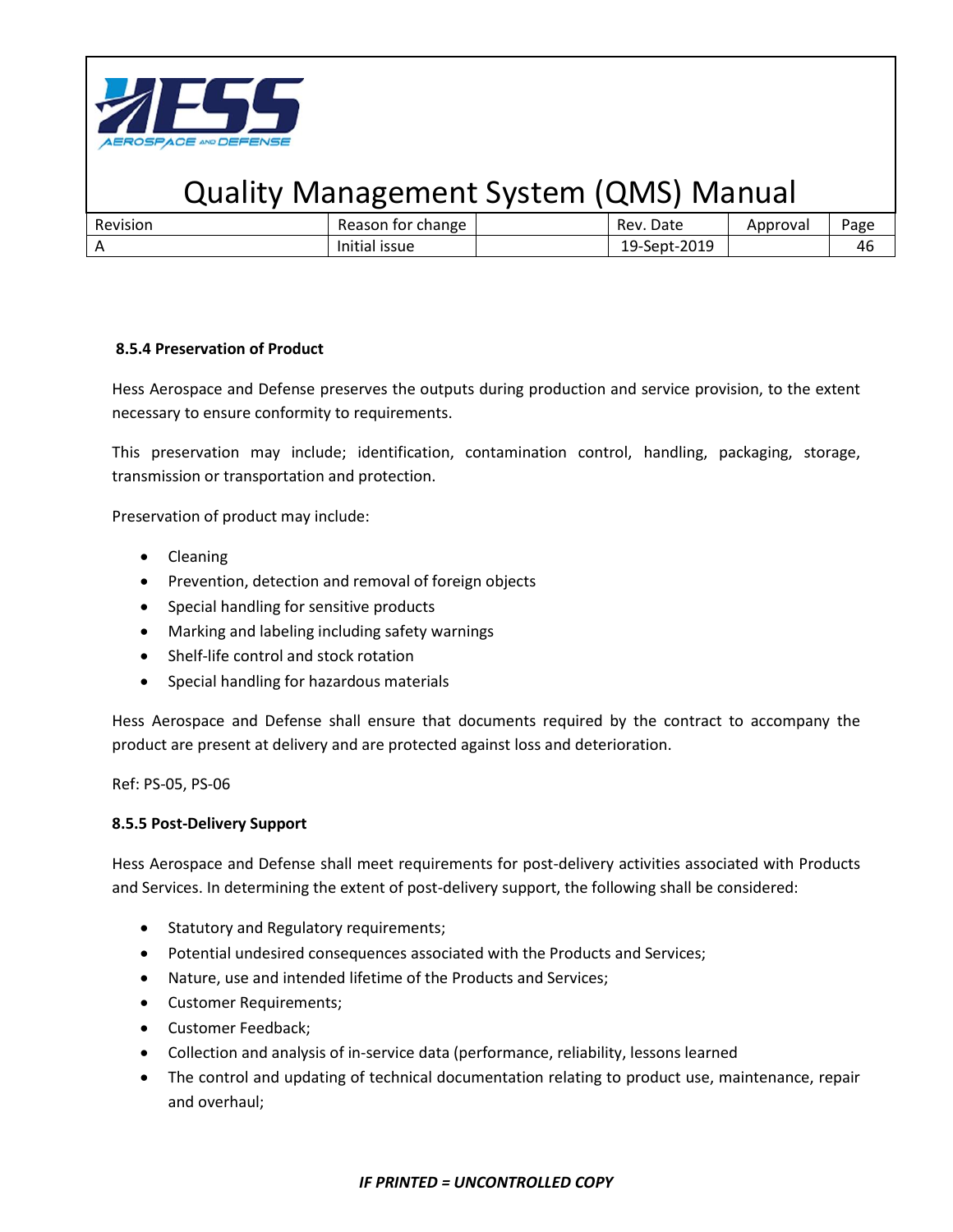

| Revision | Reason for change | Date<br>Rev. | Approval | Page |
|----------|-------------------|--------------|----------|------|
|          | Initial issue     | 19-Sept-2019 |          | 47   |

- Controls required for work undertaken external to the organization (off-site work);
- Product / Customer Support (queries, training, warranties, maintenance, replacement parts, resources, obsolescence, etc.)

When problems are detected after delivery, Hess Aerospace and Defense shall take appropriate action including investigation and reporting.

**NOTE**: Post-delivery activities can include actions under warranty, contractual obligations such as maintenance services, and supplementary services such as recycling or final disposal.

Ref: PS-05, PS-06

### **8.5.6 Control of Changes**

Hess Aerospace and Defense shall review and control changes for production or services, to the extent necessary to ensure continuing conformity with requirements (PS-06).

Persons authorized to approve changes to production shall be identified.

Hess Aerospace and Defense shall retain documented information describing the results of the review of changes, the people authorizing the change and any actions arising from the review.

### **8.6 Release of Products and Services**

Hess Aerospace and Defense shall make planned arrangements to verify that the product and service requirements have been met.

The release of Products and Services to the Customer shall not proceed until these arrangements have been completed, unless otherwise approved by a relevant authority or the Customer (see ---- Shipping Authorization).

Hess Aerospace and Defense shall retain documented information on the release of Products and Services. This shall include: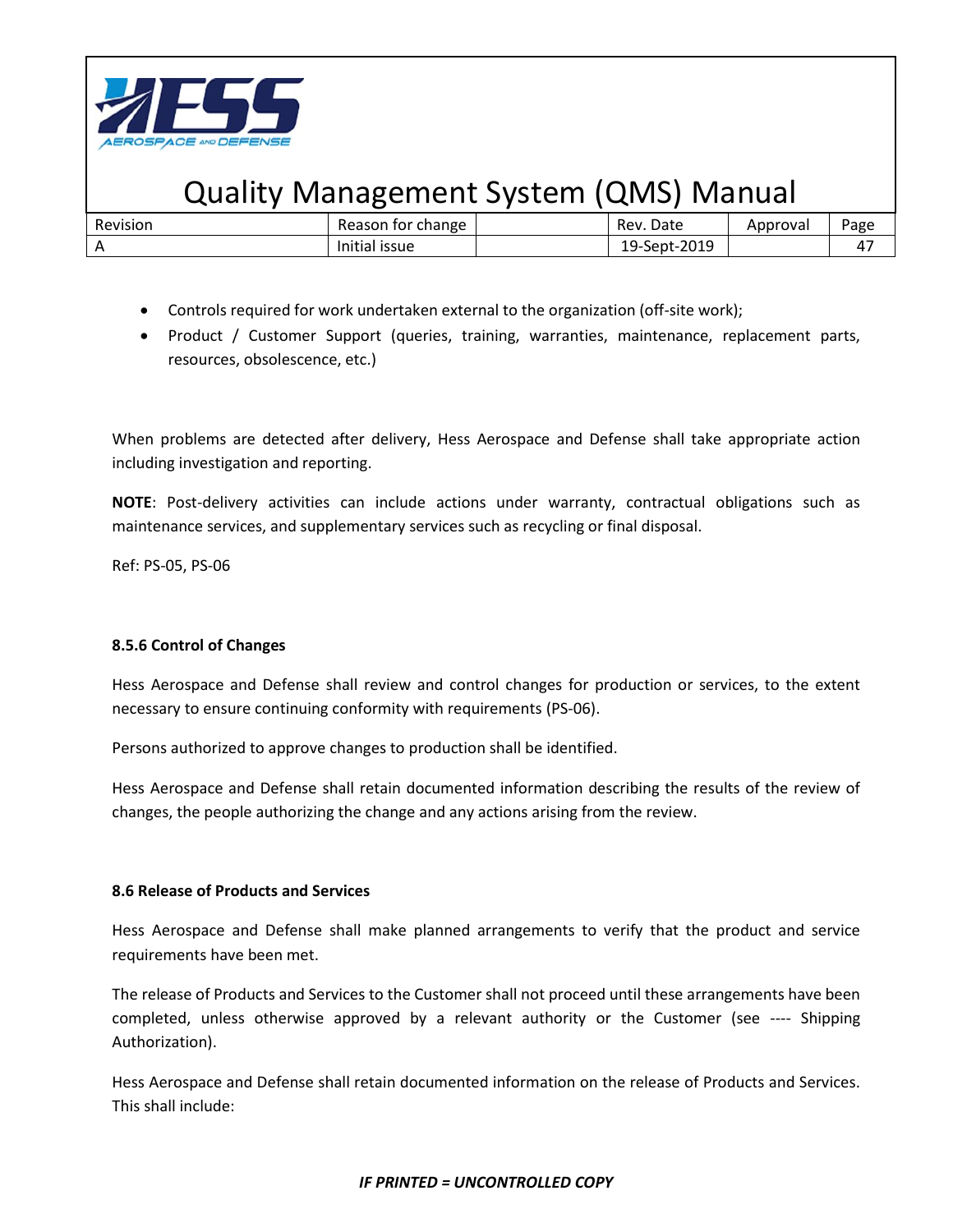

| Revision | Reason for change | Rev. Date    | Approval | Page |
|----------|-------------------|--------------|----------|------|
|          | Initial issue     | 19-Sept-2019 |          | 48   |

- Evidence of Conformity with the acceptance criteria
- Traceability to the person authorizing the release

Hess Aerospace and Defense shall ensure that retained documents provide the evidence required to show product Conformity. All required documentation shall be present at delivery.

Ref: PS-06

### **8.7 Control of Nonconforming Outputs**

### **8.7.1 Identification of Nonconforming Outputs**

Hess Aerospace and Defense ensures that products which do not conform to product requirements are identified and controlled to prevent their unintended use or delivery. The controls and related responsibilities and authorities for dealing with nonconforming product are defined in PS-06.

**NOTE**: The term «Nonconforming Product » includes: nonconforming product or service generated internally, received from a Vendor or identified by a customer.

Hess Aerospace and Defense's documented procedure defines the responsibility for review and authority for the disposition of nonconforming product and the process for approving personnel making these decisions.

Hess Aerospace and Defense deals with nonconforming product in one or more of the following ways:

- By taking action to correct the detected nonconformity
- By authorizing its use, release or acceptance under concession by a relevant authority and, where applicable, by the customer
- By segregating, containing, returning or suspending products or services
- By informing the Customer
- By taking action appropriate to the effects, or potential effects, of the nonconformity when nonconforming product is detected after delivery or use has started
- Hess Aerospace and Defense's nonconforming product control process provides for timely reporting of delivered non-conforming product: Note: Parties requiring notification of
- nonconforming product can include suppliers, internal organizations, customers, distributors and regulatory agencies.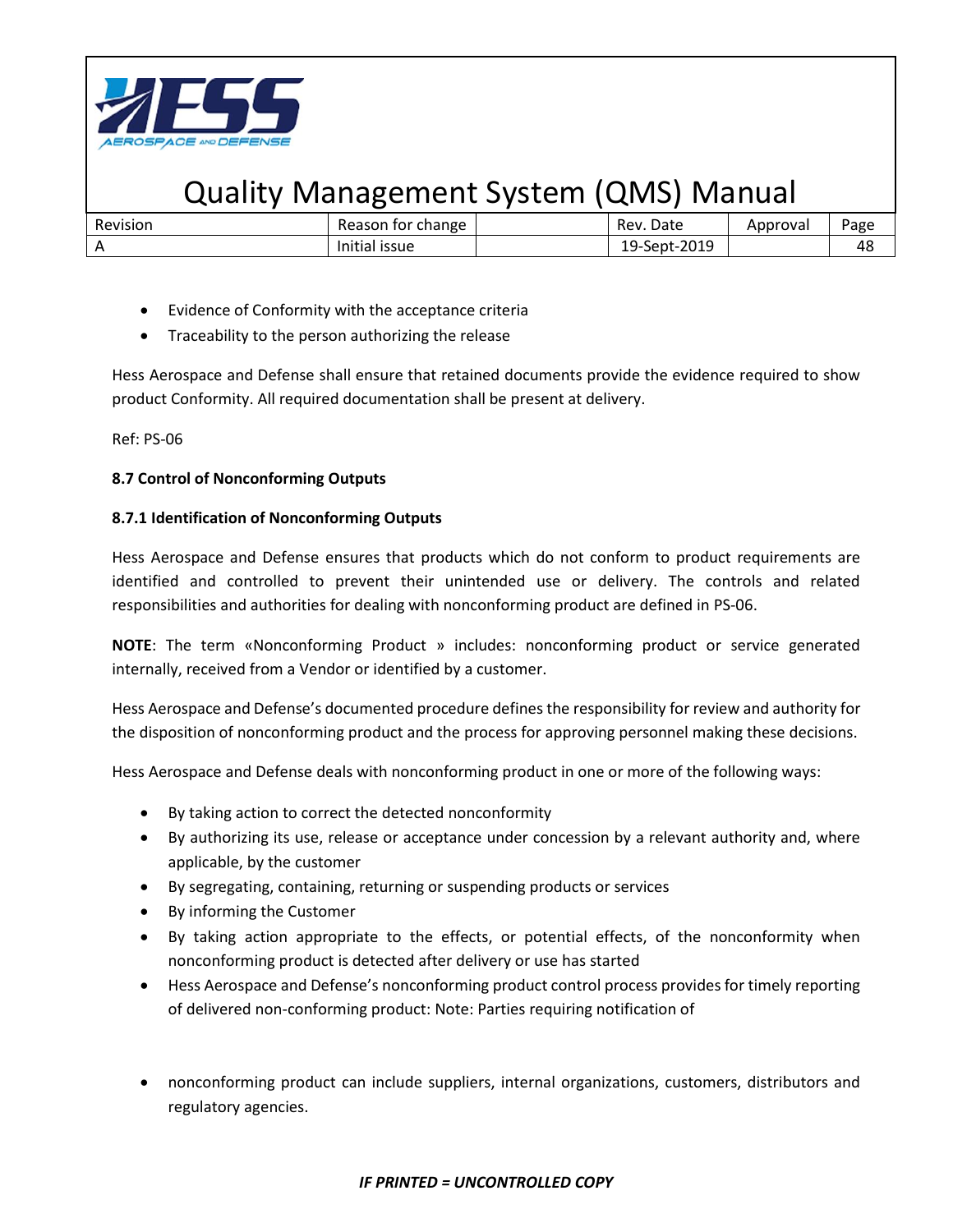

| Revision | change<br>tor<br>Reason      | Date<br>Rev.      | Approval | Page      |
|----------|------------------------------|-------------------|----------|-----------|
|          | $\cdots$<br>issue<br>Initial | -Sept-2019<br>19- |          | ДC<br>. . |

• By taking actions necessary to contain the effect of the nonconformity on other processes or products.

Hess Aerospace and Defense does not use dispositions of use-as-is or repair unless it is approved by an authorized representative of the organization responsible for the design.

Note: Authorized representative includes; personnel having delegated authority from the design organization.

Hess Aerospace and Defense does not use dispositions of use-as-is or repair unless specifically authorized by the customer, if the nonconformity results in a departure from the contract requirements.

Product dispositioned for scrap is conspicuously and permanently marked, or positively controlled, until physically rendered unusable.

Records of the nature of nonconformities and any subsequent action taken, including concessions obtained, are maintained.

When nonconforming product is corrected it is subject to re-verification to demonstrate conformity to the requirements.

Counterfeit, or suspected counterfeit parts, shall be controlled to prevent reentry into the Supply Chain.

### **8.7.2 Documentation of Nonconforming Output**

Hess Aerospace and Defense shall retain documented information that:

- Describes the Nonconformity
- Describes the Actions taken
- Describes any Concessions obtained
- Identifies the authority deciding the action in respect to the nonconformity

Ref: PS-06, PS-03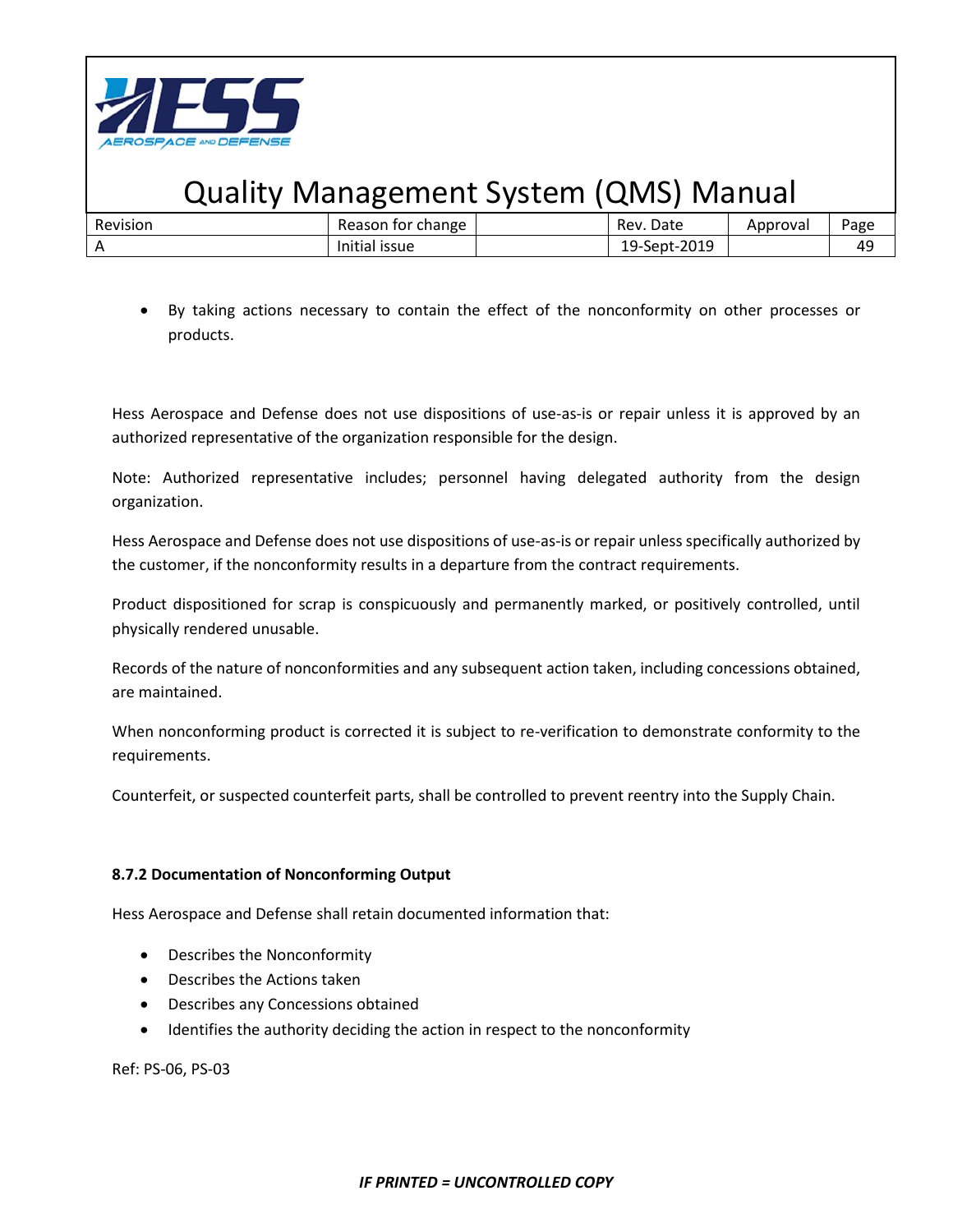

| Revision | Reason for change | Date<br>Rev. | Approval | Page |
|----------|-------------------|--------------|----------|------|
|          | Initial issue     | 19-Sept-2019 |          | 50   |

### **Section 9: Performance Evaluation**

#### **9.1 Monitoring, Measurement, Analysis and Evaluation**

#### **9.1.1 General**

Hess Aerospace and Defense shall determine:

- What needs to be monitored and measured
- Methods for monitoring, measurement, analysis and evaluation needed to ensure valid results;
- When the monitoring and measuring shall be performed;
- When the results from monitoring and measurements shall be analyzed and evaluated.

Hess Aerospace and Defense shall evaluate the performance and effectiveness of the QMS.

Hess Aerospace and Defense shall retain appropriate Documented Information as evidence of the results.

Ref:PS-03, PS-06,PS07

### **9.1.2 Customer Satisfaction**

Hess Aerospace and Defense shall monitor information relating to Customer perception as to whether Hess Aerospace and Defense has fulfilled Customer requirements.

Information that is monitored and used for the evaluation of Customer satisfaction includes; product and service conformity, on-time delivery performance, Customer complaints and corrective action requests.

Monitoring customer perception may include obtaining input from sources such as: Customer satisfaction surveys, Customer data on delivered product quality, user opinion surveys, Hess Aerospace and Defense Salesmen feedback, compliments, warranty claims and dealer reports. We do have a standardized email survey to be used for Customer feedback.

Hess Aerospace and Defense shall develop and implement plans for Customer satisfaction improvement that addresses deficiencies identified by the above evaluations and assess the effectiveness of the results.

REF: PS-04, PS-12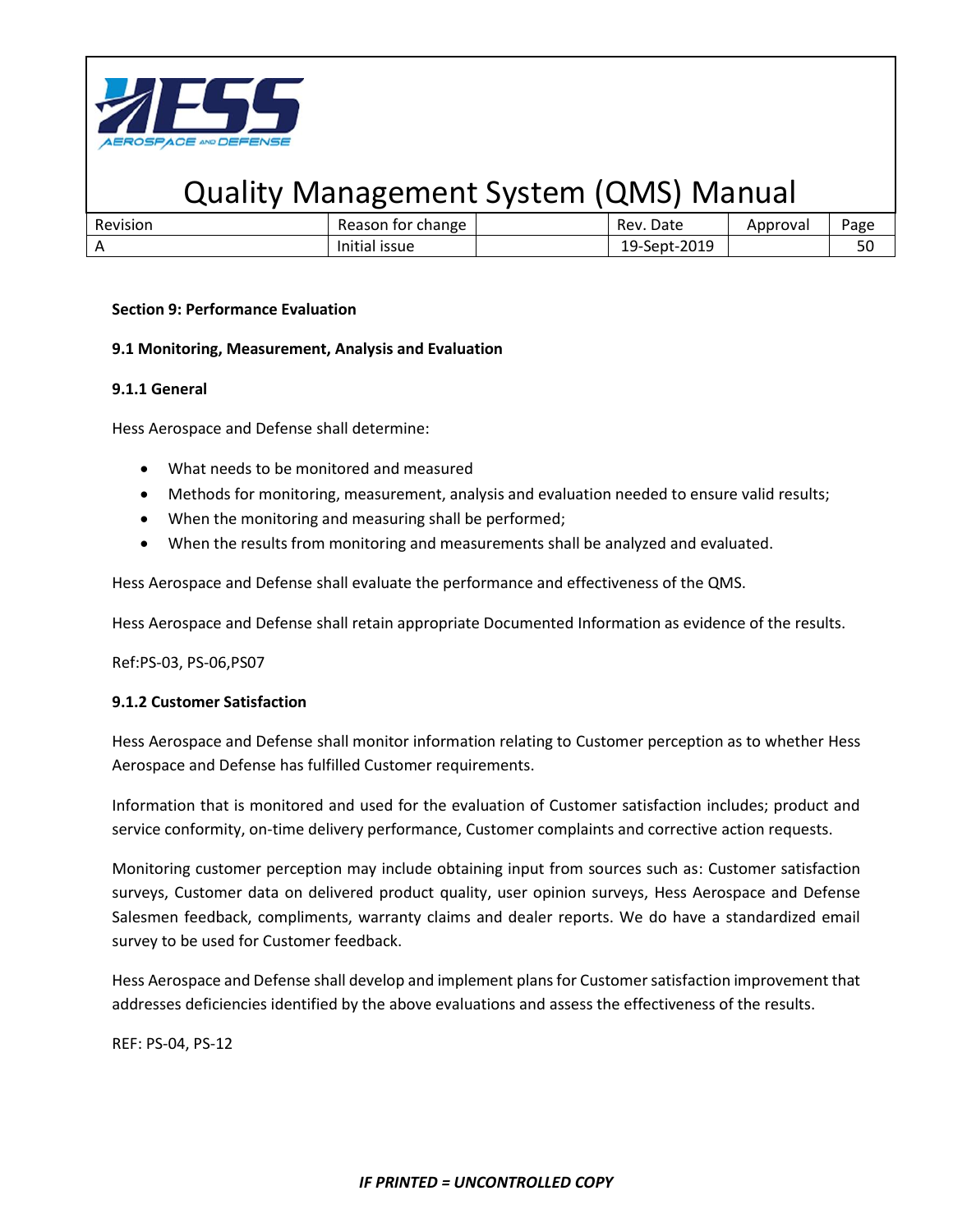

| Revision | Reason for change         | Rev. Date    | Approval | Page       |
|----------|---------------------------|--------------|----------|------------|
| . .      | $\cdots$<br>Initial issue | 19-Sept-2019 |          | <u>J 1</u> |

### **9.1.3 Analysis and Evaluation**

The data gathered shall be analyzed and evaluated. The results of the analysis shall be used to evaluate:

- Conformity of Products and Services
- Degree of Customer Satisfaction
- Performance and effectiveness of the QMS
- Whether planning has been implemented effectively
- Effectiveness of actions taken to address Risks and Opportunities
- Performance of Vendors
- Need for Improvements to the QMS

### **9.2 Internal Audit**

### **9.2.1 Audit Intervals**

Hess Aerospace and Defense conducts internal audits at planned intervals to determine whether the QMS:

- Conforms to Hess Aerospace and Defense own Requirements for the QMS
- Conforms to the AS9100D Standard
- Is effectively implemented and maintained
- Performance indicators show the QMS is effectively implemented and maintained.

### **9.2.2 Audit Details**

An Audit Program has been designed and implemented PS-09.

This procedure includes the following items:

- Plan, establish, implement and maintain an Audit Program including; the frequency, methods, responsibilities, planning requirements and reporting which shall take into consideration the importance of the processes concerned, changes affecting the organization and the results of previous audits (PS-09)
- Define the audit criteria and scope for each audit
- Select Auditors and conduct audits to ensure objectivity and the impartiality of the audit process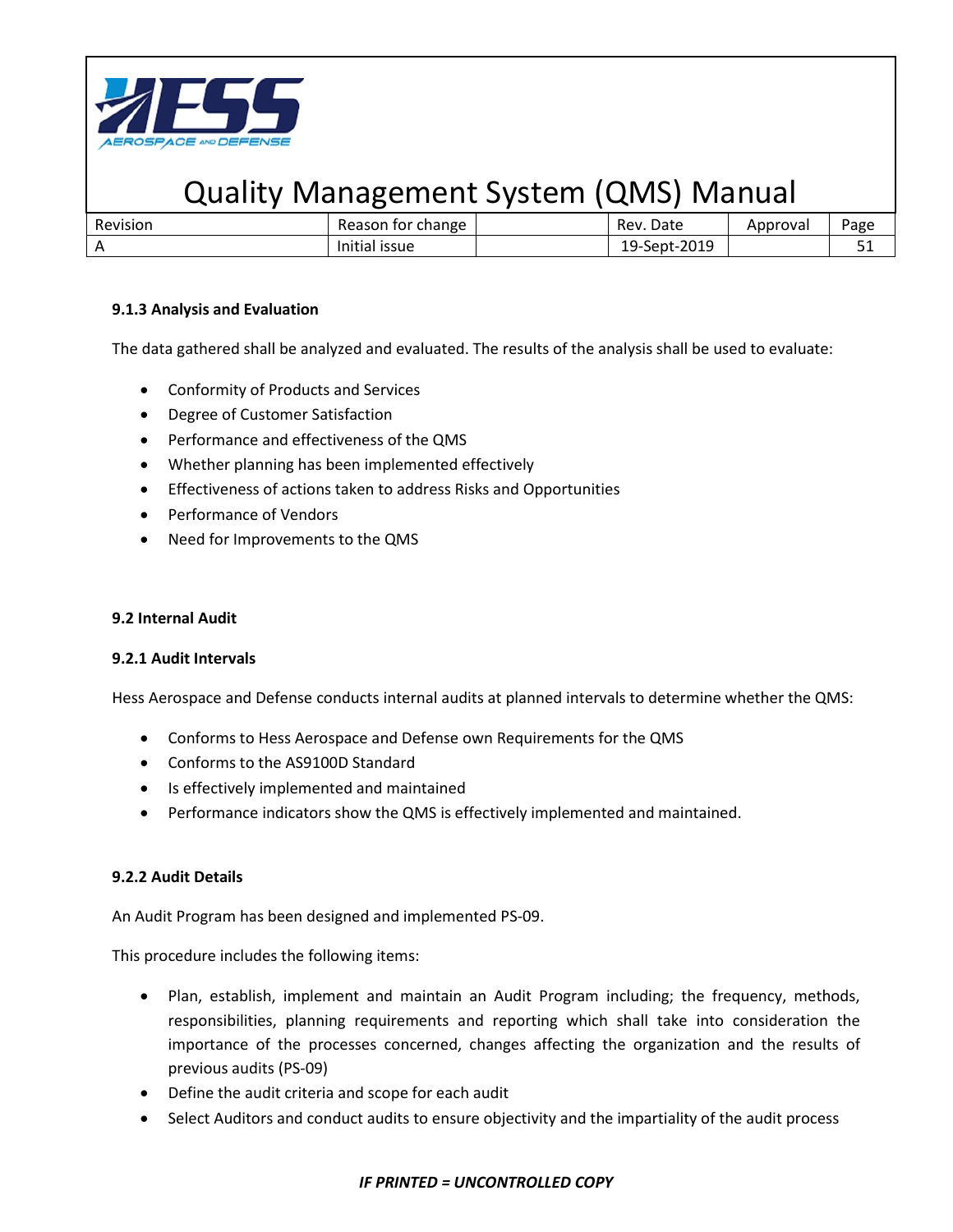

| Revision | Reason for change | Rev. Date    | Approval | Page          |
|----------|-------------------|--------------|----------|---------------|
|          | Initial issue     | 19-Sept-2019 |          | $ \sim$<br>ےر |

- Ensure that the results of the audits are reported to relevant Management
- Take appropriate correction and corrective actions without undue delay
- Retain documented information as evidence of the implementation of the audit program and the audit results

Auditors shall not audit their own work. Records of the audits and their results are to be maintained.

#### **9.3 Management Review**

Top Management reviews the QMS at Management Review Meetings held twice a year. This review assesses the continuing QMS suitability, adequacy and effectiveness, identifying opportunities for improvement and needed changes, including the Quality Policy and Quality Objectives. Records shall be maintained for each Management Review Meeting.

Ref: PS-01

### **9.3.1 General**

Top Management shall review the Organization's Quality Management System at planned intervals to ensure its continuing suitability, adequacy, effectiveness and alignment with the strategic direction of the Organization (see Management Review Agenda)

### **9.3.2 Management Review Inputs**

Management Review shall be planned and carried out taking into consideration:

- a. the status of actions from previous management reviews;
- b. changes in external and internal issues that are relevant to the quality management system;
- c. information on the performance and effectiveness of the quality management system, including trends in:
	- 1. customer satisfaction and feedback from relevant interested parties;
	- 2. the extent to which quality objectives have been met;
	- 3. process performance and conformity of products and services;
	- 4. nonconformities and corrective actions;
	- 5. monitoring and measurement results;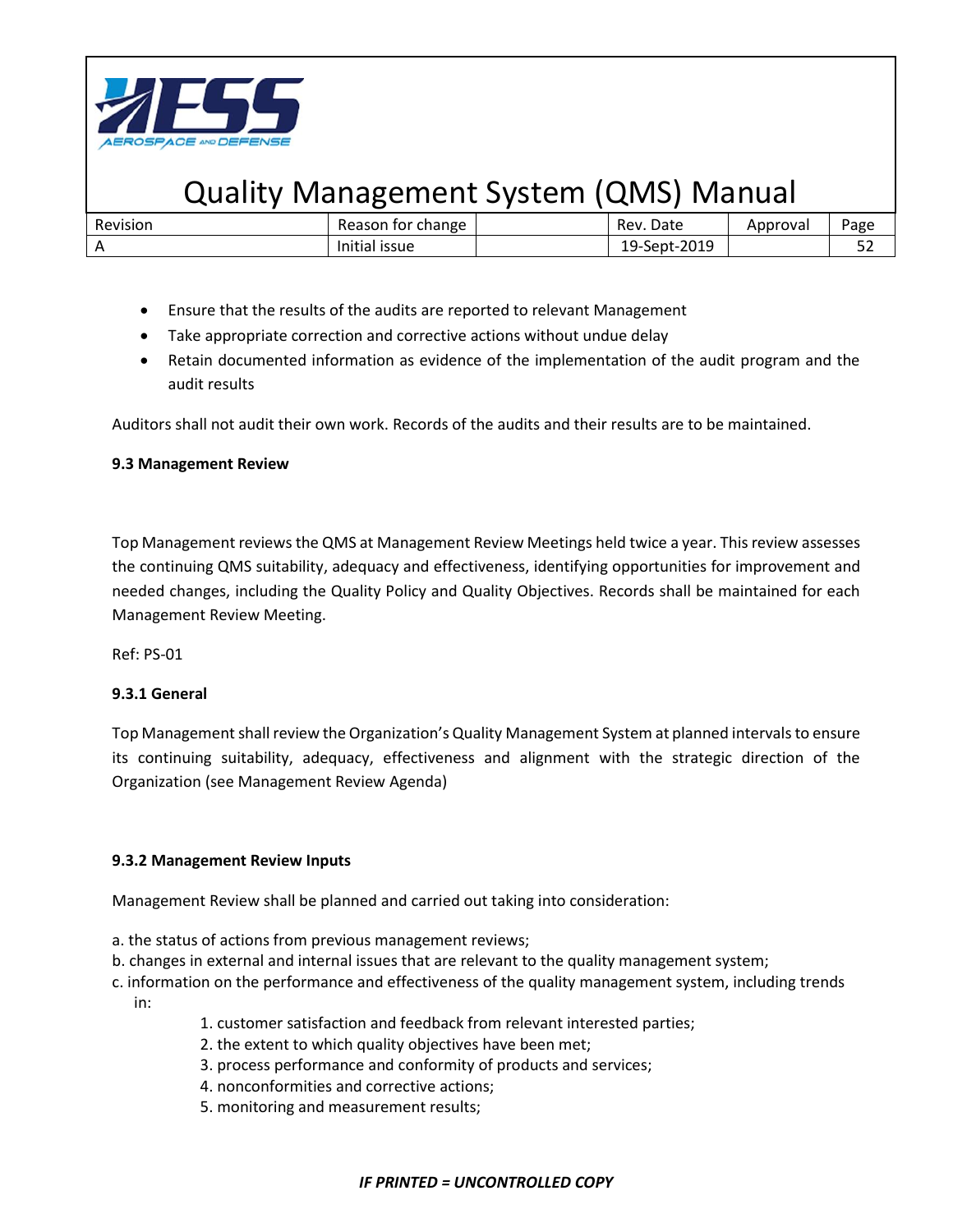

| Revision | Reason for change | . Date<br>Rev. | Approval | Page       |
|----------|-------------------|----------------|----------|------------|
|          | Initial issue     | 19-Sept-2019   |          | r 1<br>ں ب |

- 6. audit results;
- 7. the performance of external providers;
- 8. on-time delivery performance;
- d. the adequacy of resources;
- e. the effectiveness of actions taken to address risks and opportunities (see 6.1);
- f. opportunities for improvement.

Ref: PS-01

### **9.3.3 Management Review Output**

During these review meetings, Management will identify appropriate decisions to be made and actions to be taken regarding the following:

- a. opportunities for improvement;
- b. any need for changes to the quality management system;
- c. resource needs;
- d. risks identified.

Responsibilities for required actions are assigned to members of the staff in attendance.

Any decisions made during the meeting, assigned actions, and their due dates are recorded in the Management Review minutes. This document shall be retained.

Ref: PS-01, PS-03

#### **Section 10: Improvement**

**10.1 General**

Hess Aerospace and Defense shall determine and select opportunities for improvement and implement any necessary actions to meet Customer requirements and enhance satisfaction by: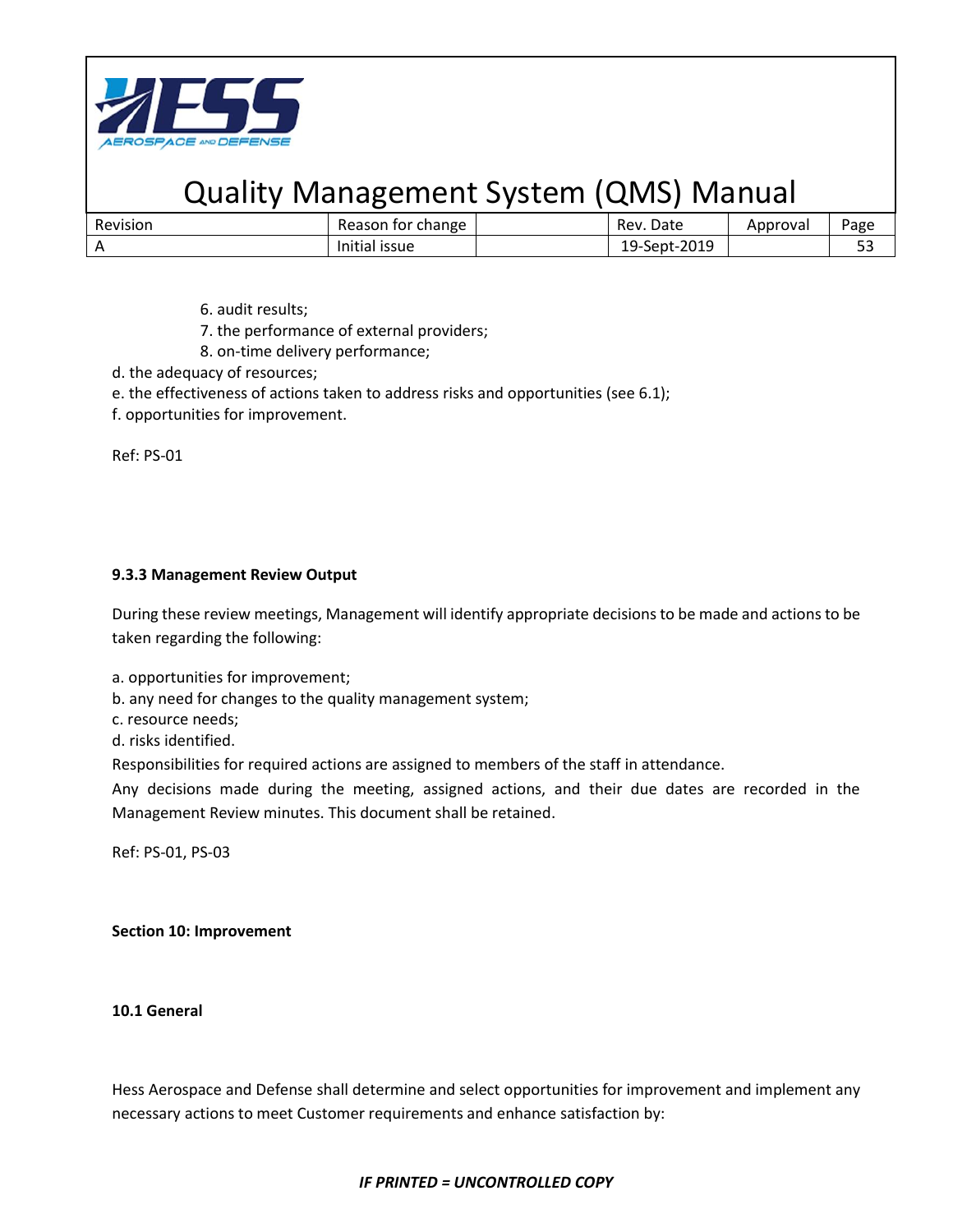

| Revision | Reason for change | Rev. Date    | Approval | Page |
|----------|-------------------|--------------|----------|------|
|          | Initial issue     | 19-Sept-2019 |          | 54   |

- Improving Products and Services to meet requirements as well as to address future needs and expectations
- Correcting, preventing or reducing undesired effects
- Improving the performance and effectiveness of the QMS

**NOTE**: Improvement could include; Correction, Corrective Action, Continual Improvement, Breakthrough Change, Innovation and Re-organization.

### **10.2 Nonconformity and Corrective Action**

Hess Aerospace and Defense takes action to eliminate the cause of nonconformities in order to prevent recurrence. Corrective actions are appropriate to the effects of the nonconformities encountered (FO-0801, (E2)).

Ref:PS-06

### **10.2.1 Nonconformity Actions Required**

When nonconformity occurs, the Organization shall:

- Review Nonconformities (including customer complaints)
- React to the Nonconformity and take Action to control and correct it
- Deal with and manage the Consequences
- Review and Determine the causes of Nonconformity
- Evaluate causes related to Human Factors
- Determine if similar Nonconformities exist or could potentially occur
- Evaluate the need for action to ensure that Nonconformities do not recur
- Determine and implement actions needed
- Record the results of Corrective Actions taken
- Update Risks and Opportunities determined during planning, if necessaryFlow down Corrective Action requirements to a Vendor, when it is determined that the Vendor is responsible for the Nonconformity
- Take actions when timely and effective Corrective Actions are not achieved